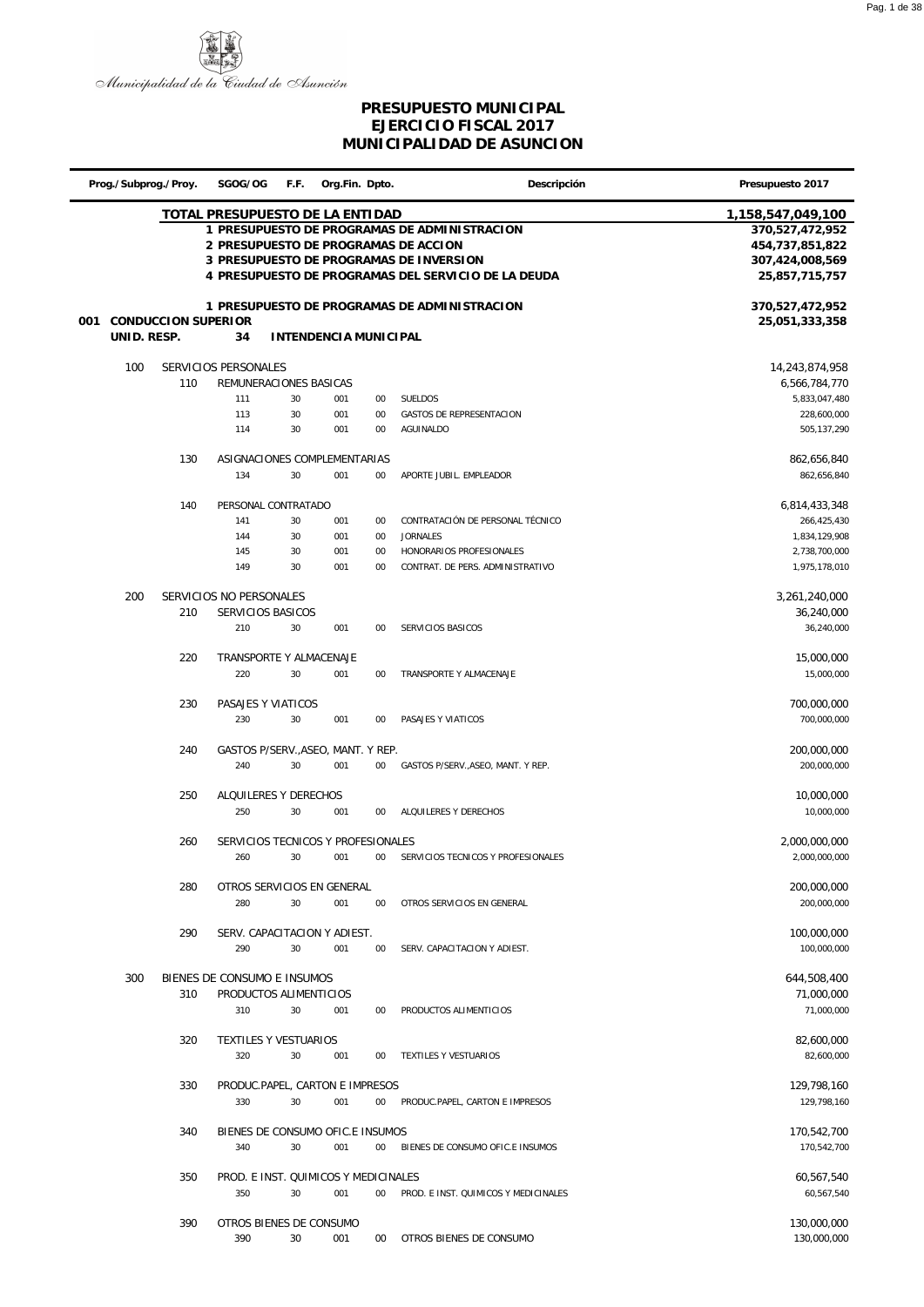

l,

#### **PRESUPUESTO MUNICIPAL EJERCICIO FISCAL 2017 MUNICIPALIDAD DE ASUNCION**

| Prog./Subprog./Proy. |                       | SGOG/OG                                | F.F. | Org.Fin. Dpto. |        | Descripción                                                | Presupuesto 2017               |
|----------------------|-----------------------|----------------------------------------|------|----------------|--------|------------------------------------------------------------|--------------------------------|
| 500                  |                       | <b>INVERSION FISICA</b>                |      |                |        |                                                            | 1,101,710,000                  |
|                      | 530                   | ADQ. DE MAQ. EQ. Y HERRAM. EN GENERAL  |      |                |        |                                                            | 876,780,000                    |
|                      |                       | 530                                    | 30   | 001            | $00\,$ | ADQ. DE MAQ. EQ. Y HERRAM. EN GENERAL                      | 876,780,000                    |
|                      | 540                   | ADQ. DE EQ. OFIC. Y COMP.              |      |                |        |                                                            | 200,000,000                    |
|                      |                       | 540                                    | 30   | 001            | 00     | ADQ. DE EQ. OFIC. Y COMP.                                  | 200,000,000                    |
|                      | 570                   | ADQ. DE ACTIVOS INTANGIBLES            |      |                |        |                                                            | 24,930,000                     |
|                      |                       | 570                                    | 30   | 001            | 00     | ADQ. DE ACTIVOS INTANGIBLES                                | 24,930,000                     |
|                      |                       |                                        |      |                |        |                                                            |                                |
| 800                  | TRANSFERENCIAS<br>840 |                                        |      |                |        | TRANSFERENCIAS CORRIENTES AL SECTOR PRIVADO                | 1,800,000,000<br>1,800,000,000 |
|                      |                       | 842                                    | 30   | 001            | 00     | APORTES ENT.EDUC. E INST. S/FINES DE L.                    | 300,000,000                    |
|                      |                       | 849                                    | 30   | 001            | $00\,$ | OTRAS TRANS. CORRIENTES                                    | 1,500,000,000                  |
| 900                  | OTROS GASTOS          |                                        |      |                |        |                                                            | 4,000,000,000                  |
|                      | 910                   | PAGO DE IMP., TASAS, GASTOS JUD.       |      |                |        |                                                            | 4,000,000,000                  |
|                      |                       | 910                                    | 30   | 001            | 00     | PAGO DE IMP., TASAS, GASTOS JUD.                           | 4,000,000,000                  |
| 010                  |                       |                                        |      |                |        | CONTROL DE LA ADM. MUNICIPAL DE ACUERDO CON NORMAS LEGALES | 1,516,279,321                  |
| UNID. RESP.          |                       | 49                                     |      |                |        | DIRECCION DE CONTRALORIA INTERNA                           |                                |
| 100                  |                       | SERVICIOS PERSONALES                   |      |                |        |                                                            | 1,355,385,659                  |
|                      | 110                   | REMUNERACIONES BASICAS                 |      |                |        |                                                            | 982,372,430                    |
|                      |                       | 111                                    | 30   | 001            | 00     | <b>SUELDOS</b>                                             | 879,805,320                    |
|                      |                       | 113                                    | 30   | 001            | 00     | <b>GASTOS DE REPRESENTACION</b>                            | 27,000,000                     |
|                      |                       | 114                                    | 30   | 001            | 00     | AGUINALDO                                                  | 75,567,110                     |
|                      | 130                   | ASIGNACIONES COMPLEMENTARIAS           |      |                |        |                                                            | 108,087,178                    |
|                      |                       | 134                                    | 30   | 001            | 00     | APORTE JUBIL. EMPLEADOR                                    | 108,087,178                    |
|                      | 140                   | PERSONAL CONTRATADO                    |      |                |        |                                                            | 264,926,051                    |
|                      |                       | 144                                    | 30   | 001            | 00     | <b>JORNALES</b>                                            | 132,013,336                    |
|                      |                       | 145                                    | 30   | 001            | 00     | HONORARIOS PROFESIONALES                                   | 109,200,000                    |
|                      |                       | 149                                    | 30   | 001            | 00     | CONTRAT. DE PERS. ADMINISTRATIVO                           | 23,712,715                     |
| 200                  |                       | SERVICIOS NO PERSONALES                |      |                |        |                                                            | 36,525,000                     |
|                      | 230                   | PASAJES Y VIATICOS                     |      |                |        |                                                            | 15,000,000                     |
|                      |                       | 230                                    | 30   | 001            | 00     | PASAJES Y VIATICOS                                         | 15,000,000                     |
|                      | 260                   | SERVICIOS TECNICOS Y PROFESIONALES     |      |                |        |                                                            | 20,000,000                     |
|                      |                       | 260                                    | 30   | 001            | $00\,$ | SERVICIOS TECNICOS Y PROFESIONALES                         | 20,000,000                     |
|                      |                       |                                        |      |                |        |                                                            |                                |
|                      | 280                   | OTROS SERVICIOS EN GENERAL<br>280      | 30   | 001            | 00     | OTROS SERVICIOS EN GENERAL                                 | 1,525,000<br>1,525,000         |
|                      |                       |                                        |      |                |        |                                                            |                                |
| 300                  |                       | BIENES DE CONSUMO E INSUMOS            |      |                |        |                                                            | 112,868,662                    |
|                      | 320                   | TEXTILES Y VESTUARIOS<br>320           | 30   | 001            | $00\,$ | TEXTILES Y VESTUARIOS                                      | 43,344,000<br>43,344,000       |
|                      |                       |                                        |      |                |        |                                                            |                                |
|                      | 330                   | PRODUC.PAPEL, CARTON E IMPRESOS<br>330 | 30   | 001            | $00\,$ | PRODUC.PAPEL, CARTON E IMPRESOS                            | 42,351,870<br>42,351,870       |
|                      |                       |                                        |      |                |        |                                                            |                                |
|                      | 340                   | BIENES DE CONSUMO OFIC.E INSUMOS       |      |                |        |                                                            | 21,884,600                     |
|                      |                       | 340                                    | 30   | 001            | $00\,$ | BIENES DE CONSUMO OFIC.E INSUMOS                           | 21,884,600                     |
|                      | 350                   | PROD. E INST. QUIMICOS Y MEDICINALES   |      |                |        |                                                            | 770,000                        |
|                      |                       | 350                                    | 30   | 001            | $00\,$ | PROD. E INST. QUIMICOS Y MEDICINALES                       | 770,000                        |
|                      | 390                   | OTROS BIENES DE CONSUMO                |      |                |        |                                                            | 4,518,192                      |
|                      |                       | 390                                    | 30   | 001            | $00\,$ | OTROS BIENES DE CONSUMO                                    | 4,518,192                      |
| 500                  |                       | <b>INVERSION FISICA</b>                |      |                |        |                                                            | 11,500,000                     |
|                      | 540                   | ADQ. DE EQ. OFIC. Y COMP.              |      |                |        |                                                            | 11,500,000                     |
|                      |                       | 540                                    | 30   | 001            | $00\,$ | ADQ. DE EQ. OFIC. Y COMP.                                  | 11,500,000                     |

#### **020 GESTION Y ADMINISTRACION DE LAS FINANZAS MUNICIPALES 135,783,436,920 UNID. RESP. 26 DIRECCION GENERAL DE ADMINISTRACION Y FINANZAS**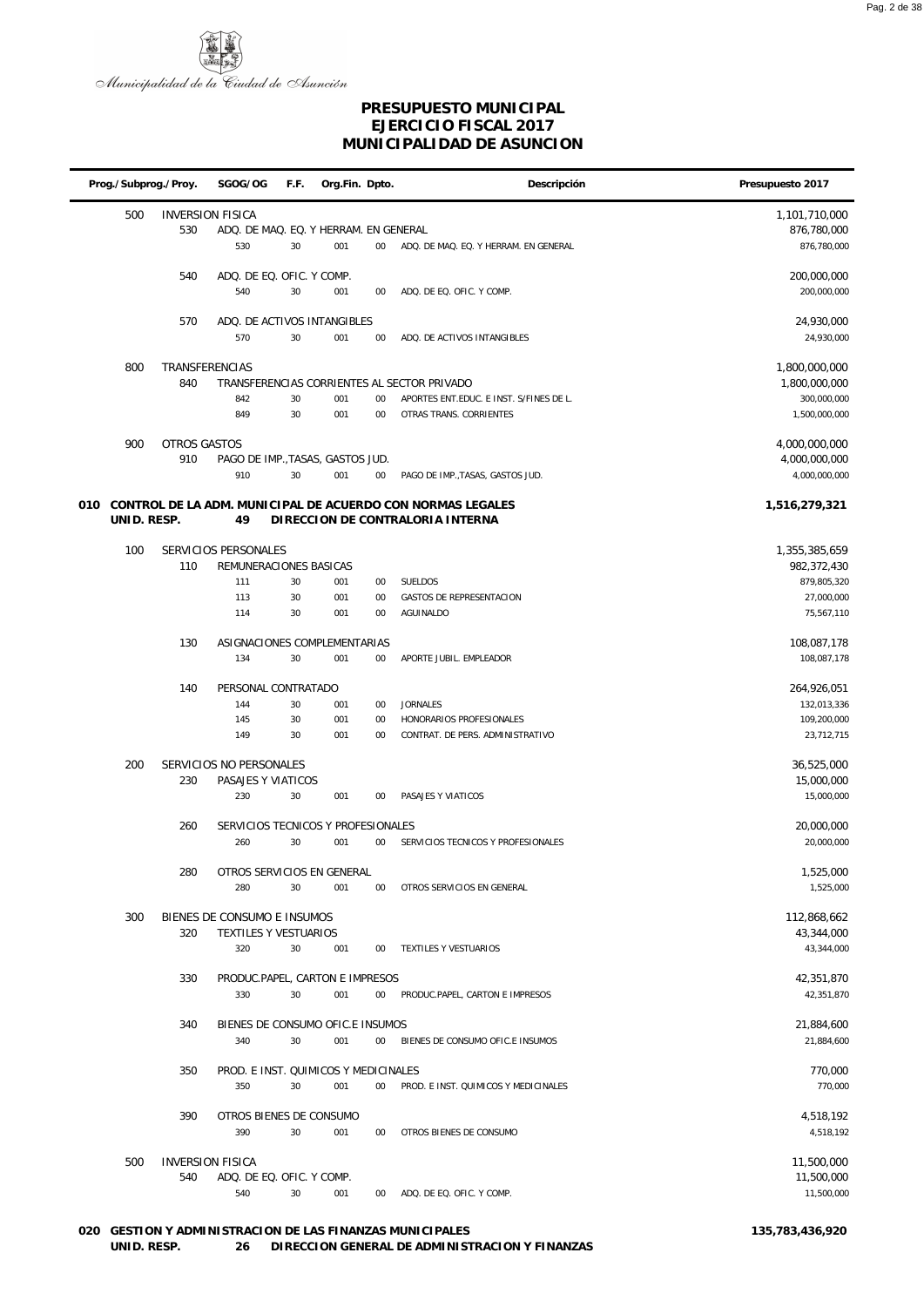

| Prog./Subprog./Proy. |     | SGOG/OG                                               | F.F.   | Org.Fin. Dpto. |        | Descripción                           | Presupuesto 2017                |
|----------------------|-----|-------------------------------------------------------|--------|----------------|--------|---------------------------------------|---------------------------------|
| 100                  |     | SERVICIOS PERSONALES                                  |        |                |        |                                       | 33,958,020,920                  |
|                      | 110 | REMUNERACIONES BASICAS                                |        |                |        |                                       | 15,329,657,720                  |
|                      |     | 111                                                   | 30     | 001            | 00     | <b>SUELDOS</b>                        | 13,979,453,280                  |
|                      |     | 113                                                   | 30     | 001            | 00     | GASTOS DE REPRESENTACION              | 171,000,000                     |
|                      |     | 114                                                   | 30     | 001            | 00     | <b>AGUINALDO</b>                      | 1,179,204,440                   |
|                      |     |                                                       |        |                |        |                                       |                                 |
|                      | 110 | REMUNERACIONES TEMPORALES                             |        |                |        |                                       | 545,000,000                     |
|                      |     | 123                                                   | 30     | 001            | 00     | REMUNERACION EXTRAORD.                | 345,000,000                     |
|                      |     | 125                                                   | 30     | 001            | 00     | REMUNERACION ADICIONAL                | 200,000,000                     |
|                      | 130 | ASIGNACIONES COMPLEMENTARIAS                          |        |                |        |                                       | 6,987,816,888                   |
|                      |     | 133                                                   | 30     | 001            | 00     | BONIFICACIONES Y GRATIF.              | 4,600,000,000                   |
|                      |     | 134                                                   | 30     | 001            | 00     | APORTE JUBIL. EMPLEADOR               | 2,387,816,888                   |
|                      |     |                                                       |        |                |        |                                       |                                 |
|                      | 140 | PERSONAL CONTRATADO                                   |        |                |        |                                       | 11,095,546,312                  |
|                      |     | 141                                                   | 30     | 001            | 00     | CONTRATACIÓN DE PERSONAL TÉCNICO      | 192,425,430                     |
|                      |     | 144                                                   | 30     | 001            | 00     | <b>JORNALES</b>                       | 8,199,156,722                   |
|                      |     | 145                                                   | 30     | 001            | 00     | HONORARIOS PROFESIONALES              | 1,440,660,000                   |
|                      |     | 149                                                   | 30     | 001            | 00     | CONTRAT. DE PERS. ADMINISTRATIVO      | 1,263,304,160                   |
| 200                  |     | SERVICIOS NO PERSONALES                               |        |                |        |                                       | 30,015,800,000                  |
|                      | 210 | SERVICIOS BASICOS                                     |        |                |        |                                       | 13,616,000,000                  |
|                      |     | 210                                                   | 30     | 001            | 00     | SERVICIOS BASICOS                     | 13,616,000,000                  |
|                      |     |                                                       |        |                |        |                                       |                                 |
|                      | 230 | PASAJES Y VIATICOS<br>230                             | 30     | 001            | 00     | PASAJES Y VIATICOS                    | 1,000,000,000<br>1,000,000,000  |
|                      |     |                                                       |        |                |        |                                       |                                 |
|                      | 240 | GASTOS P/SERV., ASEO, MANT. Y REP.                    |        |                |        |                                       | 7,000,000,000                   |
|                      |     | 240                                                   | 30     | 001            | $00\,$ | GASTOS P/SERV., ASEO, MANT. Y REP.    | 7,000,000,000                   |
|                      | 250 | ALQUILERES Y DERECHOS                                 |        |                |        |                                       | 230,000,000                     |
|                      |     | 250                                                   | 30     | 001            | 00     | ALQUILERES Y DERECHOS                 | 230,000,000                     |
|                      |     |                                                       |        |                |        |                                       |                                 |
|                      | 260 | SERVICIOS TECNICOS Y PROFESIONALES                    |        |                |        |                                       | 7,800,000,000                   |
|                      |     | 260                                                   | 30     | 001            | 00     | SERVICIOS TECNICOS Y PROFESIONALES    | 7,800,000,000                   |
|                      | 280 | OTROS SERVICIOS EN GENERAL                            |        |                |        |                                       | 369,800,000                     |
|                      |     | 280                                                   | 30     | 001            | 00     | OTROS SERVICIOS EN GENERAL            | 369,800,000                     |
|                      |     |                                                       |        |                |        |                                       |                                 |
| 300                  | 310 | BIENES DE CONSUMO E INSUMOS<br>PRODUCTOS ALIMENTICIOS |        |                |        |                                       | 20,669,616,000<br>2,000,000,000 |
|                      |     | 310                                                   | 30 001 |                | 00     | PRODUCTOS ALIMENTICIOS                | 2,000,000,000                   |
|                      |     |                                                       |        |                |        |                                       |                                 |
|                      | 320 | TEXTILES Y VESTUARIOS                                 |        |                |        |                                       | 2,000,000,000                   |
|                      |     | 320                                                   | 30     | 001            | $00\,$ | TEXTILES Y VESTUARIOS                 | 2,000,000,000                   |
|                      | 330 | PRODUC.PAPEL, CARTON E IMPRESOS                       |        |                |        |                                       | 1,200,000,000                   |
|                      |     | 330                                                   | 30     | 001            | $00\,$ | PRODUC.PAPEL, CARTON E IMPRESOS       | 1,199,000,000                   |
|                      |     | 330                                                   | 30     | 224            | 00     | PRODUC.PAPEL, CARTON E IMPRESOS       | 1,000,000                       |
|                      |     |                                                       |        |                |        |                                       |                                 |
|                      | 340 | BIENES DE CONSUMO OFIC.E INSUMOS                      |        |                |        |                                       | 5,000,000,000                   |
|                      |     | 340                                                   | 30     | 001            | $00\,$ | BIENES DE CONSUMO OFIC.E INSUMOS      | 5,000,000,000                   |
|                      | 350 | PROD. E INST. QUIMICOS Y MEDICINALES                  |        |                |        |                                       | 469,616,000                     |
|                      |     | 350                                                   | 30     | 001            | $00\,$ | PROD. E INST. QUIMICOS Y MEDICINALES  | 469,616,000                     |
|                      |     |                                                       |        |                |        |                                       |                                 |
|                      | 360 | COMBUSTIBLES Y LUBRICANTES<br>360                     |        |                | 00     | COMBUSTIBLES Y LUBRICANTES            | 6,000,000,000                   |
|                      |     |                                                       | 30     | 001            |        |                                       | 6,000,000,000                   |
|                      | 390 | OTROS BIENES DE CONSUMO                               |        |                |        |                                       | 4,000,000,000                   |
|                      |     | 390                                                   | 30     | 001            | $00\,$ | OTROS BIENES DE CONSUMO               | 4,000,000,000                   |
|                      |     |                                                       |        |                |        |                                       |                                 |
| 500                  |     | <b>INVERSION FISICA</b>                               |        |                |        |                                       | 7,342,000,000                   |
|                      | 520 | CONSTRUCCIONES<br>520                                 | 30     | 001            | $00\,$ | CONSTRUCCIONES                        | 1,000,000,000                   |
|                      |     |                                                       |        |                |        |                                       | 1,000,000,000                   |
|                      | 530 | ADQ. DE MAQ. EQ. Y HERRAM. EN GENERAL                 |        |                |        |                                       | 3,000,000,000                   |
|                      |     | 530                                                   | 30     | 001            | $00\,$ | ADQ. DE MAQ. EQ. Y HERRAM. EN GENERAL | 3,000,000,000                   |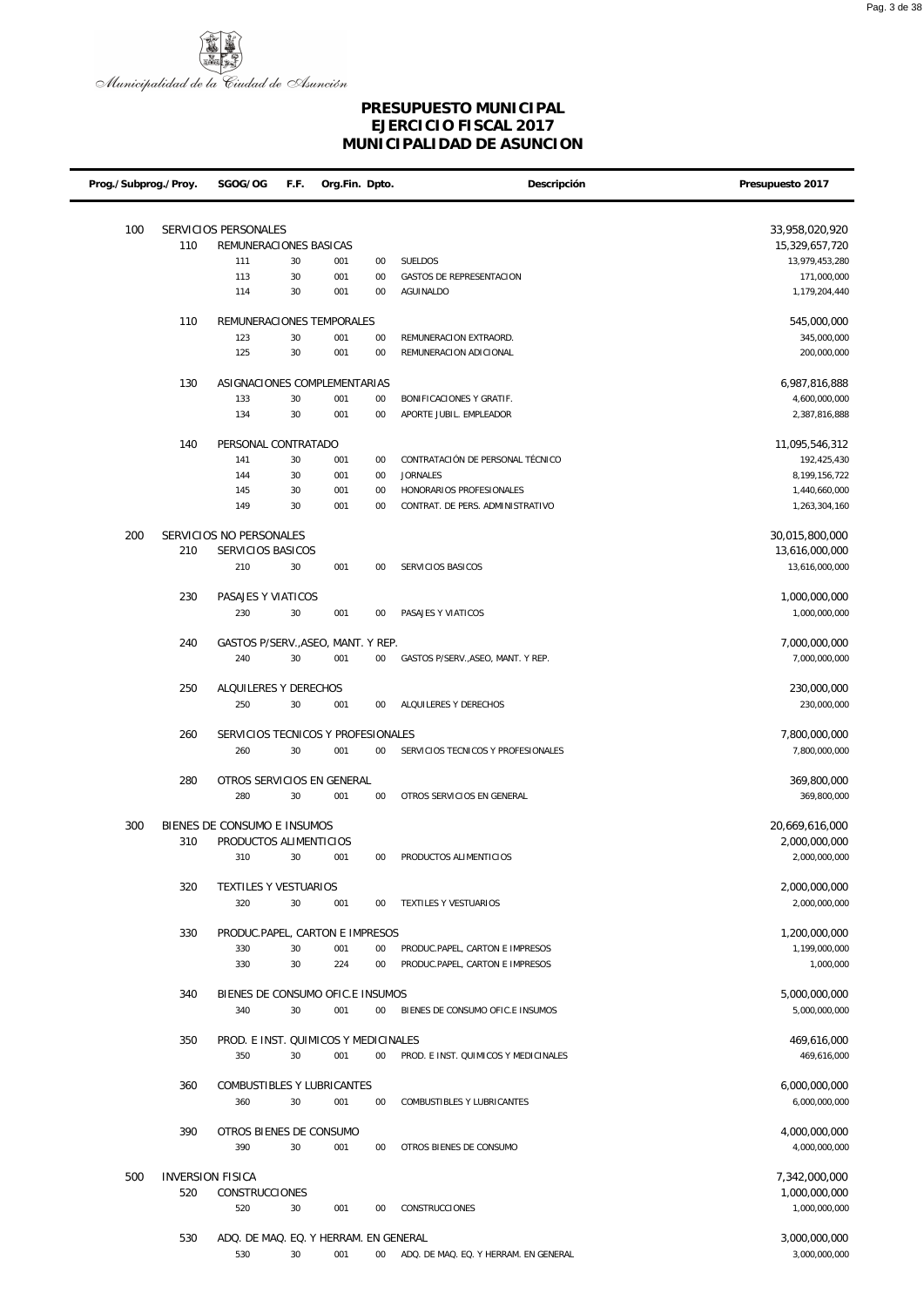

| Prog./Subprog./Proy. |             |                       | SGOG/OG                                           | F.F.     | Org.Fin. Dpto. |          | Descripción                                                | Presupuesto 2017                 |
|----------------------|-------------|-----------------------|---------------------------------------------------|----------|----------------|----------|------------------------------------------------------------|----------------------------------|
|                      |             | 540                   |                                                   |          |                |          |                                                            |                                  |
|                      |             |                       | ADQ. DE EQ. OFIC. Y COMP.<br>540                  | 30       | 001            | 00       | ADQ. DE EQ. OFIC. Y COMP.                                  | 3,000,000,000<br>3,000,000,000   |
|                      |             | 590                   | OTROS GASTOS DE INV. Y REP. MAYORES               |          |                |          |                                                            | 342,000,000                      |
|                      |             |                       | 590                                               | 30       | 001            | $00\,$   | OTROS GASTOS DE INV. Y REP. MAYORES                        | 342,000,000                      |
|                      | 600         |                       | <b>INVERSION FINANCIERA</b>                       |          |                |          |                                                            | 1,200,000,000                    |
|                      |             | 630                   | PRÉSTAMOS AL SECTOR PRIVADO                       |          |                |          |                                                            | 1,200,000,000                    |
|                      |             |                       | 630<br>630                                        | 30<br>30 | 001<br>224     | 00<br>00 | PRÉSTAMOS AL SECTOR PRIVADO<br>PRÉSTAMOS AL SECTOR PRIVADO | 200,000,000<br>1,000,000,000     |
|                      |             |                       |                                                   |          |                |          |                                                            |                                  |
|                      | 800         | TRANSFERENCIAS<br>830 | OTRAS TRANSF. CORR. AL S. PUB. O PRIV.            |          |                |          |                                                            | 42,103,000,000<br>37,083,000,000 |
|                      |             |                       | 831                                               | 30       | 001            | 00       | APORTES A ENT.C/FINES SOC. O EMERG.NAC.                    | 1,900,000,000                    |
|                      |             |                       | 833                                               | 30       | 001            | 00       | TRANSF. A MUNICIPALIDADES                                  | 31,220,000,000                   |
|                      |             |                       | 839                                               | 30       | 001            | 00       | OTRAS TRAN. CORR. AL S. PUB. O PRIV., V.                   | 3,963,000,000                    |
|                      |             | 840                   | TRANSF. CORR. AL SECTOR PRIVADO                   |          |                |          |                                                            | 5,020,000,000                    |
|                      |             |                       | 849                                               | 30       | 001            | 00       | OTRAS TRANS. CORRIENTES                                    | 5,020,000,000                    |
|                      | 900         | <b>OTROS GASTOS</b>   |                                                   |          |                |          |                                                            | 495,000,000                      |
|                      |             | 910                   | PAGO DE IMP., TASAS, GASTOS JUD.                  |          |                |          |                                                            | 195,000,000                      |
|                      |             |                       | 910                                               | 30       | 001            | 00       | PAGO DE IMP., TASAS, GASTOS JUD.                           | 195,000,000                      |
|                      |             | 920                   | DEVOL. DE IMP. Y OTROS ING. NO TRIBUT.            |          |                |          |                                                            | 300,000,000                      |
|                      |             |                       | 920                                               | 30       | 001            | 00       | DEVOL. DE IMP. Y OTROS ING. NO TRIBUT.                     | 300,000,000                      |
| 030                  |             |                       | PLANEAMIENTO ESTRATEGICO E INNOVACION TECNOLOGICA |          |                |          |                                                            | 9,501,471,242                    |
|                      | UNID. RESP. |                       | 54                                                |          |                |          | DIR.GRAL.PLANIFICACION E INNOVACION TECNOLOGICA            |                                  |
|                      | 100         |                       | SERVICIOS PERSONALES                              |          |                |          |                                                            | 3,391,278,742                    |
|                      |             | 110                   | REMUNERACIONES BASICAS                            |          |                |          |                                                            | 2,525,432,642                    |
|                      |             |                       | 111                                               | 30       | 001            | 00       | SUELDOS                                                    | 2,251,119,480                    |
|                      |             |                       | 113<br>114                                        | 30<br>30 | 001<br>001     | 00<br>00 | <b>GASTOS DE REPRESENTACION</b><br>AGUINALDO               | 78,391,560<br>195,921,602        |
|                      |             |                       |                                                   |          |                |          |                                                            |                                  |
|                      |             | 130                   | ASIGNACIONES COMPLEMENTARIAS<br>134               | 30       | 001            | 00       |                                                            | 230,629,232<br>230,629,232       |
|                      |             |                       |                                                   |          |                |          | APORTE JUBIL. EMPLEADOR                                    |                                  |
|                      |             | 140                   | PERSONAL CONTRATADO                               |          |                |          |                                                            | 635,216,868                      |
|                      |             |                       | 141                                               | 30       | 001            | 00       | CONTRATACIÓN DE PERSONAL TÉCNICO                           | 47,425,430                       |
|                      |             |                       | 144<br>149                                        | 30<br>30 | 001<br>001     | 00<br>00 | <b>JORNALES</b><br>CONTRAT. DE PERS. ADMINISTRATIVO        | 157,491,438<br>430,300,000       |
|                      |             |                       |                                                   |          |                |          |                                                            |                                  |
|                      | 200         | 230                   | SERVICIOS NO PERSONALES<br>PASAJES Y VIATICOS     |          |                |          |                                                            | 2,247,130,000<br>2,750,000       |
|                      |             |                       | 230                                               | 30       | 001            | 00       | PASAJES Y VIATICOS                                         | 2,750,000                        |
|                      |             |                       |                                                   |          |                |          |                                                            |                                  |
|                      |             | 240                   | GASTOS P/SERV., ASEO, MANT. Y REP.<br>240         | 30       | 001            | 00       | GASTOS P/SERV., ASEO, MANT. Y REP.                         | 500,000,000<br>500,000,000       |
|                      |             | 260                   | SERVICIOS TECNICOS Y PROFESIONALES                |          |                |          |                                                            | 1,574,380,000                    |
|                      |             |                       | 260                                               | 30       | 001            | 00       | SERVICIOS TECNICOS Y PROFESIONALES                         | 1,574,380,000                    |
|                      |             | 280                   | OTROS SERVICIOS EN GENERAL                        |          |                |          |                                                            | 20,000,000                       |
|                      |             |                       | 280                                               | 30       | 001            | 00       | OTROS SERVICIOS EN GENERAL                                 | 20,000,000                       |
|                      |             | 290                   | SERV. CAPACITACION Y ADIEST.                      |          |                |          |                                                            | 150,000,000                      |
|                      |             |                       | 290                                               | 30       | 001            | 00       | SERV. CAPACITACION Y ADIEST.                               | 150,000,000                      |
|                      | 300         |                       | BIENES DE CONSUMO E INSUMOS                       |          |                |          |                                                            | 146,727,500                      |
|                      |             | 330                   | PRODUC.PAPEL, CARTON E IMPRESOS                   |          |                |          |                                                            | 8,720,000                        |
|                      |             |                       | 330                                               | 30       | 001            | $00\,$   | PRODUC.PAPEL, CARTON E IMPRESOS                            | 8,720,000                        |
|                      |             | 340                   | BIENES DE CONSUMO OFIC.E INSUMOS<br>340           | 30       | 001            | $00\,$   | BIENES DE CONSUMO OFIC.E INSUMOS                           | 124,487,500<br>124,487,500       |
|                      |             |                       |                                                   |          |                |          |                                                            |                                  |
|                      |             | 350                   | PROD. E INST. QUIMICOS Y MEDICINALES              |          |                |          |                                                            | 6,950,000                        |
|                      |             |                       | 350                                               | 30       | 001            | $00\,$   | PROD. E INST. QUIMICOS Y MEDICINALES                       | 6,950,000                        |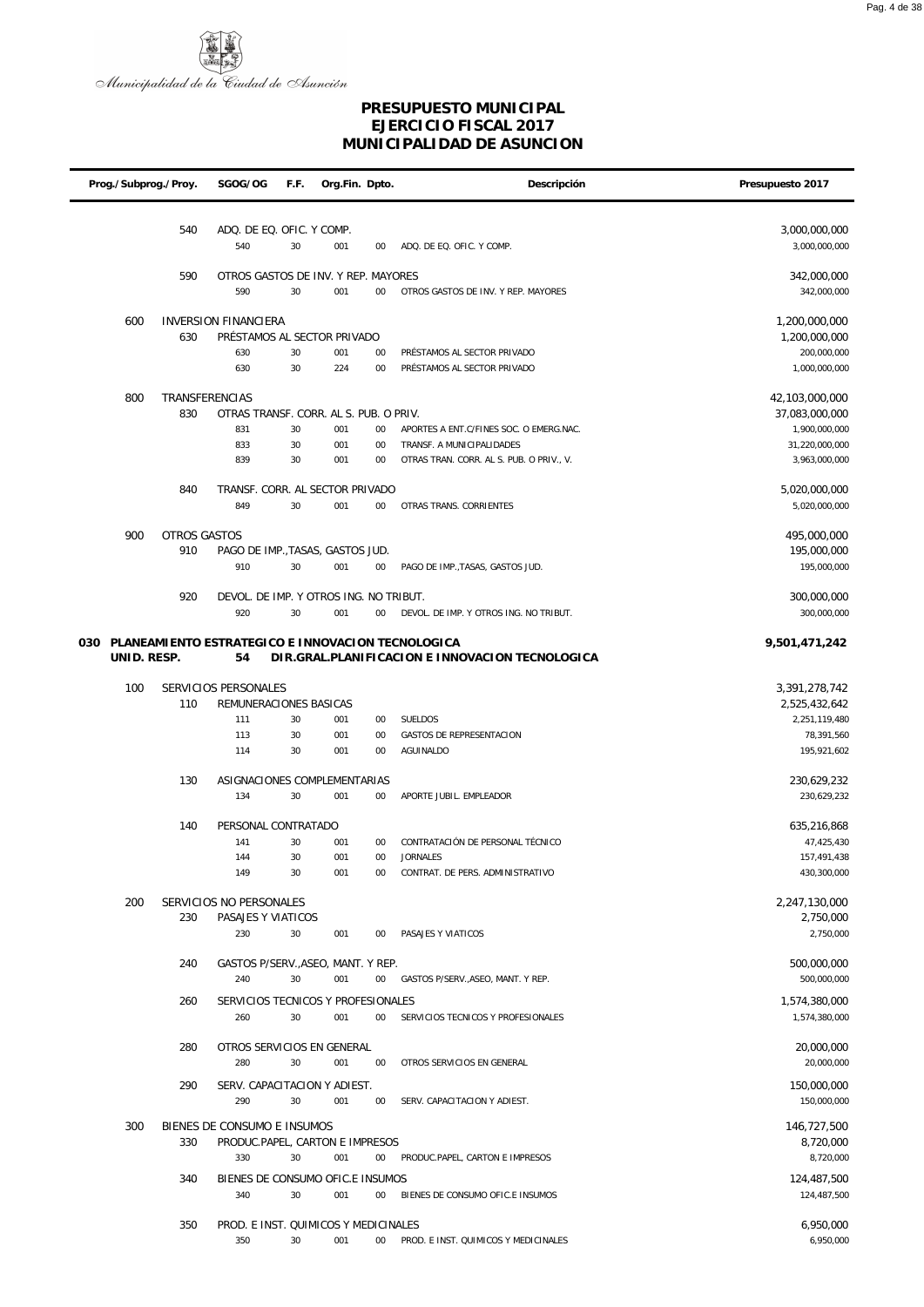

| Prog./Subprog./Proy. |             |     | SGOG/OG                                           | F.F.     | Org.Fin. Dpto.           |          | Descripción                                                | Presupuesto 2017               |
|----------------------|-------------|-----|---------------------------------------------------|----------|--------------------------|----------|------------------------------------------------------------|--------------------------------|
|                      |             | 390 | OTROS BIENES DE CONSUMO                           |          |                          |          |                                                            | 6,570,000                      |
|                      |             |     | 390                                               | 30       | 001                      | 00       | OTROS BIENES DE CONSUMO                                    | 6,570,000                      |
|                      | 500         |     | <b>INVERSION FISICA</b>                           |          |                          |          |                                                            | 3,716,335,000                  |
|                      |             | 520 | CONSTRUCCIONES<br>520                             | 30       | 001                      | 00       | <b>CONSTRUCCIONES</b>                                      | 1,000,000,000<br>1,000,000,000 |
|                      |             |     |                                                   |          |                          |          |                                                            |                                |
|                      |             | 530 | ADQ. DE MAQ. EQ. Y HERRAM. EN GENERAL<br>530      | 30       | 001                      | 00       | ADQ. DE MAQ. EQ. Y HERRAM. EN GENERAL                      | 120,000,000<br>120,000,000     |
|                      |             | 540 |                                                   |          |                          |          |                                                            |                                |
|                      |             |     | ADQ. DE EQ. OFIC. Y COMP.<br>540                  | 30       | 001                      | 00       | ADQ. DE EQ. OFIC. Y COMP.                                  | 1,596,335,000<br>1,596,335,000 |
|                      |             | 570 | ADQ. DE ACTIVOS INTANGIBLES                       |          |                          |          |                                                            | 1,000,000,000                  |
|                      |             |     | 570                                               | 30       | 001                      | 00       | ADQ. DE ACTIVOS INTANGIBLES                                | 1,000,000,000                  |
| 040                  |             |     | COMUNICACION Y DIFUSION DE LAS ACTIV. MUNICIPALES |          |                          |          |                                                            | 8,265,997,268                  |
|                      | UNID. RESP. |     | 93                                                |          | DIR.GRAL.DE COMUNICACIÓN |          |                                                            |                                |
|                      | 100         |     | SERVICIOS PERSONALES                              |          |                          |          |                                                            | 3,505,997,268                  |
|                      |             | 110 | REMUNERACIONES BASICAS                            |          |                          |          |                                                            | 1,980,799,080                  |
|                      |             |     | 111<br>113                                        | 30<br>30 | 001<br>001               | 00<br>00 | SUELDOS<br><b>GASTOS DE REPRESENTACION</b>                 | 1,765,429,920<br>63,000,000    |
|                      |             |     | 114                                               | 30       | 001                      | 00       | <b>AGUINALDO</b>                                           | 152,369,160                    |
|                      |             | 130 | ASIGNACIONES COMPLEMENTARIAS                      |          |                          |          |                                                            | 230, 227, 056                  |
|                      |             |     | 134                                               | 30       | 001                      | 00       | APORTE JUBIL. EMPLEADOR                                    | 230,227,056                    |
|                      |             | 140 | PERSONAL CONTRATADO                               |          |                          |          |                                                            | 1,294,971,132                  |
|                      |             |     | 141                                               | 30       | 001                      | 00       | CONTRATACIÓN DE PERSONAL TÉCNICO                           | 136,500,000                    |
|                      |             |     | 144                                               | 30       | 001                      | 00       | <b>JORNALES</b>                                            | 352,471,132                    |
|                      |             |     | 145                                               | 30       | 001                      | 00       | HONORARIOS PROFESIONALES                                   | 104,000,000                    |
|                      |             |     | 149                                               | 30       | 001                      | 00       | CONTRAT. DE PERS. ADMINISTRATIVO                           | 702,000,000                    |
|                      | 200         |     | SERVICIOS NO PERSONALES                           |          |                          |          |                                                            | 4,460,000,000                  |
|                      |             | 240 | GASTOS P/SERV., ASEO, MANT. Y REP.<br>240         | 30       | 001                      | 00       | GASTOS P/SERV., ASEO, MANT. Y REP.                         | 20,000,000<br>20,000,000       |
|                      |             | 260 | SERVICIOS TECNICOS Y PROFESIONALES                |          |                          |          |                                                            | 4,000,000,000                  |
|                      |             |     | 260                                               | 30       | 001                      | 00       | SERVICIOS TECNICOS Y PROFESIONALES                         | 4,000,000,000                  |
|                      |             | 280 | OTROS SERVICIOS EN GENERAL                        |          |                          |          |                                                            | 440,000,000                    |
|                      |             |     | 280                                               | 30       | 001                      | 00       | OTROS SERVICIOS EN GENERAL                                 | 440,000,000                    |
|                      | 300         |     | BIENES DE CONSUMO E INSUMOS                       |          |                          |          |                                                            | 200,000,000                    |
|                      |             | 330 | PRODUC.PAPEL, CARTON E IMPRESOS                   |          |                          |          |                                                            | 180,000,000                    |
|                      |             |     | 330                                               | 30       | 001                      | $00\,$   | PRODUC.PAPEL, CARTON E IMPRESOS                            | 180,000,000                    |
|                      |             | 340 | BIENES DE CONSUMO OFIC.E INSUMOS                  |          |                          |          |                                                            | 20,000,000                     |
|                      |             |     | 340                                               | 30       | 001                      | 00       | BIENES DE CONSUMO OFIC.E INSUMOS                           | 20,000,000                     |
|                      | 500         |     | <b>INVERSION FISICA</b>                           |          |                          |          |                                                            | 100,000,000                    |
|                      |             | 530 | ADQ. DE MAQ. EQ. Y HERRAM. EN GENERAL             |          |                          |          |                                                            | 50,000,000                     |
|                      |             |     | 530                                               | 30       | 001                      | $00\,$   | ADQ. DE MAQ. EQ. Y HERRAM. EN GENERAL                      | 50,000,000                     |
|                      |             | 540 | ADQ. DE EQ. OFIC. Y COMP.                         |          |                          |          |                                                            | 50,000,000                     |
|                      |             |     | 540                                               | 30       | 001                      | 00       | ADQ. DE EQ. OFIC. Y COMP.                                  | 50,000,000                     |
|                      |             |     |                                                   |          |                          |          | 050 POLITICAS DE ACUERDOS, CONVENIOS EXTERNOS E INTERINST. | 3,107,470,735                  |
|                      | UNID. RESP. |     | 84                                                |          |                          |          | DIR.GRAL.DE RELAC. INTERNACIONALES E INTERINSTITUC.        |                                |
|                      | 100         |     | SERVICIOS PERSONALES                              |          |                          |          |                                                            | 1,193,354,959                  |
|                      |             | 110 | REMUNERACIONES BASICAS                            |          |                          |          |                                                            | 692,029,520                    |
|                      |             |     | 111                                               | 30       | 001                      | 00       | SUELDOS                                                    | 548,796,480                    |
|                      |             |     | 113                                               | 30       | 001                      | 00       | <b>GASTOS DE REPRESENTACION</b>                            | 90,000,000                     |
|                      |             |     | 114                                               | 30       | 001                      | 00       | AGUINALDO                                                  | 53,233,040                     |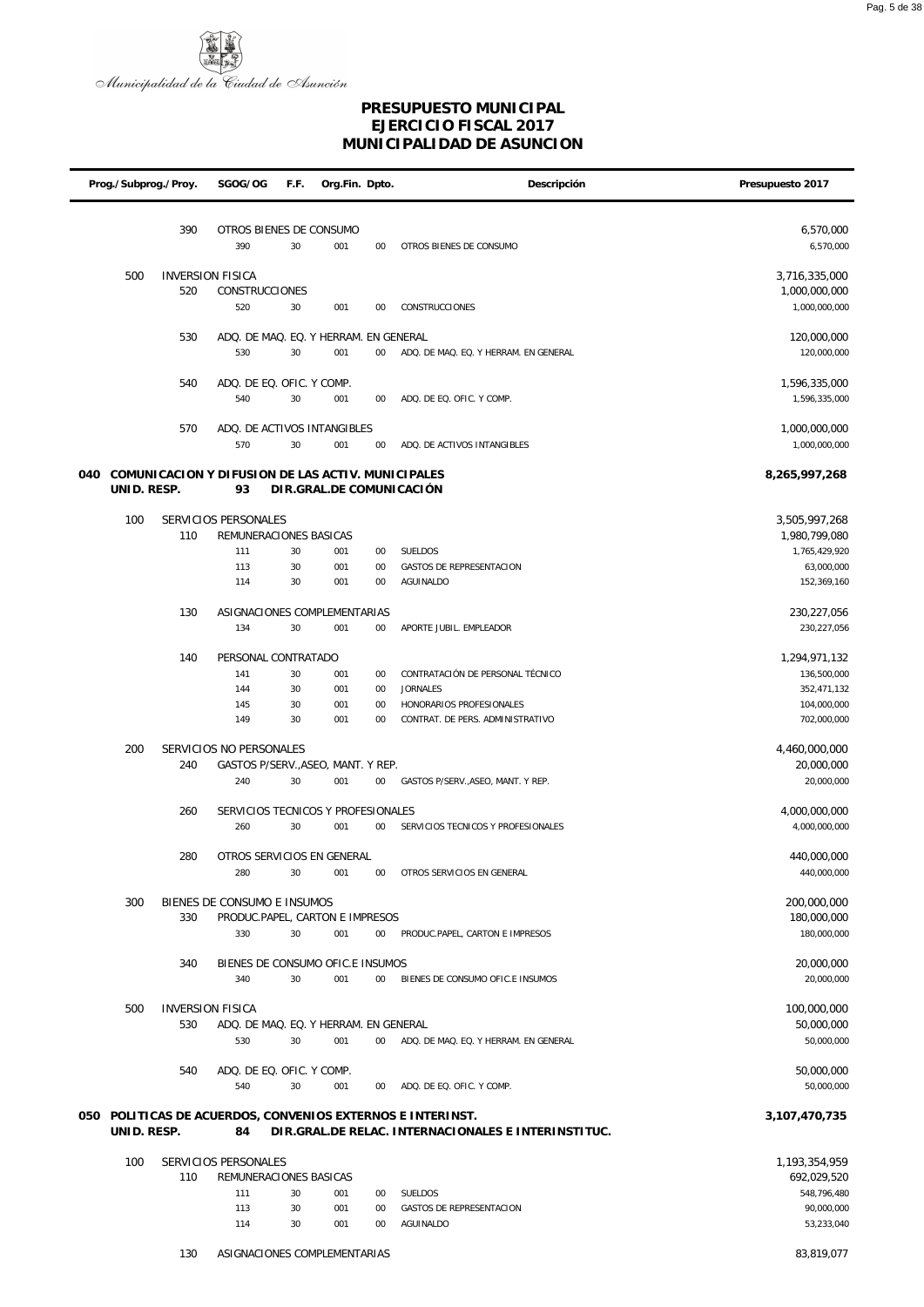

| Prog./Subprog./Proy. |             | SGOG/OG        | F.F.                                                 | Org.Fin. Dpto. |            | Descripción | Presupuesto 2017                                    |                                 |
|----------------------|-------------|----------------|------------------------------------------------------|----------------|------------|-------------|-----------------------------------------------------|---------------------------------|
|                      |             |                | 134                                                  | 30             | 001        | 00          | APORTE JUBIL. EMPLEADOR                             | 83,819,077                      |
|                      |             | 140            | PERSONAL CONTRATADO                                  |                |            |             |                                                     | 417,506,362                     |
|                      |             |                | 144                                                  | 30             | 001        | 00          | <b>JORNALES</b>                                     | 190,006,362                     |
|                      |             |                | 149                                                  | 30             | 001        | 00          | CONTRAT. DE PERS. ADMINISTRATIVO                    | 227,500,000                     |
|                      | 200         |                | SERVICIOS NO PERSONALES                              |                |            |             |                                                     | 332,835,600                     |
|                      |             | 210            | SERVICIOS BASICOS                                    |                |            |             |                                                     | 16,577,000                      |
|                      |             |                | 210                                                  | 30             | 001        | 00          | SERVICIOS BASICOS                                   | 16,577,000                      |
|                      |             |                |                                                      |                |            |             |                                                     |                                 |
|                      |             | 230            | PASAJES Y VIATICOS<br>230                            | 30             | 001        | 00          | PASAJES Y VIATICOS                                  | 200,000,000<br>200,000,000      |
|                      |             |                |                                                      |                |            |             |                                                     |                                 |
|                      |             | 260            | SERVICIOS TECNICOS Y PROFESIONALES                   |                |            |             |                                                     | 51,600,000                      |
|                      |             |                | 260                                                  | 30             | 001        | $00\,$      | SERVICIOS TECNICOS Y PROFESIONALES                  | 51,600,000                      |
|                      |             | 280            | OTROS SERVICIOS EN GENERAL                           |                |            |             |                                                     | 64,658,600                      |
|                      |             |                | 280                                                  | 30             | 001        | 00          | OTROS SERVICIOS EN GENERAL                          | 64,658,600                      |
|                      |             |                |                                                      |                |            |             |                                                     |                                 |
|                      | 300         | 320            | BIENES DE CONSUMO E INSUMOS<br>TEXTILES Y VESTUARIOS |                |            |             |                                                     | 60,280,176<br>15,000,000        |
|                      |             |                | 320                                                  | 30             | 001        | $00\,$      | TEXTILES Y VESTUARIOS                               | 15,000,000                      |
|                      |             |                |                                                      |                |            |             |                                                     |                                 |
|                      |             | 330            | PRODUC.PAPEL, CARTON E IMPRESOS<br>330               | 30             |            | 00          | PRODUC.PAPEL, CARTON E IMPRESOS                     | 26,391,935<br>26,391,935        |
|                      |             |                |                                                      |                | 001        |             |                                                     |                                 |
|                      |             | 340            | BIENES DE CONSUMO OFIC.E INSUMOS                     |                |            |             |                                                     | 17,150,241                      |
|                      |             |                | 340                                                  | 30             | 001        | $00\,$      | BIENES DE CONSUMO OFIC.E INSUMOS                    | 17,150,241                      |
|                      |             | 350            | PROD. E INST. QUIMICOS Y MEDICINALES                 |                |            |             |                                                     | 550,000                         |
|                      |             |                | 350                                                  | 30             | 001        | $00\,$      | PROD. E INST. QUIMICOS Y MEDICINALES                | 550,000                         |
|                      |             |                |                                                      |                |            |             |                                                     |                                 |
|                      |             | 390            | OTROS BIENES DE CONSUMO<br>390                       | 30             | 001        | 00          | OTROS BIENES DE CONSUMO                             | 1,188,000<br>1,188,000          |
|                      |             |                |                                                      |                |            |             |                                                     |                                 |
|                      | 500         |                | <b>INVERSION FISICA</b>                              |                |            |             |                                                     | 21,000,000                      |
|                      |             | 540            | ADQ. DE EQ. OFIC. Y COMP.                            |                |            |             |                                                     | 21,000,000                      |
|                      |             |                | 540                                                  | 30             | 001        | $00\,$      | ADQ. DE EQ. OFIC. Y COMP.                           | 21,000,000                      |
|                      | 800         | TRANSFERENCIAS |                                                      |                |            |             |                                                     | 1,500,000,000                   |
|                      |             | 840            | TRANSF. CORR. AL SECTOR PRIVADO                      |                |            |             |                                                     | 1,350,000,000                   |
|                      |             |                | 842                                                  | 30             | 001        | $00\,$      | APORTES ENT.EDUC. E INST. S/FINES DE L.             | 1,350,000,000                   |
|                      |             | 850            | TRANSF. CORR. AL SECTOR EXTERNO                      |                |            |             |                                                     | 150,000,000                     |
|                      |             |                | 851                                                  | 30             | 001        | $00\,$      | TRANSF. CORR. AL SECTOR EXTERNO                     | 150,000,000                     |
| 060                  |             |                | COORD. Y DESARROLLO INTEGRAL DEL TALENTO HUMANO      |                |            |             |                                                     | 91,420,041,471                  |
|                      | UNID. RESP. |                | 51                                                   |                |            |             | DIRECC. DE RECURSOS HUMANOS                         |                                 |
|                      | 100         |                | SERVICIOS PERSONALES                                 |                |            |             |                                                     | 75,715,893,919                  |
|                      |             | 110            | REMUNERACIONES BASICAS                               |                |            |             |                                                     | 6,534,940,880                   |
|                      |             |                | 111                                                  | 30             | 001<br>001 | 00          | <b>SUELDOS</b>                                      | 6,005,253,120                   |
|                      |             |                | 113<br>114                                           | 30<br>30       | 001        | 00<br>00    | GASTOS DE REPRESENTACION<br>AGUINALDO               | 27,000,000<br>502,687,760       |
|                      |             |                |                                                      |                |            |             |                                                     |                                 |
|                      |             | 120            | REMUNERACIONES TEMPORALES                            |                |            |             |                                                     | 1,160,522,220                   |
|                      |             |                | 123<br>125                                           | 30<br>30       | 001<br>001 | 00<br>00    | REMUNERACION EXTRAORD.<br>REMUNERACION ADICIONAL    | 662,324,520<br>498, 197, 700    |
|                      |             |                |                                                      |                |            |             |                                                     |                                 |
|                      |             | 130            | ASIGNACIONES COMPLEMENTARIAS                         |                |            |             |                                                     | 30,810,017,995                  |
|                      |             |                | 131                                                  | 30             | 001        | 00          | SUBSIDIO FAMILIAR                                   | 3,605,465,000                   |
|                      |             |                | 133<br>134                                           | 30<br>30       | 001<br>001 | 00<br>00    | BONIFICACIONES Y GRATIF.<br>APORTE JUBIL. EMPLEADOR | 24,079,157,600<br>2,660,395,395 |
|                      |             |                | 137                                                  | 30             | 001        | 00          | GRATIFIC. P/ SERV. ESPECIALES                       | 465,000,000                     |
|                      |             |                |                                                      |                |            |             |                                                     |                                 |
|                      |             | 140            | PERSONAL CONTRATADO<br>141                           | 30             | 001        | 00          | CONTRATACIÓN DE PERSONAL TÉCNICO                    | 28,651,175,027<br>71,138,145    |
|                      |             |                | 144                                                  | 30             | 001        | 00          | <b>JORNALES</b>                                     | 27,765,973,307                  |
|                      |             |                | 149                                                  | 30             | 001        | $00\,$      | CONTRAT. DE PERS. ADMINISTRATIVO                    | 814,063,575                     |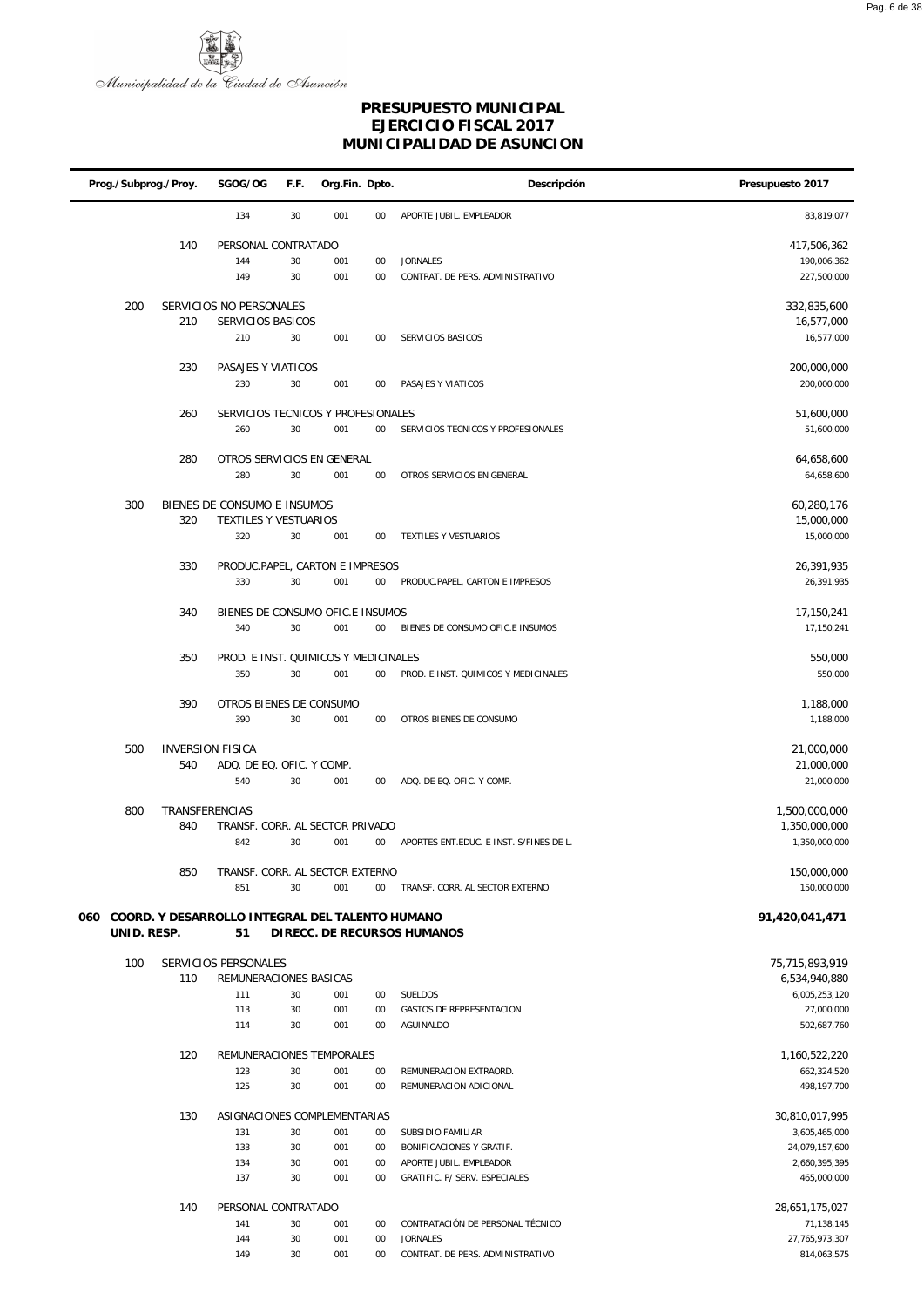

| Prog./Subprog./Proy.                                 |                       | SGOG/OG                                      | F.F. | Org.Fin. Dpto.  |          | Descripción                           | Presupuesto 2017                 |
|------------------------------------------------------|-----------------------|----------------------------------------------|------|-----------------|----------|---------------------------------------|----------------------------------|
|                                                      |                       |                                              |      |                 |          |                                       |                                  |
|                                                      | 190                   | OTROS GASTOS DE PERSONAL                     |      |                 |          |                                       | 8,559,237,797                    |
|                                                      |                       | 191                                          | 30   | 001             | 00       | SUBSIDIO PARA LA SALUD                | 5,778,708,180                    |
|                                                      |                       | 199                                          | 30   | 001             | 00       | OTROS GASTOS DE PERSONAL              | 2,780,529,617                    |
| 200                                                  |                       | SERVICIOS NO PERSONALES                      |      |                 |          |                                       | 756,002,000                      |
|                                                      | 230                   | PASAJES Y VIATICOS                           |      |                 |          |                                       | 11,152,000                       |
|                                                      |                       | 230                                          | 30   | 001             | 00       | PASAJES Y VIATICOS                    | 11,152,000                       |
|                                                      |                       |                                              |      |                 |          |                                       |                                  |
|                                                      | 250                   | ALQUILERES Y DERECHOS                        |      |                 |          |                                       | 78,000,000                       |
|                                                      |                       | 250                                          | 30   | 001             | 00       | ALQUILERES Y DERECHOS                 | 78,000,000                       |
|                                                      | 260                   | SERVICIOS TECNICOS Y PROFESIONALES           |      |                 |          |                                       | 12,100,000                       |
|                                                      |                       | 260                                          | 30   | 001             | $00\,$   | SERVICIOS TECNICOS Y PROFESIONALES    | 12,100,000                       |
|                                                      |                       |                                              |      |                 |          |                                       |                                  |
|                                                      | 280                   | OTROS SERVICIOS EN GENERAL                   |      |                 |          |                                       | 54,750,000                       |
|                                                      |                       | 280                                          | 30   | 001             | 00       | OTROS SERVICIOS EN GENERAL            | 54,750,000                       |
|                                                      | 290                   | SERV. CAPACITACION Y ADIEST.                 |      |                 |          |                                       | 600,000,000                      |
|                                                      |                       | 290                                          | 30   | 001             | 00       | SERV. CAPACITACION Y ADIEST.          | 600,000,000                      |
|                                                      |                       |                                              |      |                 |          |                                       |                                  |
| 300                                                  |                       | BIENES DE CONSUMO E INSUMOS                  |      |                 |          |                                       | 729,445,552                      |
|                                                      | 310                   | PRODUCTOS ALIMENTICIOS                       |      |                 |          |                                       | 439,942,000                      |
|                                                      |                       | 310                                          | 30   | 001             | $00\,$   | PRODUCTOS ALIMENTICIOS                | 439,942,000                      |
|                                                      | 320                   | TEXTILES Y VESTUARIOS                        |      |                 |          |                                       | 3,749,400                        |
|                                                      |                       | 320                                          | 30   | 001             | 00       | TEXTILES Y VESTUARIOS                 | 3,749,400                        |
|                                                      |                       |                                              |      |                 |          |                                       |                                  |
|                                                      | 330                   | PRODUC.PAPEL, CARTON E IMPRESOS              |      |                 |          |                                       | 135,073,500                      |
|                                                      |                       | 330                                          | 30   | 001             | $00\,$   | PRODUC.PAPEL, CARTON E IMPRESOS       | 135,073,500                      |
|                                                      | 340                   | BIENES DE CONSUMO OFIC.E INSUMOS             |      |                 |          |                                       | 118,897,152                      |
|                                                      |                       | 340                                          | 30   | 001             | $00\,$   | BIENES DE CONSUMO OFIC.E INSUMOS      | 118,897,152                      |
|                                                      |                       |                                              |      |                 |          |                                       |                                  |
|                                                      | 350                   | PROD. E INST. QUIMICOS Y MEDICINALES         |      |                 |          |                                       | 22,155,500                       |
|                                                      |                       | 350                                          | 30   | 001             | $00\,$   | PROD. E INST. QUIMICOS Y MEDICINALES  | 22,155,500                       |
|                                                      | 390                   | OTROS BIENES DE CONSUMO                      |      |                 |          |                                       | 9,628,000                        |
|                                                      |                       | 390                                          | 30   | 001             | $00\,$   | OTROS BIENES DE CONSUMO               | 9,628,000                        |
|                                                      |                       |                                              |      |                 |          |                                       |                                  |
| 500                                                  |                       | <b>INVERSION FISICA</b>                      |      |                 |          |                                       | 218,700,000                      |
|                                                      | 530                   | ADQ. DE MAQ. EQ. Y HERRAM. EN GENERAL<br>530 | 30   | 001             | 00       | ADQ. DE MAQ. EQ. Y HERRAM. EN GENERAL | 18,700,000<br>18,700,000         |
|                                                      |                       |                                              |      |                 |          |                                       |                                  |
|                                                      | 540                   | ADQ. DE EQ. OFIC. Y COMP.                    |      |                 |          |                                       | 200,000,000                      |
|                                                      |                       | 540                                          | 30   | 001             | $00\,$   | ADQ. DE EQ. OFIC. Y COMP.             | 200,000,000                      |
|                                                      |                       |                                              |      |                 |          |                                       |                                  |
| 800                                                  | TRANSFERENCIAS<br>840 | TRANSF. CORR. AL SECTOR PRIVADO              |      |                 |          |                                       | 14,000,000,000<br>14,000,000,000 |
|                                                      |                       | 841                                          | 30   | 001             | 00       | <b>BECAS</b>                          | 1,700,000,000                    |
|                                                      |                       | 845                                          | 30   | 001             | $00\,$   | <b>INDEMNIZACIONES</b>                | 11,800,000,000                   |
|                                                      |                       | 849                                          | 30   | 001             | 00       | OTRAS TRANS. CORRIENTES               | 500,000,000                      |
|                                                      |                       |                                              |      |                 |          |                                       |                                  |
| 070 GESTION Y CONTROL LEGISLATIVO DEL GOB. MUNICIPAL |                       |                                              |      |                 |          |                                       | 90,764,304,874                   |
| UNID. RESP.                                          |                       | 65                                           |      | JUNTA MUNICIPAL |          |                                       |                                  |
| 100                                                  |                       | SERVICIOS PERSONALES                         |      |                 |          |                                       | 80,573,924,564                   |
|                                                      | 110                   | REMUNERACIONES BASICAS                       |      |                 |          |                                       | 38,958,149,282                   |
|                                                      |                       | 111                                          | 30   | 001             | 00       | SUELDOS                               | 30,182,042,160                   |
|                                                      |                       | 112                                          | 30   | 001             | $00\,$   | <b>DIETAS</b>                         | 3,247,359,480                    |
|                                                      |                       | 113                                          | 30   | 001<br>001      | 00<br>00 | GASTOS DE REPRESENTACION              | 2,531,966,928<br>2,996,780,714   |
|                                                      |                       | 114                                          | 30   |                 |          | AGUINALDO                             |                                  |
|                                                      | 120                   | REMUNERACIONES TEMPORALES                    |      |                 |          |                                       | 595,149,323                      |
|                                                      |                       | 123                                          | 30   | 001             | 00       | REMUNERACION EXTRAORD.                | 595,149,323                      |
|                                                      |                       |                                              |      |                 |          |                                       |                                  |
|                                                      | 130                   | ASIGNACIONES COMPLEMENTARIAS<br>131          | 30   | 001             | 00       | SUBSIDIO FAMILIAR                     | 14,125,173,059<br>941,650,440    |
|                                                      |                       | 133                                          | 30   | 001             | $00\,$   | BONIFICACIONES Y GRATIF.              | 7,917,409,096                    |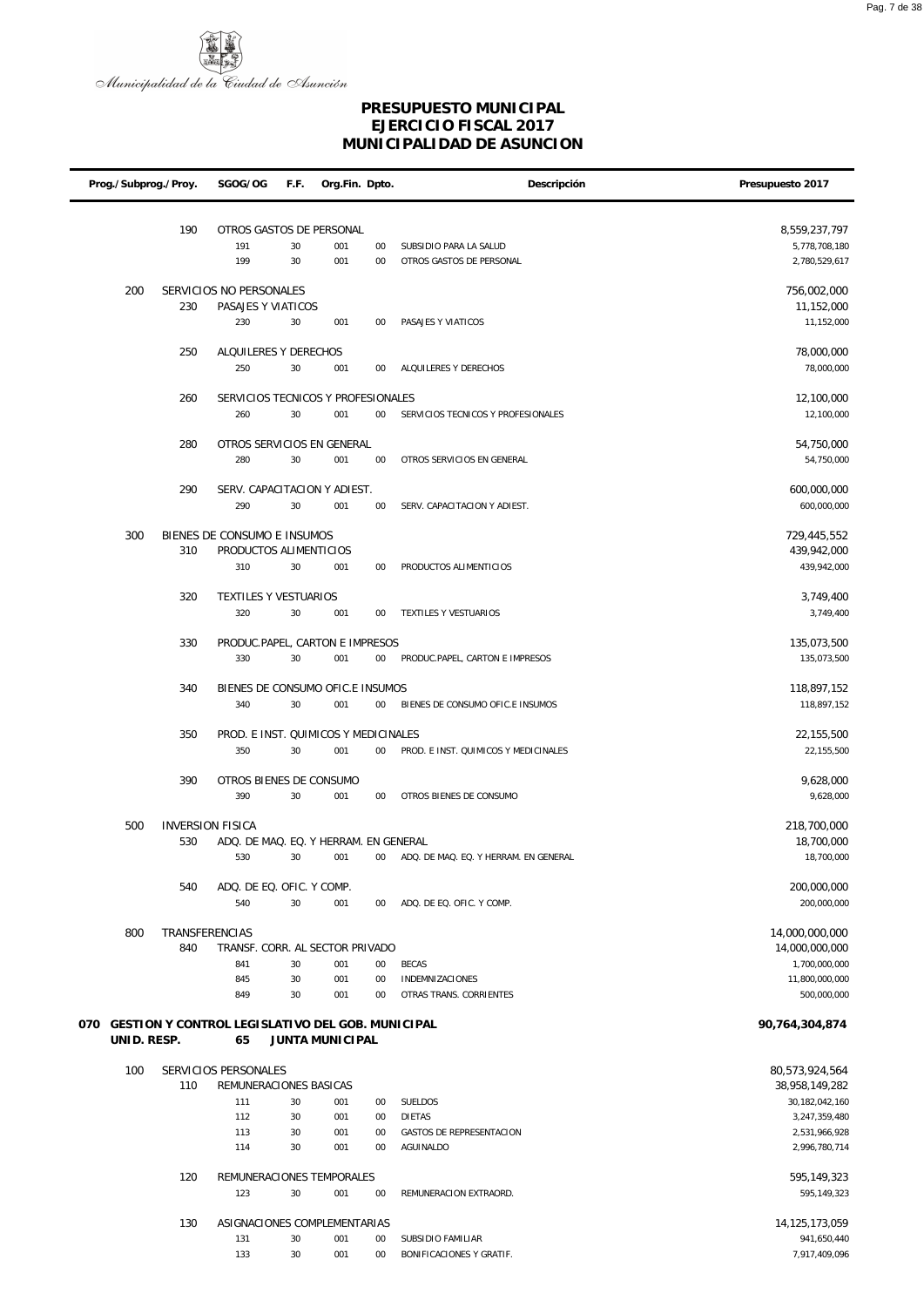

| Prog./Subprog./Proy. |                         | SGOG/OG                                      | F.F.   | Org.Fin. Dpto. | Descripción | Presupuesto 2017                                   |                                |
|----------------------|-------------------------|----------------------------------------------|--------|----------------|-------------|----------------------------------------------------|--------------------------------|
|                      |                         | 134                                          | 30     | 001            | $00\,$      | APORTE JUBIL. EMPLEADOR                            | 5,266,113,523                  |
|                      | 140                     | PERSONAL CONTRATADO                          |        |                |             |                                                    | 22,468,780,815                 |
|                      |                         | 141                                          | 30     | 001            | $00\,$      | CONTRATACIÓN DE PERSONAL TÉCNICO                   | 144,083,329                    |
|                      |                         | 144                                          | 30     | 001            | $00\,$      | <b>JORNALES</b>                                    | 15,866,208,063                 |
|                      |                         | 145                                          | 30     | 001            | $00\,$      | HONORARIOS PROFESIONALES                           | 1,174,499,954                  |
|                      |                         | 149                                          | 30     | 001            | 00          | CONTRAT. DE PERS. ADMINISTRATIVO                   | 5,283,989,469                  |
|                      |                         |                                              |        |                |             |                                                    |                                |
|                      | 190                     | OTROS GASTOS DE PERSONAL                     |        |                |             |                                                    | 4,426,672,085                  |
|                      |                         | 191<br>199                                   | $30\,$ | 001            | 00          | SUBSIDIO PARA LA SALUD<br>OTROS GASTOS DE PERSONAL | 1,397,370,240                  |
|                      |                         |                                              | 30     | 001            | $00\,$      |                                                    | 3,029,301,845                  |
| 200                  | 210                     | SERVICIOS NO PERSONALES<br>SERVICIOS BASICOS |        |                |             |                                                    | 3,534,370,000<br>80,990,000    |
|                      |                         | 210                                          | 30     | 001            | 00          | SERVICIOS BASICOS                                  | 80,990,000                     |
|                      |                         |                                              |        |                |             |                                                    |                                |
|                      | 230                     | PASAJES Y VIATICOS                           |        |                |             |                                                    | 802,540,000                    |
|                      |                         | 230                                          | $30\,$ | 001            | 00          | PASAJES Y VIATICOS                                 | 802,540,000                    |
|                      | 240                     | GASTOS P/SERV., ASEO, MANT. Y REP.           |        |                |             |                                                    | 666,000,000                    |
|                      |                         | 240                                          | 30     | 001            | $00\,$      | GASTOS P/SERV., ASEO, MANT. Y REP.                 | 666,000,000                    |
|                      |                         |                                              |        |                |             |                                                    |                                |
|                      | 250                     | ALQUILERES Y DERECHOS                        |        |                |             |                                                    | 132,000,000                    |
|                      |                         | 250                                          | 30     | 001            | 00          | ALQUILERES Y DERECHOS                              | 132,000,000                    |
|                      |                         |                                              |        |                |             |                                                    |                                |
|                      | 260                     | SERVICIOS TECNICOS Y PROFESIONALES           |        |                |             |                                                    | 1,000,000,000                  |
|                      |                         | 260                                          | 30     | 001            | $00\,$      | SERVICIOS TECNICOS Y PROFESIONALES                 | 1,000,000,000                  |
|                      | 270                     | SERVICIO SOCIAL                              |        |                |             |                                                    | 220,000,000                    |
|                      |                         | 270                                          | 30     | 001            | 00          | SERVICIO SOCIAL                                    | 220,000,000                    |
|                      |                         |                                              |        |                |             |                                                    |                                |
|                      | 280                     | OTROS SERVICIOS EN GENERAL                   |        |                |             |                                                    | 532,840,000                    |
|                      |                         | 280                                          | 30     | 001            | 00          | OTROS SERVICIOS EN GENERAL                         | 532,840,000                    |
|                      |                         |                                              |        |                |             |                                                    |                                |
|                      | 290                     | SERV. CAPACITACION Y ADIEST.                 |        |                |             |                                                    | 100,000,000                    |
|                      |                         | 290                                          | 30     | 001            | 00          | SERV. CAPACITACION Y ADIEST.                       | 100,000,000                    |
| 300                  |                         | BIENES DE CONSUMO E INSUMOS                  |        |                |             |                                                    | 3,439,892,660                  |
|                      | 310                     | PRODUCTOS ALIMENTICIOS                       |        |                |             |                                                    | 263,000,000                    |
|                      |                         | 310                                          | 30     | 001            | 00          | PRODUCTOS ALIMENTICIOS                             | 263,000,000                    |
|                      |                         |                                              |        |                |             |                                                    |                                |
|                      | 320                     | TEXTILES Y VESTUARIOS                        |        |                |             |                                                    | 297,134,550                    |
|                      |                         | 320                                          | 30     | 001            | $00\,$      | TEXTILES Y VESTUARIOS                              | 297,134,550                    |
|                      |                         |                                              |        |                |             |                                                    |                                |
|                      | 330                     | PRODUC.PAPEL, CARTON E IMPRESOS<br>330       | 30     | 001            |             |                                                    | 374,577,500                    |
|                      |                         |                                              |        |                | $00\,$      | PRODUC.PAPEL, CARTON E IMPRESOS                    | 374,577,500                    |
|                      | 340                     | BIENES DE CONSUMO OFIC.E INSUMOS             |        |                |             |                                                    | 882,420,000                    |
|                      |                         | 340                                          | 30     | 001            | 00          | BIENES DE CONSUMO OFIC.E INSUMOS                   | 882,420,000                    |
|                      |                         |                                              |        |                |             |                                                    |                                |
|                      | 350                     | PROD. E INST. QUIMICOS Y MEDICINALES         |        |                |             |                                                    | 150,000,000                    |
|                      |                         | 350                                          | 30     | 001            | $00\,$      | PROD. E INST. QUIMICOS Y MEDICINALES               | 150,000,000                    |
|                      |                         |                                              |        |                |             |                                                    |                                |
|                      | 360                     | COMBUSTIBLES Y LUBRICANTES<br>360            | 30     | 001            | $00\,$      | COMBUSTIBLES Y LUBRICANTES                         | 1,313,960,610<br>1,313,960,610 |
|                      |                         |                                              |        |                |             |                                                    |                                |
|                      | 390                     | OTROS BIENES DE CONSUMO                      |        |                |             |                                                    | 158,800,000                    |
|                      |                         | 390                                          | 30     | 001            | $00\,$      | OTROS BIENES DE CONSUMO                            | 158,800,000                    |
|                      |                         |                                              |        |                |             |                                                    |                                |
| 500                  | <b>INVERSION FISICA</b> |                                              |        |                |             |                                                    | 2,178,330,000                  |
|                      | 520                     | CONSTRUCCIONES                               |        |                |             |                                                    | 400,000,000                    |
|                      |                         | 520                                          | 30     | 001            | 00          | CONSTRUCCIONES                                     | 400,000,000                    |
|                      | 530                     | ADQ. DE MAQ. EQ. Y HERRAM. EN GENERAL        |        |                |             |                                                    | 533,330,000                    |
|                      |                         | 530                                          | 30     | 001            | 00          | ADQ. DE MAQ. EQ. Y HERRAM. EN GENERAL              | 533,330,000                    |
|                      |                         |                                              |        |                |             |                                                    |                                |
|                      | 540                     | ADQ. DE EQ. OFIC. Y COMP.                    |        |                |             |                                                    | 900,000,000                    |
|                      |                         | 540                                          | 30     | 001            | $00\,$      | ADQ. DE EQ. OFIC. Y COMP.                          | 900,000,000                    |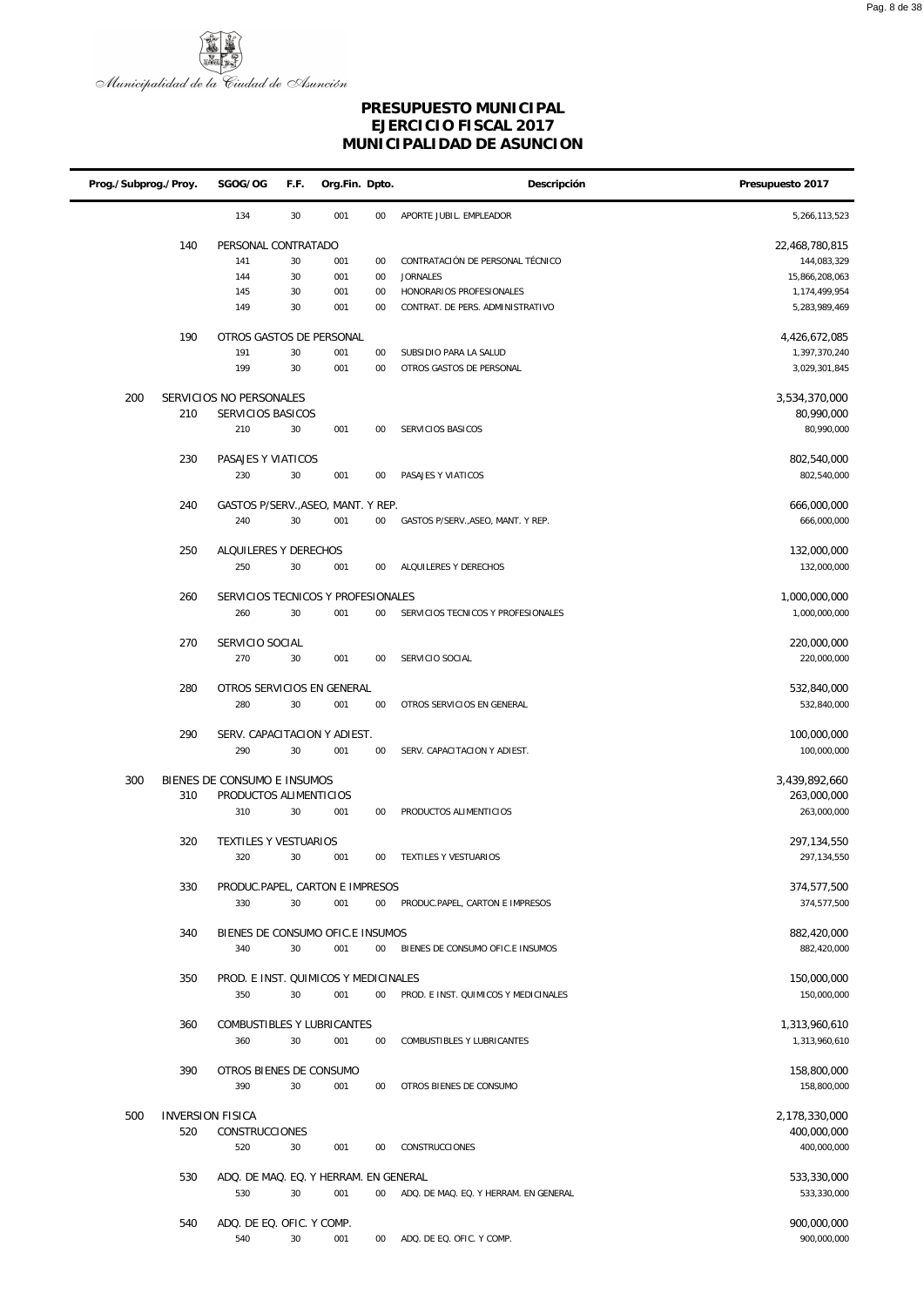

| Prog./Subprog./Proy. |                     | SGOG/OG                                 | F.F.     | Org.Fin. Dpto. |              | Descripción                                             | Presupuesto 2017             |
|----------------------|---------------------|-----------------------------------------|----------|----------------|--------------|---------------------------------------------------------|------------------------------|
|                      | 570                 | ADQ. DE ACTIVOS INTANGIBLES             |          |                |              |                                                         | 145,000,000                  |
|                      |                     | 570                                     | 30       | 001            | 00           | ADQ. DE ACTIVOS INTANGIBLES                             | 145,000,000                  |
|                      | 590                 | OTROS GASTOS DE INV. Y REP. MAYORES     |          |                |              |                                                         | 200,000,000                  |
|                      |                     | 590                                     | 30       | 001            | $00\,$       | OTROS GASTOS DE INV. Y REP. MAYORES                     | 200,000,000                  |
|                      |                     |                                         |          |                |              |                                                         |                              |
| 800                  |                     | TRANSFERENCIAS                          |          |                |              |                                                         | 973,787,650                  |
|                      | 840                 | TRANSF. CORR. AL SECTOR PRIVADO<br>841  | 30       |                |              |                                                         | 957,287,650                  |
|                      |                     | 842                                     | 30       | 001<br>001     | $00\,$<br>00 | <b>BECAS</b><br>APORTES ENT.EDUC. E INST. S/FINES DE L. | 70,000,000<br>110,000,000    |
|                      |                     | 845                                     | 30       | 001            | 00           | INDEMNIZACIONES                                         | 215,582,200                  |
|                      |                     | 846                                     | 30       | 001            | 00           | SUBS. Y ASIST. SOCIAL A PERS. Y FAM. DEL SECTOR PRIVADO | 20,000,000                   |
|                      |                     | 849                                     | 30       | 001            | 00           | OTRAS TRANS. CORRIENTES                                 | 541,705,450                  |
|                      |                     |                                         |          |                |              |                                                         |                              |
|                      | 850                 | TRANSF. CORR. AL SECTOR EXTERNO<br>851  | 30       | 001            | 00           | TRANSF. CORR. AL SECTOR EXTERNO                         | 16,500,000<br>16,500,000     |
|                      |                     |                                         |          |                |              |                                                         |                              |
| 900                  | <b>OTROS GASTOS</b> |                                         |          |                |              |                                                         | 64,000,000                   |
|                      | 910                 | PAGO DE IMP., TASAS, GASTOS JUD.        |          |                |              |                                                         | 64,000,000                   |
|                      |                     | 910                                     | 30       | 001            | $00\,$       | PAGO DE IMP., TASAS, GASTOS JUD.                        | 64,000,000                   |
| 075                  |                     | GERENCIAMIENTO DE OBRAS MUNICIPALES     |          |                |              |                                                         | 5,117,137,763                |
| UNID. RESP.          |                     | 24                                      |          |                |              | DIRECCION GENERAL DE OBRAS                              |                              |
|                      |                     |                                         |          |                |              |                                                         |                              |
| 100                  |                     | SERVICIOS PERSONALES                    |          |                |              |                                                         | 4,039,842,396                |
|                      | 110                 | REMUNERACIONES BASICAS                  |          |                |              |                                                         | 1,758,645,200                |
|                      |                     | 111                                     | 30       | 001            | 00           | SUELDOS                                                 | 1,560,364,800                |
|                      |                     | 113<br>114                              | 30<br>30 | 001<br>001     | 00<br>00     | <b>GASTOS DE REPRESENTACION</b><br>AGUINALDO            | 63,000,000<br>135,280,400    |
|                      |                     |                                         |          |                |              |                                                         |                              |
|                      | 130                 | ASIGNACIONES COMPLEMENTARIAS            |          |                |              |                                                         | 203,844,359                  |
|                      |                     | 134                                     | 30       | 001            | 00           | APORTE JUBIL. EMPLEADOR                                 | 203,844,359                  |
|                      | 140                 | PERSONAL CONTRATADO                     |          |                |              |                                                         | 2,077,352,837                |
|                      |                     | 141                                     | 30       | 001            | 00           | CONTRATACIÓN DE PERSONAL TÉCNICO                        | 37,712,715                   |
|                      |                     | 144                                     | 30       | 001            | 00           | <b>JORNALES</b>                                         | 313,890,122                  |
|                      |                     | 145                                     | 30       | 001            | 00           | HONORARIOS PROFESIONALES                                | 1,606,150,000                |
|                      |                     | 149                                     | 30       | 001            | 00           | CONTRAT. DE PERS. ADMINISTRATIVO                        | 119,600,000                  |
| 200                  |                     | SERVICIOS NO PERSONALES                 |          |                |              |                                                         | 259,125,000                  |
|                      | 230                 | PASAJES Y VIATICOS                      |          |                |              |                                                         | 5,750,000                    |
|                      |                     | 230                                     | 30       | 001            | 00           | PASAJES Y VIATICOS                                      | 5,750,000                    |
|                      |                     |                                         |          |                |              |                                                         |                              |
|                      | 240                 | GASTOS P/SERV., ASEO, MANT. Y REP.      |          |                |              |                                                         | 32,025,000                   |
|                      |                     | 240                                     | 30       | 001            | $00\,$       | GASTOS P/SERV., ASEO, MANT. Y REP.                      | 32,025,000                   |
|                      | 260                 | SERVICIOS TECNICOS Y PROFESIONALES      |          |                |              |                                                         | 70,850,000                   |
|                      |                     | 260                                     | 30       | 001            | 00           | SERVICIOS TECNICOS Y PROFESIONALES                      | 70,850,000                   |
|                      |                     |                                         |          |                |              |                                                         |                              |
|                      | 280                 | OTROS SERVICIOS EN GENERAL              |          |                |              |                                                         | 150,500,000                  |
|                      |                     | 280                                     | 30       | 001            | 00           | OTROS SERVICIOS EN GENERAL                              | 150,500,000                  |
| 300                  |                     | BIENES DE CONSUMO E INSUMOS             |          |                |              |                                                         | 118,170,367                  |
|                      | 330                 | PRODUC.PAPEL, CARTON E IMPRESOS         |          |                |              |                                                         | 33,920,950                   |
|                      |                     | 330                                     | 30       | 001            | 00           | PRODUC.PAPEL, CARTON E IMPRESOS                         | 33,920,950                   |
|                      |                     |                                         |          |                |              |                                                         |                              |
|                      | 340                 | BIENES DE CONSUMO OFIC.E INSUMOS<br>340 | 30       | 001            | $00\,$       | BIENES DE CONSUMO OFIC.E INSUMOS                        | 33,496,643<br>33,496,643     |
|                      |                     |                                         |          |                |              |                                                         |                              |
|                      | 350                 | PROD. E INST. QUIMICOS Y MEDICINALES    |          |                |              |                                                         | 24,590,000                   |
|                      |                     | 350                                     | 30       | 001            | 00           | PROD. E INST. QUIMICOS Y MEDICINALES                    | 24,590,000                   |
|                      |                     |                                         |          |                |              |                                                         |                              |
|                      | 390                 | OTROS BIENES DE CONSUMO<br>390          | 30       | 001            | 00           | OTROS BIENES DE CONSUMO                                 | 26, 162, 774<br>26, 162, 774 |
|                      |                     |                                         |          |                |              |                                                         |                              |
| 500                  |                     | <b>INVERSION FISICA</b>                 |          |                |              |                                                         | 700,000,000                  |
|                      | 530                 | ADQ. DE MAQ. EQ. Y HERRAM. EN GENERAL   |          |                |              |                                                         | 700,000,000                  |
|                      |                     | 530                                     | 30       | 001            | $00\,$       | ADQ. DE MAQ. EQ. Y HERRAM. EN GENERAL                   | 700,000,000                  |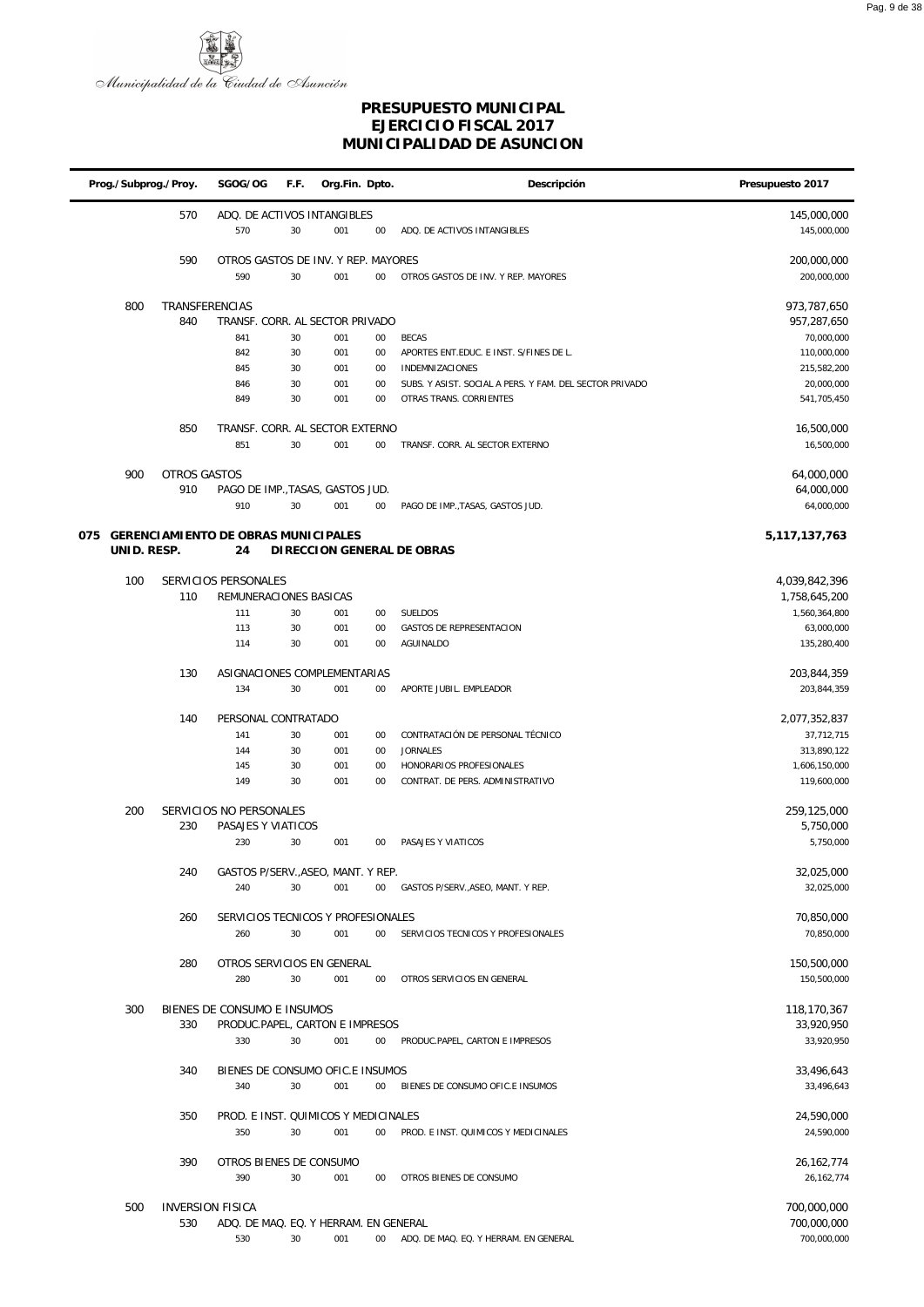

| Prog./Subprog./Proy. |                         | SGOG/OG                                    | F.F. | Org.Fin. Dpto. |        | Descripción                           | Presupuesto 2017           |
|----------------------|-------------------------|--------------------------------------------|------|----------------|--------|---------------------------------------|----------------------------|
|                      |                         |                                            |      |                |        | 2 PRESUPUESTO DE PROGRAMAS DE ACCION  | 454,737,851,822            |
| 080                  |                         | DESARROLLO SUSTENTABLE Y MEJ. AREAS VERDES |      |                |        |                                       | 22,932,512,909             |
| 001                  |                         | DESARROLLO SUSTENTABLE Y MEJ. AREAS VERDES |      |                |        |                                       | 22,932,512,909             |
| UNID. RESP.          |                         | 35                                         |      |                |        | DIRECC. GRAL. DE DESARROLLO URBANO    |                            |
| 100                  |                         | SERVICIOS PERSONALES                       |      |                |        |                                       | 19,855,522,197             |
|                      | 110                     | REMUNERACIONES BASICAS                     |      |                |        |                                       | 11,068,794,880             |
|                      |                         | 111                                        | 30   | 001            | 00     | SUELDOS                               | 10,100,349,120             |
|                      |                         | 113                                        | 30   | 001            | 00     | <b>GASTOS DE REPRESENTACION</b>       | 117,000,000                |
|                      |                         | 114                                        | 30   | 001            | 00     | <b>AGUINALDO</b>                      | 851,445,760                |
|                      | 130                     | ASIGNACIONES COMPLEMENTARIAS               |      |                |        |                                       | 2,752,829,329              |
|                      |                         | 134                                        | 30   | 001            | 00     | APORTE JUBIL. EMPLEADOR               | 1,752,829,329              |
|                      |                         | 137                                        | 30   | 001            | 00     | GRATIFIC. P/ SERV. ESPECIALES         | 1,000,000,000              |
|                      | 140                     | PERSONAL CONTRATADO                        |      |                |        |                                       | 6,033,897,988              |
|                      |                         | 141                                        | 30   | 001            | 00     | CONTRATACIÓN DE PERSONAL TÉCNICO      | 116,638,145                |
|                      |                         | 144                                        | 30   | 001            | 00     | <b>JORNALES</b>                       | 4,876,933,048              |
|                      |                         | 145                                        | 30   | 001            | 00     | HONORARIOS PROFESIONALES              | 300,000,000                |
|                      |                         | 149                                        | 30   | 001            | 00     | CONTRAT. DE PERS. ADMINISTRATIVO      | 740,326,795                |
| 200                  |                         | SERVICIOS NO PERSONALES                    |      |                |        |                                       | 1,237,914,000              |
|                      | 230                     | PASAJES Y VIATICOS                         |      |                |        |                                       | 140,000,000                |
|                      |                         | 230                                        | 30   | 001            | 00     | PASAJES Y VIATICOS                    | 140,000,000                |
|                      |                         |                                            |      |                |        |                                       |                            |
|                      | 240                     | GASTOS P/SERV., ASEO, MANT. Y REP.         |      |                |        |                                       | 70,000,000                 |
|                      |                         | 240                                        | 30   | 001            | $00\,$ | GASTOS P/SERV., ASEO, MANT. Y REP.    | 70,000,000                 |
|                      | 250                     | ALQUILERES Y DERECHOS                      |      |                |        |                                       | 2,000,000                  |
|                      |                         | 250                                        | 30   | 001            | 00     | ALQUILERES Y DERECHOS                 | 2,000,000                  |
|                      | 260                     | SERVICIOS TECNICOS Y PROFESIONALES         |      |                |        |                                       | 1,000,000,000              |
|                      |                         | 260                                        | 30   | 001            | $00\,$ | SERVICIOS TECNICOS Y PROFESIONALES    | 1,000,000,000              |
|                      |                         |                                            |      |                |        |                                       |                            |
|                      | 280                     | OTROS SERVICIOS EN GENERAL<br>280          | 30   | 001            | 00     | OTROS SERVICIOS EN GENERAL            | 25,914,000                 |
|                      |                         |                                            |      |                |        |                                       | 25,914,000                 |
| 300                  |                         | BIENES DE CONSUMO E INSUMOS                |      |                |        |                                       | 871,366,075                |
|                      | 310                     | PRODUCTOS ALIMENTICIOS                     |      |                |        |                                       | 201,765,000                |
|                      |                         | 310                                        | 30   | 001            | 00     | PRODUCTOS ALIMENTICIOS                | 201,765,000                |
|                      | 320                     | TEXTILES Y VESTUARIOS                      |      |                |        |                                       | 173,508,800                |
|                      |                         | 320                                        | 30   | 001            | 00     | TEXTILES Y VESTUARIOS                 | 173,508,800                |
|                      | 330                     |                                            |      |                |        |                                       |                            |
|                      |                         | PRODUC.PAPEL, CARTON E IMPRESOS<br>330     | 30   | 001            | $00\,$ | PRODUC.PAPEL, CARTON E IMPRESOS       | 120,000,000<br>120,000,000 |
|                      |                         |                                            |      |                |        |                                       |                            |
|                      | 340                     | BIENES DE CONSUMO OFIC.E INSUMOS           |      |                |        |                                       | 150,000,000                |
|                      |                         | 340                                        | 30   | 001            | $00\,$ | BIENES DE CONSUMO OFIC.E INSUMOS      | 150,000,000                |
|                      | 350                     | PROD. E INST. QUIMICOS Y MEDICINALES       |      |                |        |                                       | 70,000,000                 |
|                      |                         | 350                                        | 30   | 001            | $00\,$ | PROD. E INST. QUIMICOS Y MEDICINALES  | 70,000,000                 |
|                      |                         |                                            |      |                |        |                                       |                            |
|                      | 390                     | OTROS BIENES DE CONSUMO<br>390             | 30   |                |        | OTROS BIENES DE CONSUMO               | 156,092,275<br>156,092,275 |
|                      |                         |                                            |      | 001            | 00     |                                       |                            |
| 500                  | <b>INVERSION FISICA</b> |                                            |      |                |        |                                       | 449,235,637                |
|                      | 510                     | ADQUISICION DE INMUEBLES                   |      |                |        |                                       | 100,000,000                |
|                      |                         | 510                                        | 30   | 001            | 00     | ADQUISICION DE INMUEBLES              | 100,000,000                |
|                      | 530                     | ADQ. DE MAQ. EQ. Y HERRAM. EN GENERAL      |      |                |        |                                       | 200,000,000                |
|                      |                         | 530                                        | 30   | 001            | $00\,$ | ADQ. DE MAQ. EQ. Y HERRAM. EN GENERAL | 200,000,000                |
|                      |                         |                                            |      |                |        |                                       |                            |
|                      | 540                     | ADQ. DE EQ. OFIC. Y COMP.                  |      |                |        |                                       | 29,235,637                 |
|                      |                         | 540                                        | 30   | 001            | 00     | ADQ. DE EQ. OFIC. Y COMP.             | 29,235,637                 |
|                      | 570                     | ADQ. DE ACTIVOS INTANGIBLES                |      |                |        |                                       | 120,000,000                |
|                      |                         | 570                                        | 30   | 001            | $00\,$ | ADQ. DE ACTIVOS INTANGIBLES           | 120,000,000                |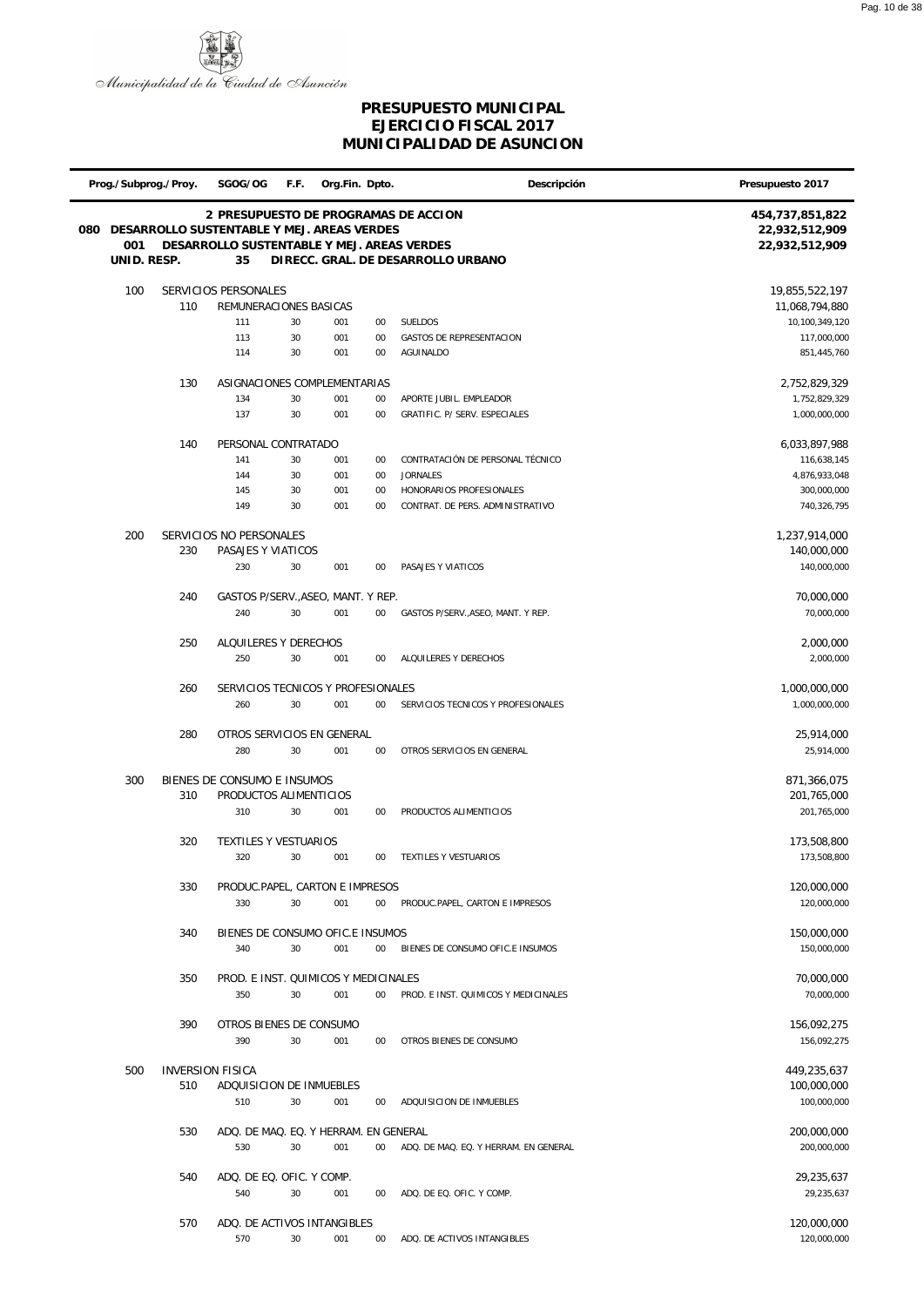

|     | Prog./Subprog./Proy. |                         | SGOG/OG                               | F.F. | Org.Fin. Dpto. |        | Descripción                           | Presupuesto 2017           |
|-----|----------------------|-------------------------|---------------------------------------|------|----------------|--------|---------------------------------------|----------------------------|
|     | 800                  | TRANSFERENCIAS          |                                       |      |                |        |                                       | 504,000,000                |
|     |                      | 840                     | TRANSF. CORR. AL SECTOR PRIVADO       |      |                |        |                                       | 504,000,000                |
|     |                      |                         | 841                                   | 30   | 001            | $00\,$ | <b>BECAS</b>                          | 504,000,000                |
|     | 900                  | OTROS GASTOS            |                                       |      |                |        |                                       | 14,475,000                 |
|     |                      | 910                     | PAGO DE IMP., TASAS, GASTOS JUD.      |      |                |        |                                       | 14,475,000                 |
|     |                      |                         | 910                                   | 30   | 001            | $00\,$ | PAGO DE IMP., TASAS, GASTOS JUD.      | 14,475,000                 |
| 090 |                      |                         | DESARROLLO AMBIENTAL SUSTENTABLE      |      |                |        |                                       | 7,830,013,422              |
|     | 001                  |                         | DESARROLLO AMBIENTAL SUSTENTABLE      |      |                |        |                                       | 7,830,013,422              |
|     | UNID. RESP.          |                         | 39                                    |      |                |        | DIRECC. GRAL. DE GESTION AMBIENTAL    |                            |
|     | 100                  |                         | SERVICIOS PERSONALES                  |      |                |        |                                       | 4,599,204,327              |
|     |                      | 110                     | REMUNERACIONES BASICAS                |      |                |        |                                       | 2,412,404,670              |
|     |                      |                         | 111                                   | 30   | 001            | $00\,$ | <b>SUELDOS</b>                        | 2,190,835,080              |
|     |                      |                         | 113                                   | 30   | 001            | $00\,$ | GASTOS DE REPRESENTACION              | 36,000,000                 |
|     |                      |                         | 114                                   | 30   | 001            | $00\,$ | AGUINALDO                             | 185,569,590                |
|     |                      | 130                     | ASIGNACIONES COMPLEMENTARIAS          |      |                |        |                                       | 362,410,829                |
|     |                      |                         | 134                                   | 30   | 001            | $00\,$ | APORTE JUBIL. EMPLEADOR               | 362,410,829                |
|     |                      | 140                     | PERSONAL CONTRATADO                   |      |                |        |                                       | 1,824,388,828              |
|     |                      |                         | 141                                   | 30   | 001            | $00\,$ | CONTRATACIÓN DE PERSONAL TÉCNICO      | 90,712,715                 |
|     |                      |                         | 144                                   | 30   | 001            | $00\,$ | <b>JORNALES</b>                       | 941,037,968                |
|     |                      |                         | 145                                   | 30   | 001            | $00\,$ | HONORARIOS PROFESIONALES              | 403,000,000                |
|     |                      |                         | 149                                   | 30   | 001            | $00\,$ | CONTRAT. DE PERS. ADMINISTRATIVO      | 389,638,145                |
|     | 200                  |                         | SERVICIOS NO PERSONALES               |      |                |        |                                       | 2,047,905,460              |
|     |                      | 220                     | TRANSPORTE Y ALMACENAJE               |      |                |        |                                       | 100,000,000                |
|     |                      |                         | 220                                   | 30   | 001            | $00\,$ | TRANSPORTE Y ALMACENAJE               | 100,000,000                |
|     |                      | 230                     | PASAJES Y VIATICOS                    |      |                |        |                                       | 71,500,000                 |
|     |                      |                         | 230                                   | 30   | 001            | $00\,$ | PASAJES Y VIATICOS                    | 71,500,000                 |
|     |                      | 240                     | GASTOS P/SERV., ASEO, MANT. Y REP.    |      |                |        |                                       | 236,405,460                |
|     |                      |                         | 240                                   | 30   | 001            | $00\,$ | GASTOS P/SERV., ASEO, MANT. Y REP.    | 236,405,460                |
|     |                      | 260                     | SERVICIOS TECNICOS Y PROFESIONALES    |      |                |        |                                       | 600,000,000                |
|     |                      |                         | 260                                   | 30   | 001            | $00\,$ | SERVICIOS TECNICOS Y PROFESIONALES    | 600,000,000                |
|     |                      |                         |                                       |      |                |        |                                       |                            |
|     |                      | 280                     | OTROS SERVICIOS EN GENERAL<br>280     | 30   | 001            | $00\,$ | OTROS SERVICIOS EN GENERAL            | 900,000,000<br>900,000,000 |
|     |                      |                         |                                       |      |                |        |                                       |                            |
|     |                      | 290                     | SERV. CAPACITACION Y ADIEST.          |      |                |        |                                       | 140,000,000                |
|     |                      |                         | 290                                   | 30   | 001            | 00     | SERV. CAPACITACION Y ADIEST.          | 140,000,000                |
|     | 300                  |                         | BIENES DE CONSUMO E INSUMOS           |      |                |        |                                       | 407,903,635                |
|     |                      | 320                     | <b>TEXTILES Y VESTUARIOS</b>          |      |                |        |                                       | 38,575,000                 |
|     |                      |                         | 320                                   | 30   | 001            | $00\,$ | TEXTILES Y VESTUARIOS                 | 38,575,000                 |
|     |                      | 330                     | PRODUC.PAPEL, CARTON E IMPRESOS       |      |                |        |                                       | 76,482,870                 |
|     |                      |                         | 330                                   | 30   | 001            | $00\,$ | PRODUC.PAPEL, CARTON E IMPRESOS       | 76,482,870                 |
|     |                      | 340                     | BIENES DE CONSUMO OFIC.E INSUMOS      |      |                |        |                                       | 125,551,365                |
|     |                      |                         | 340                                   | 30   | 001            | $00\,$ | BIENES DE CONSUMO OFIC.E INSUMOS      | 125,551,365                |
|     |                      | 350                     | PROD. E INST. QUIMICOS Y MEDICINALES  |      |                |        |                                       | 17,294,400                 |
|     |                      |                         | 350                                   | 30   | 001            | $00\,$ | PROD. E INST. QUIMICOS Y MEDICINALES  | 17,294,400                 |
|     |                      |                         |                                       |      |                |        |                                       |                            |
|     |                      | 390                     | OTROS BIENES DE CONSUMO<br>390        | 30   | 001            | $00\,$ | OTROS BIENES DE CONSUMO               | 150,000,000<br>150,000,000 |
|     |                      |                         |                                       |      |                |        |                                       |                            |
|     | 500                  | <b>INVERSION FISICA</b> |                                       |      |                |        |                                       | 745,000,000                |
|     |                      | 530                     | ADQ. DE MAQ. EQ. Y HERRAM. EN GENERAL |      |                |        |                                       | 500,000,000                |
|     |                      |                         | 530                                   | 30   | 001            | $00\,$ | ADQ. DE MAQ. EQ. Y HERRAM. EN GENERAL | 500,000,000                |
|     |                      | 540                     | ADQ. DE EQ. OFIC. Y COMP.             |      |                |        |                                       | 125,000,000                |
|     |                      |                         | 540                                   | 30   | 001            |        | 00 ADQ. DE EQ. OFIC. Y COMP.          | 125,000,000                |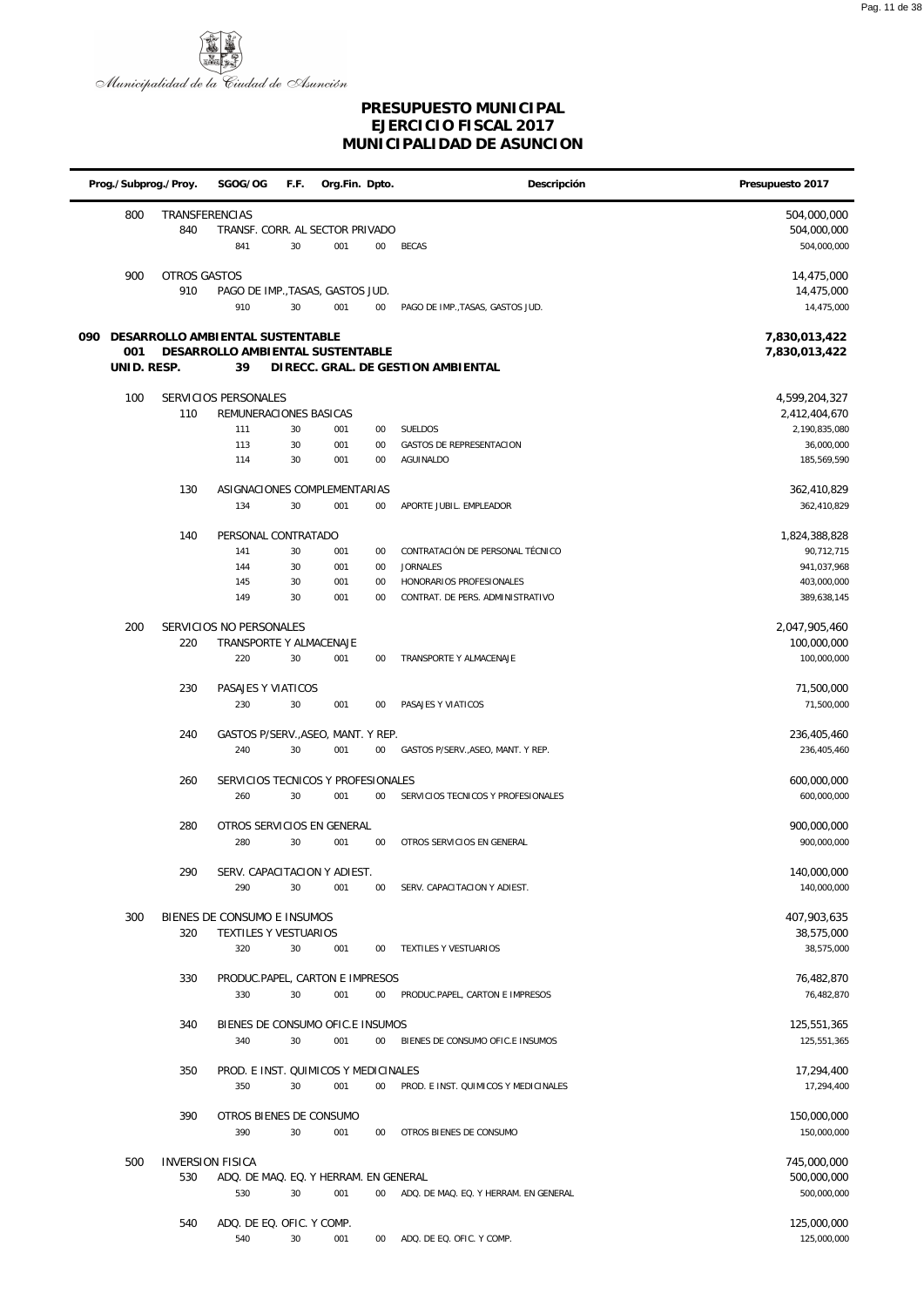

|     | Prog./Subprog./Proy. |                              | SGOG/OG                                               | F.F.     | Org.Fin. Dpto. |          | Descripción                                                                                                                                                                                   | Presupuesto 2017                       |
|-----|----------------------|------------------------------|-------------------------------------------------------|----------|----------------|----------|-----------------------------------------------------------------------------------------------------------------------------------------------------------------------------------------------|----------------------------------------|
|     |                      | 590                          | OTROS GASTOS DE INV. Y REP. MAYORES<br>590            | 30       | 001            | $00\,$   | OTROS GASTOS DE INV. Y REP. MAYORES                                                                                                                                                           | 120,000,000<br>120,000,000             |
|     | 800                  | <b>TRANSFERENCIAS</b><br>850 | TRANSF. CORR. AL SECTOR EXTERNO<br>851                | 30       | 001            | $00\,$   | TRANSF. CORR. AL SECTOR EXTERNO                                                                                                                                                               | 30,000,000<br>30,000,000<br>30,000,000 |
| 100 | 001<br>UNID. RESP.   |                              | 36                                                    |          |                |          | PRESERVACION, CONSERVACION Y PROTECCION DEL JARDIN BOTANICO Y ZOOLOGICO<br>PRESERVACION, CONSERVACION Y PROTECCION DEL JARDIN BOTANICO Y ZOOLOGICO<br>DIRECC. DEL JARDIN BOTANICO Y ZOOLOGICO | 21,251,255,082<br>21,251,255,082       |
|     | 100                  |                              | SERVICIOS PERSONALES                                  |          |                |          |                                                                                                                                                                                               | 10,380,941,436                         |
|     |                      | 110                          | REMUNERACIONES BASICAS                                |          |                |          |                                                                                                                                                                                               | 2,999,036,040                          |
|     |                      |                              | 111                                                   | 30       | 001            | 00       | SUELDOS                                                                                                                                                                                       | 2,741,340,960                          |
|     |                      |                              | 113<br>114                                            | 30<br>30 | 001<br>001     | 00<br>00 | GASTOS DE REPRESENTACION<br>AGUINALDO                                                                                                                                                         | 27,000,000<br>230,695,080              |
|     |                      |                              |                                                       |          |                |          |                                                                                                                                                                                               |                                        |
|     |                      | 130                          | ASIGNACIONES COMPLEMENTARIAS<br>134                   | 30       | 001            | 00       | APORTE JUBIL. EMPLEADOR                                                                                                                                                                       | 1,131,628,214<br>1,131,628,214         |
|     |                      |                              |                                                       |          |                |          |                                                                                                                                                                                               |                                        |
|     |                      | 140                          | PERSONAL CONTRATADO                                   |          |                |          |                                                                                                                                                                                               | 6,250,277,182                          |
|     |                      |                              | 141<br>144                                            | 30<br>30 | 001<br>001     | 00<br>00 | CONTRATACIÓN DE PERSONAL TÉCNICO<br><b>JORNALES</b>                                                                                                                                           | 23,712,715<br>5,630,011,887            |
|     |                      |                              | 149                                                   | 30       | 001            | 00       | CONTRAT. DE PERS. ADMINISTRATIVO                                                                                                                                                              | 596,552,580                            |
|     | 200                  | 230                          | SERVICIOS NO PERSONALES<br>PASAJES Y VIATICOS         |          |                |          |                                                                                                                                                                                               | 1,268,740,000<br>5,040,000             |
|     |                      |                              | 230                                                   | 30       | 001            | 00       | PASAJES Y VIATICOS                                                                                                                                                                            | 5,040,000                              |
|     |                      |                              |                                                       |          |                |          |                                                                                                                                                                                               |                                        |
|     |                      | 240                          | GASTOS P/SERV., ASEO, MANT. Y REP.<br>240             | 30       | 001            | 00       | GASTOS P/SERV., ASEO, MANT. Y REP.                                                                                                                                                            | 322,000,000<br>322,000,000             |
|     |                      |                              |                                                       |          |                |          |                                                                                                                                                                                               |                                        |
|     |                      | 250                          | ALQUILERES Y DERECHOS                                 |          |                |          |                                                                                                                                                                                               | 100,000,000                            |
|     |                      |                              | 250                                                   | 30       | 001            | 00       | ALQUILERES Y DERECHOS                                                                                                                                                                         | 100,000,000                            |
|     |                      | 260                          | SERVICIOS TECNICOS Y PROFESIONALES                    |          |                |          |                                                                                                                                                                                               | 111,200,000                            |
|     |                      |                              | 260                                                   | 30       | 001            | 00       | SERVICIOS TECNICOS Y PROFESIONALES                                                                                                                                                            | 111,200,000                            |
|     |                      | 280                          | OTROS SERVICIOS EN GENERAL                            |          |                |          |                                                                                                                                                                                               | 730,500,000                            |
|     |                      |                              | 280                                                   | 30       | 001            | 00       | OTROS SERVICIOS EN GENERAL                                                                                                                                                                    | 730,500,000                            |
|     | 300                  | 310                          | BIENES DE CONSUMO E INSUMOS<br>PRODUCTOS ALIMENTICIOS |          |                |          |                                                                                                                                                                                               | 5,526,473,646<br>3,500,000,000         |
|     |                      |                              | 310                                                   | 30       | 001            | 00       | PRODUCTOS ALIMENTICIOS                                                                                                                                                                        | 3,500,000,000                          |
|     |                      |                              |                                                       |          |                |          |                                                                                                                                                                                               |                                        |
|     |                      | 320                          | TEXTILES Y VESTUARIOS<br>320                          | 30       | 001            | 00       | TEXTILES Y VESTUARIOS                                                                                                                                                                         | 475,128,850<br>475,128,850             |
|     |                      |                              |                                                       |          |                |          |                                                                                                                                                                                               |                                        |
|     |                      | 330                          | PRODUC.PAPEL, CARTON E IMPRESOS<br>330                | 30       | 001            | 00       | PRODUC.PAPEL, CARTON E IMPRESOS                                                                                                                                                               | 41,500,000<br>41,500,000               |
|     |                      |                              |                                                       |          |                |          |                                                                                                                                                                                               |                                        |
|     |                      | 340                          | BIENES DE CONSUMO OFIC.E INSUMOS                      |          |                |          |                                                                                                                                                                                               | 489,377,500                            |
|     |                      |                              | 340                                                   | 30       | 001            | $00\,$   | BIENES DE CONSUMO OFIC.E INSUMOS                                                                                                                                                              | 489,377,500                            |
|     |                      | 350                          | PROD. E INST. QUIMICOS Y MEDICINALES                  |          |                |          |                                                                                                                                                                                               | 480,408,296                            |
|     |                      |                              | 350                                                   | 30       | 001            | 00       | PROD. E INST. QUIMICOS Y MEDICINALES                                                                                                                                                          | 480,408,296                            |
|     |                      | 390                          | OTROS BIENES DE CONSUMO<br>390                        | 30       | 001            | 00       | OTROS BIENES DE CONSUMO                                                                                                                                                                       | 540,059,000<br>540,059,000             |
|     | 500                  |                              | <b>INVERSION FISICA</b>                               |          |                |          |                                                                                                                                                                                               | 2,075,100,000                          |
|     |                      | 520                          | <b>CONSTRUCCIONES</b>                                 |          |                |          |                                                                                                                                                                                               | 1,000,000,000                          |
|     |                      |                              | 520                                                   | 30       | 001            | 00       | CONSTRUCCIONES                                                                                                                                                                                | 1,000,000,000                          |
|     |                      | 530                          | ADQ. DE MAQ. EQ. Y HERRAM. EN GENERAL                 |          |                |          |                                                                                                                                                                                               | 1,000,000,000                          |
|     |                      |                              | 530                                                   | 30       | 001            | 00       | ADQ. DE MAQ. EQ. Y HERRAM. EN GENERAL                                                                                                                                                         | 1,000,000,000                          |
|     |                      | 540                          | ADQ. DE EQ. OFIC. Y COMP.                             |          |                |          |                                                                                                                                                                                               | 30,000,000                             |
|     |                      |                              | 540                                                   | 30       | 001            |          | 00 ADQ. DE EQ. OFIC. Y COMP.                                                                                                                                                                  | 30,000,000                             |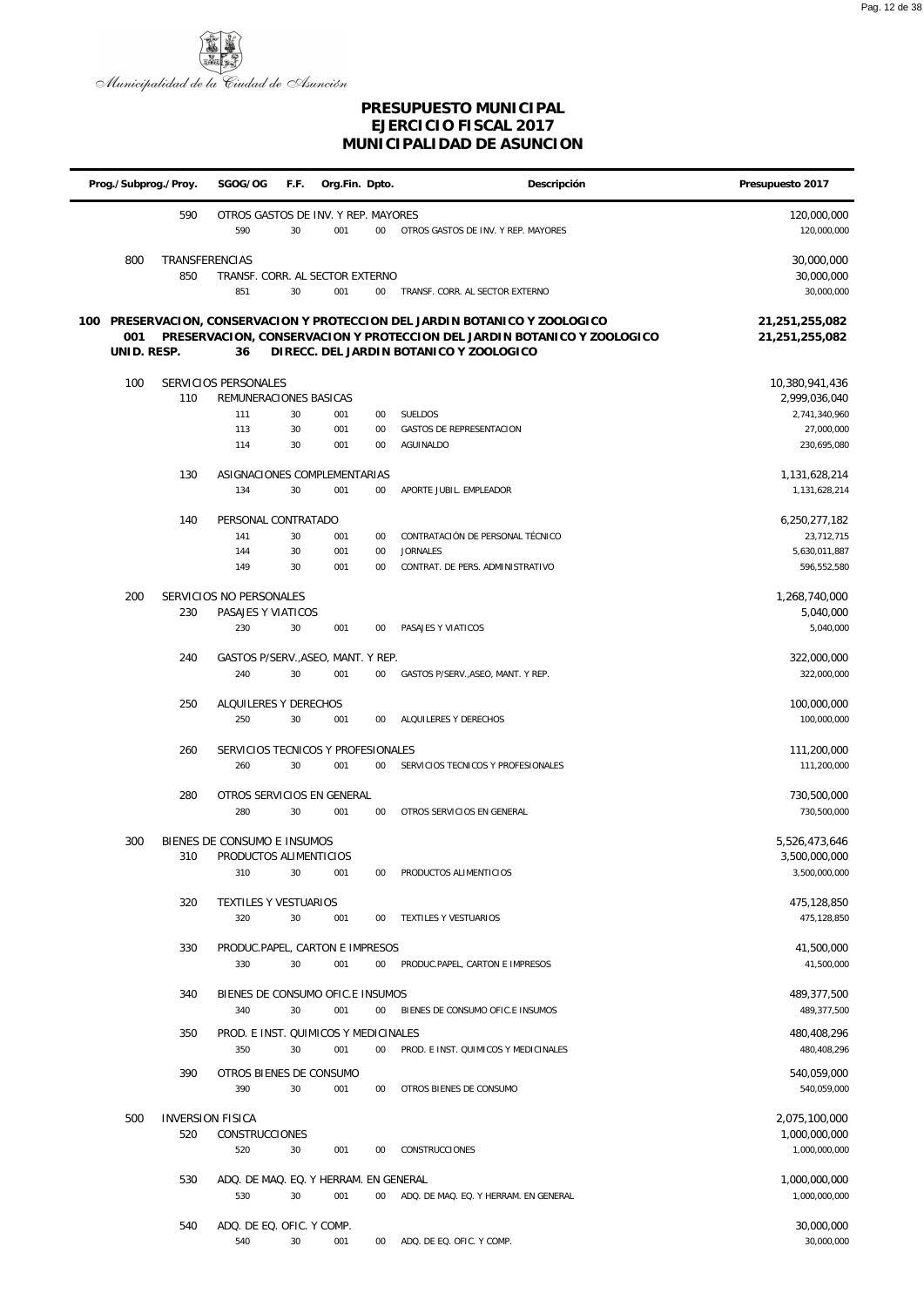

| Prog./Subprog./Proy.               |                                | SGOG/OG                                 | F.F.   | Org.Fin. Dpto. |        | Descripción                                                 | Presupuesto 2017           |
|------------------------------------|--------------------------------|-----------------------------------------|--------|----------------|--------|-------------------------------------------------------------|----------------------------|
|                                    |                                |                                         |        |                |        |                                                             |                            |
|                                    | 550                            | ADQ. DE EQ. MILITAR Y DE SEGURIDAD      |        |                |        |                                                             | 45,100,000                 |
|                                    |                                | 550                                     | 30     | 001            | $00\,$ | ADQ. DE EQ. MILITAR Y DE SEGURIDAD                          | 45,100,000                 |
| 800                                | TRANSFERENCIAS                 |                                         |        |                |        |                                                             | 2,000,000,000              |
|                                    | 870                            | TRANSF. DE CAPITAL AL SECTOR PRIV.      |        |                |        |                                                             | 2,000,000,000              |
|                                    |                                | 874                                     | 30     | 001            | $00\,$ | APORTES Y SUB. A ENT. EDUC. E INST. PRIV. S/ FINES DE LUCRO | 2,000,000,000              |
| 110 ADMINISTRACION DEL AREA SOCIAL |                                |                                         |        |                |        |                                                             | 49,498,847,483             |
| 001                                |                                | ADMINISTRACION DEL AREA SOCIAL          |        |                |        |                                                             | 5,192,541,541              |
| UNID. RESP.                        |                                | 19                                      |        |                |        | DIRECC. GRAL. DEL AREA SOCIAL                               |                            |
| 100                                |                                | SERVICIOS PERSONALES                    |        |                |        |                                                             | 1,825,720,341              |
|                                    | 110                            | REMUNERACIONES BASICAS                  |        |                |        |                                                             | 1,057,831,710              |
|                                    |                                | 111                                     | 30     | 001            | $00\,$ | SUELDOS                                                     | 940,460,040                |
|                                    |                                | 113                                     | 30     | 001            | 00     | GASTOS DE REPRESENTACION                                    | 36,000,000                 |
|                                    |                                | 114                                     | 30     | 001            | $00\,$ | AGUINALDO                                                   | 81,371,670                 |
|                                    | 130                            | ASIGNACIONES COMPLEMENTARIAS            |        |                |        |                                                             | 116,939,520                |
|                                    |                                | 134                                     | 30     | 001            | $00\,$ | APORTE JUBIL. EMPLEADOR                                     | 116,939,520                |
|                                    | 140                            | PERSONAL CONTRATADO                     |        |                |        |                                                             | 650,949,111                |
|                                    |                                | 144                                     | 30     | 001            | 00     | <b>JORNALES</b>                                             | 150,310,966                |
|                                    |                                | 145                                     | 30     | 001            | 00     | HONORARIOS PROFESIONALES                                    | 150,000,000                |
|                                    |                                | 149                                     | 30     | 001            | $00\,$ | CONTRAT. DE PERS. ADMINISTRATIVO                            | 350,638,145                |
| 200                                |                                | SERVICIOS NO PERSONALES                 |        |                |        |                                                             | 657,392,000                |
|                                    | 210                            | SERVICIOS BASICOS                       |        |                |        |                                                             | 6,240,000                  |
|                                    |                                | 210                                     | 30     | 001            | $00\,$ | SERVICIOS BASICOS                                           | 6,240,000                  |
|                                    | 230                            | PASAJES Y VIATICOS                      |        |                |        |                                                             | 35,250,000                 |
|                                    |                                | 230                                     | 30     | 001            | $00\,$ | PASAJES Y VIATICOS                                          | 35,250,000                 |
|                                    |                                |                                         |        |                |        |                                                             |                            |
|                                    | 240                            | GASTOS P/SERV., ASEO, MANT. Y REP.      |        |                |        |                                                             | 11,200,000                 |
|                                    |                                | 240                                     | 30     | 001            | $00\,$ | GASTOS P/SERV., ASEO, MANT. Y REP.                          | 11,200,000                 |
|                                    | 250                            | ALQUILERES Y DERECHOS                   |        |                |        |                                                             | 87,600,000                 |
|                                    |                                | 250                                     | 30     | 001            | $00\,$ | ALQUILERES Y DERECHOS                                       | 87,600,000                 |
|                                    | 260                            | SERVICIOS TECNICOS Y PROFESIONALES      |        |                |        |                                                             | 294,102,000                |
|                                    |                                | 260                                     | 30     | 001            | $00\,$ | SERVICIOS TECNICOS Y PROFESIONALES                          | 294,102,000                |
|                                    |                                |                                         |        |                |        |                                                             |                            |
|                                    | 280                            | OTROS SERVICIOS EN GENERAL<br>280       | $30\,$ | 001            | 00     | OTROS SERVICIOS EN GENERAL                                  | 223,000,000<br>223,000,000 |
|                                    |                                |                                         |        |                |        |                                                             |                            |
| 300                                |                                | BIENES DE CONSUMO E INSUMOS             |        |                |        |                                                             | 1.918.429.200              |
|                                    | 310                            | PRODUCTOS ALIMENTICIOS<br>310           |        |                |        |                                                             | 1,830,000,000              |
|                                    |                                |                                         | 30     | 001            | 00     | PRODUCTOS ALIMENTICIOS                                      | 1,830,000,000              |
|                                    | 320                            | <b>TEXTILES Y VESTUARIOS</b>            |        |                |        |                                                             | 7,200,000                  |
|                                    |                                | 320                                     | 30     | 001            | 00     | TEXTILES Y VESTUARIOS                                       | 7,200,000                  |
|                                    | 330                            | PRODUC.PAPEL, CARTON E IMPRESOS         |        |                |        |                                                             | 35,604,200                 |
|                                    |                                | 330                                     | 30     | 001            | $00\,$ | PRODUC.PAPEL, CARTON E IMPRESOS                             | 35,604,200                 |
|                                    |                                |                                         |        |                |        |                                                             |                            |
|                                    | 340                            | BIENES DE CONSUMO OFIC.E INSUMOS<br>340 | 30     | 001            | 00     | BIENES DE CONSUMO OFIC.E INSUMOS                            | 39,589,000<br>39,589,000   |
|                                    |                                |                                         |        |                |        |                                                             |                            |
|                                    | 350                            | PROD. E INST. QUIMICOS Y MEDICINALES    |        |                |        |                                                             | 2,322,000                  |
|                                    |                                | 350                                     | 30     | 001            | $00\,$ | PROD. E INST. QUIMICOS Y MEDICINALES                        | 2,322,000                  |
|                                    | 390                            | OTROS BIENES DE CONSUMO                 |        |                |        |                                                             | 3,714,000                  |
|                                    |                                | 390                                     | 30     | 001            | $00\,$ | OTROS BIENES DE CONSUMO                                     | 3,714,000                  |
|                                    |                                |                                         |        |                |        |                                                             |                            |
| 500                                | <b>INVERSION FISICA</b><br>520 | <b>CONSTRUCCIONES</b>                   |        |                |        |                                                             | 791,000,000<br>500,000,000 |
|                                    |                                | 520                                     | 30     | 007            | 00     | <b>CONSTRUCCIONES</b>                                       | 500,000,000                |
|                                    |                                |                                         |        |                |        |                                                             |                            |
|                                    | 530                            | ADQ. DE MAQ. EQ. Y HERRAM. EN GENERAL   |        |                |        |                                                             | 221,000,000                |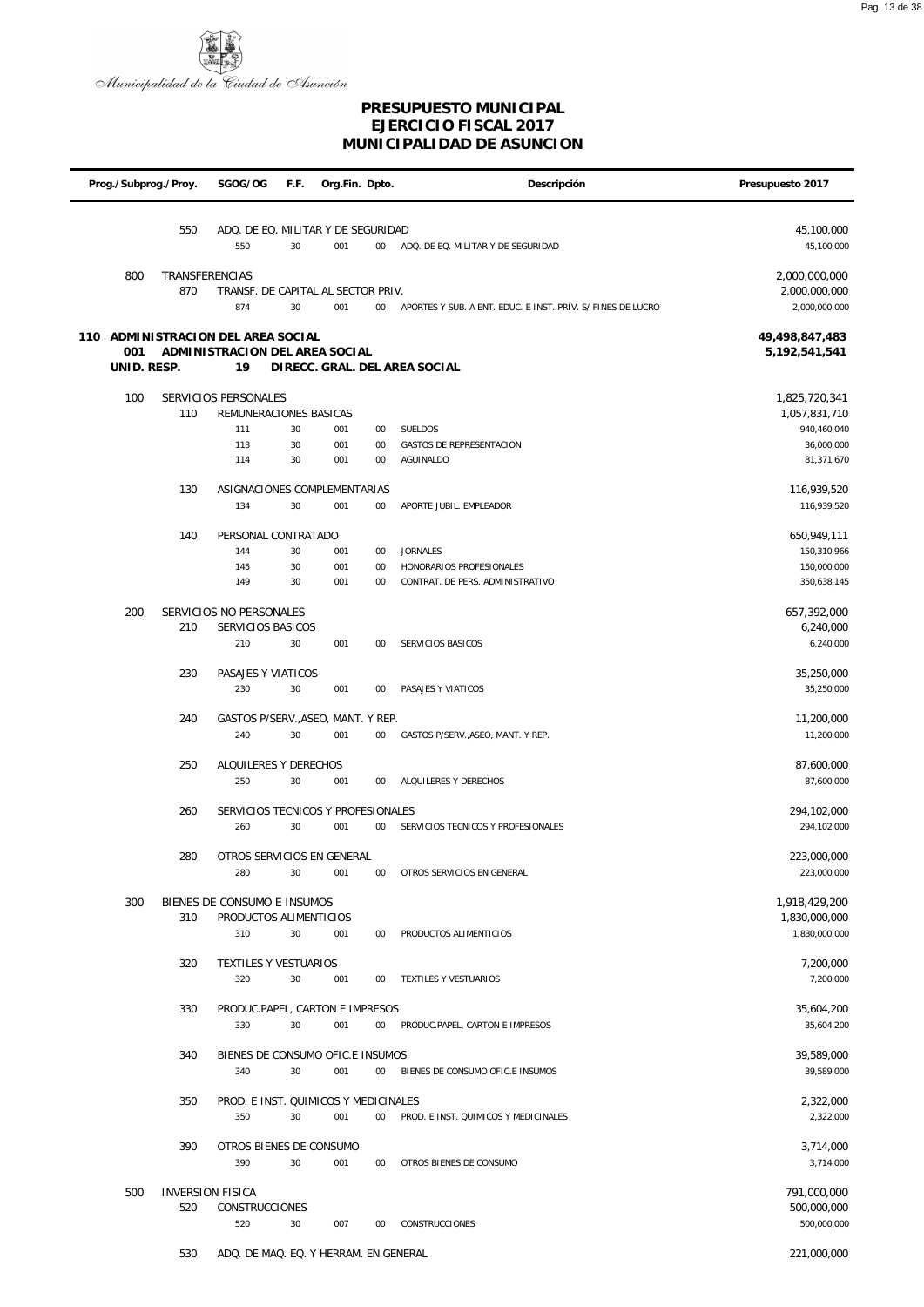

| Prog./Subprog./Proy. |     | SGOG/OG                                                     | F.F. | Org.Fin. Dpto. |        | Descripción                                      | Presupuesto 2017                |
|----------------------|-----|-------------------------------------------------------------|------|----------------|--------|--------------------------------------------------|---------------------------------|
|                      |     | 530                                                         | 30   | 001            | 00     | ADQ. DE MAQ. EQ. Y HERRAM. EN GENERAL            | 221,000,000                     |
|                      | 540 | ADQ. DE EQ. OFIC. Y COMP.<br>540                            | 30   | 001            | 00     | ADQ. DE EQ. OFIC. Y COMP.                        | 70,000,000<br>70,000,000        |
| 002<br>UNID. RESP.   |     | DEFENSA DEL CONSUMI DOR<br>20                               |      |                |        | DIRECC. DE DEFENSA DEL CONSUMIDOR                | 6,678,576,839                   |
|                      |     |                                                             |      |                |        |                                                  |                                 |
| 100                  | 110 | SERVICIOS PERSONALES<br>REMUNERACIONES BASICAS              |      |                |        |                                                  | 5,545,940,348<br>3,612,238,240  |
|                      |     | 111                                                         | 30   | 001            | 00     | SUELDOS                                          | 3,307,373,760                   |
|                      |     | 113                                                         | 30   | 001            | 00     | <b>GASTOS DE REPRESENTACION</b>                  | 27,000,000                      |
|                      |     | 114                                                         | 30   | 001            | 00     | AGUINALDO                                        | 277,864,480                     |
|                      | 130 | ASIGNACIONES COMPLEMENTARIAS                                |      |                |        |                                                  | 510,675,562                     |
|                      |     | 134                                                         | 30   | 001            | $00\,$ | APORTE JUBIL. EMPLEADOR                          | 510,675,562                     |
|                      | 140 | PERSONAL CONTRATADO                                         |      |                |        |                                                  | 1,423,026,546                   |
|                      |     | 144                                                         | 30   | 001            | 00     | <b>JORNALES</b>                                  | 1,193,912,336                   |
|                      |     | 149                                                         | 30   | 001            | 00     | CONTRAT. DE PERS. ADMINISTRATIVO                 | 229,114,210                     |
| 200                  |     | SERVICIOS NO PERSONALES                                     |      |                |        |                                                  | 125,803,100                     |
|                      | 210 | SERVICIOS BASICOS                                           |      |                |        |                                                  | 1,500,000                       |
|                      |     | 210                                                         | 30   | 001            | 00     | SERVICIOS BASICOS                                | 1,500,000                       |
|                      | 230 | PASAJES Y VIATICOS                                          |      |                |        |                                                  | 30,597,600                      |
|                      |     | 230                                                         | 30   | 001            | 00     | PASAJES Y VIATICOS                               | 30,597,600                      |
|                      | 240 | GASTOS P/SERV., ASEO, MANT. Y REP.                          |      |                |        |                                                  | 85,790,000                      |
|                      |     | 240                                                         | 30   | 001            | 00     | GASTOS P/SERV., ASEO, MANT. Y REP.               | 85,790,000                      |
|                      | 260 | SERVICIOS TECNICOS Y PROFESIONALES                          |      |                |        |                                                  | 450,000                         |
|                      |     | 260                                                         | 30   | 001            | 00     | SERVICIOS TECNICOS Y PROFESIONALES               | 450,000                         |
|                      |     |                                                             |      |                |        |                                                  |                                 |
|                      | 280 | OTROS SERVICIOS EN GENERAL<br>280                           | 30   | 001            | 00     | OTROS SERVICIOS EN GENERAL                       | 7,465,500<br>7,465,500          |
|                      |     |                                                             |      |                |        |                                                  |                                 |
| 300                  | 320 | BIENES DE CONSUMO E INSUMOS<br><b>TEXTILES Y VESTUARIOS</b> |      |                |        |                                                  | 730,359,391<br>138,983,000      |
|                      |     | 320                                                         | 30   | 001            | 00     | TEXTILES Y VESTUARIOS                            | 138,983,000                     |
|                      |     |                                                             |      |                |        |                                                  |                                 |
|                      | 330 | PRODUC.PAPEL, CARTON E IMPRESOS<br>330                      | 30   | 001            | 00     | PRODUC.PAPEL, CARTON E IMPRESOS                  | 19,980,251<br>19,980,251        |
|                      |     |                                                             |      |                |        |                                                  |                                 |
|                      | 340 | BIENES DE CONSUMO OFIC.E INSUMOS                            |      |                |        |                                                  | 21,396,140                      |
|                      |     | 340                                                         | 30   | 001            | $00\,$ | BIENES DE CONSUMO OFIC.E INSUMOS                 | 21,396,140                      |
|                      | 350 | PROD. E INST. QUIMICOS Y MEDICINALES                        |      |                |        |                                                  | 400,000,000                     |
|                      |     | 350                                                         | 30   | 001            | $00\,$ | PROD. E INST. QUIMICOS Y MEDICINALES             | 400,000,000                     |
|                      | 390 | OTROS BIENES DE CONSUMO                                     |      |                |        |                                                  | 150,000,000                     |
|                      |     | 390                                                         | 30   | 001            | 00     | OTROS BIENES DE CONSUMO                          | 150,000,000                     |
| 500                  |     | <b>INVERSION FISICA</b>                                     |      |                |        |                                                  | 276,474,000                     |
|                      | 520 | CONSTRUCCIONES                                              |      |                |        |                                                  | 34,260,000                      |
|                      |     | 520                                                         | 30   | 001            | 00     | CONSTRUCCIONES                                   | 34,260,000                      |
|                      | 530 | ADQ. DE MAQ. EQ. Y HERRAM. EN GENERAL                       |      |                |        |                                                  | 232,314,000                     |
|                      |     | 530                                                         | 30   | 001            | $00\,$ | ADQ. DE MAQ. EQ. Y HERRAM. EN GENERAL            | 232,314,000                     |
|                      | 540 | ADQ. DE EQ. OFIC. Y COMP.                                   |      |                |        |                                                  | 9,900,000                       |
|                      |     | 540                                                         | 30   | 001            | $00\,$ | ADQ. DE EQ. OFIC. Y COMP.                        | 9,900,000                       |
|                      |     |                                                             |      |                |        |                                                  |                                 |
| 003<br>UNID. RESP.   |     | PROMOCION DE LA PARTICIPACION CIUDADANA<br>22               |      |                |        | DIRECC. DE PROMOC. DE LA PARTICIPACION CIUDADANA | 13,518,026,511                  |
|                      |     |                                                             |      |                |        |                                                  |                                 |
| 100                  | 110 | SERVICIOS PERSONALES<br>REMUNERACIONES BASICAS              |      |                |        |                                                  | 11,373,052,103<br>4,982,548,220 |
|                      |     | 111                                                         | 30   | 001            | $00\,$ | SUELDOS                                          | 4,572,275,280                   |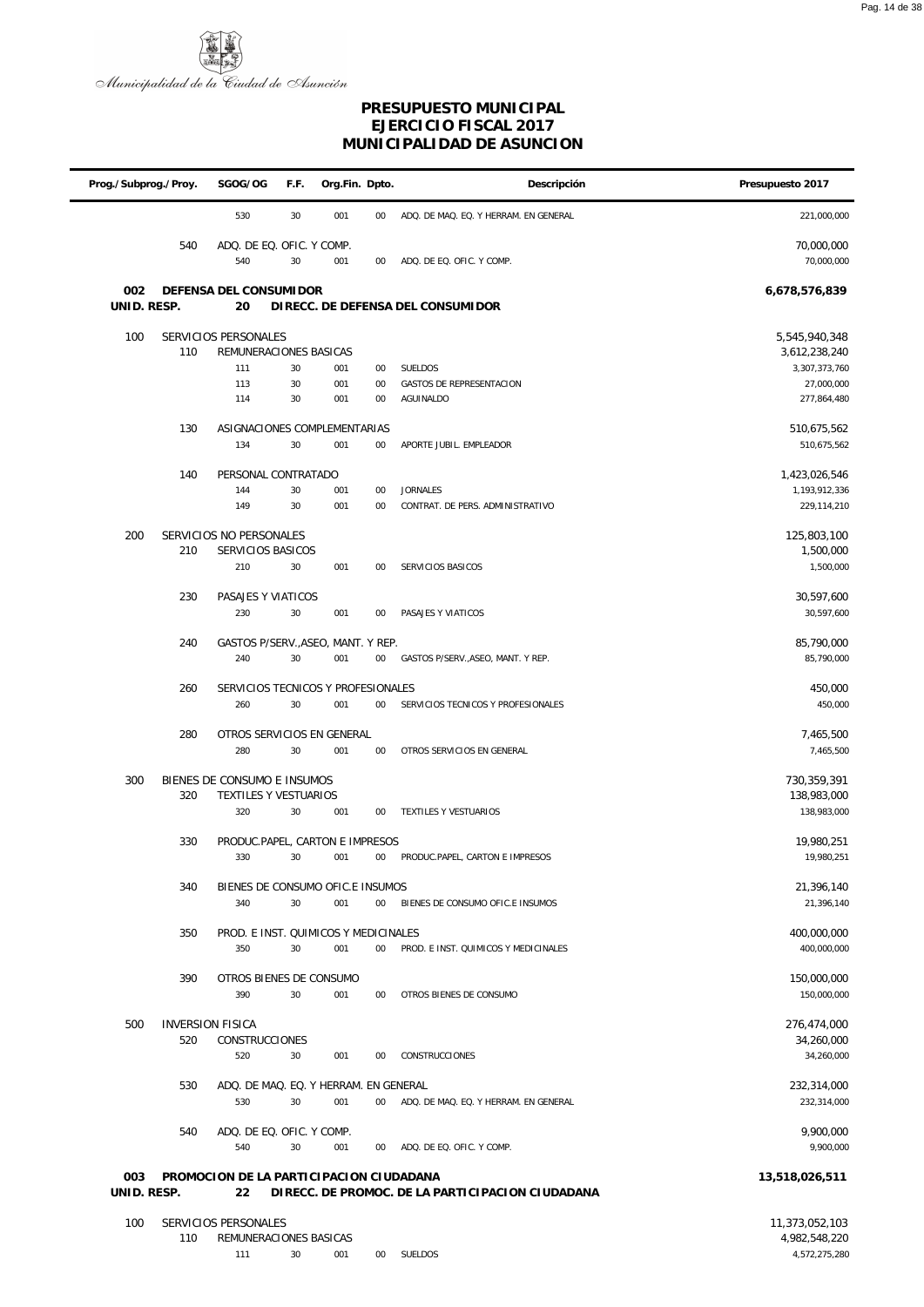

| Prog./Subprog./Proy. | SGOG/OG                                      | F.F.     | Org.Fin. Dpto. |          | Descripción                                  | Presupuesto 2017               |
|----------------------|----------------------------------------------|----------|----------------|----------|----------------------------------------------|--------------------------------|
|                      | 113<br>114                                   | 30<br>30 | 001<br>001     | 00<br>00 | <b>GASTOS DE REPRESENTACION</b><br>AGUINALDO | 27,000,000<br>383,272,940      |
| 130                  | ASIGNACIONES COMPLEMENTARIAS<br>134          | 30       | 001            | $00\,$   | APORTE JUBIL. EMPLEADOR                      | 1,124,844,021<br>1,124,844,021 |
|                      |                                              |          |                |          |                                              |                                |
| 140                  | PERSONAL CONTRATADO<br>141                   | 30       | 001            | 00       | CONTRATACIÓN DE PERSONAL TÉCNICO             | 5,265,659,862<br>23,712,715    |
|                      | 144                                          | 30       | 001            | 00       | <b>JORNALES</b>                              | 4,400,007,282                  |
|                      | 149                                          | 30       | 001            | 00       | CONTRAT. DE PERS. ADMINISTRATIVO             | 841,939,865                    |
| 200                  | SERVICIOS NO PERSONALES                      |          |                |          |                                              | 963,221,488                    |
| 210                  | SERVICIOS BASICOS                            |          |                |          |                                              | 109,639,988                    |
|                      | 210                                          | 30       | 001            | 00       | SERVICIOS BASICOS                            | 109,639,988                    |
| 220                  | TRANSPORTE Y ALMACENAJE                      |          |                |          |                                              | 4,700,000                      |
|                      | 220                                          | 30       | 001            | 00       | TRANSPORTE Y ALMACENAJE                      | 4,700,000                      |
|                      |                                              |          |                |          |                                              |                                |
| 230                  | PASAJES Y VIATICOS<br>230                    | 30       | 001            | 00       | PASAJES Y VIATICOS                           | 34,843,500<br>34,843,500       |
|                      |                                              |          |                |          |                                              |                                |
| 240                  | GASTOS P/SERV., ASEO, MANT. Y REP.           |          |                |          |                                              | 113,070,000                    |
|                      | 240                                          | 30       | 001            | $00\,$   | GASTOS P/SERV., ASEO, MANT. Y REP.           | 113,070,000                    |
| 250                  | ALQUILERES Y DERECHOS                        |          |                |          |                                              | 400,000,000                    |
|                      | 250                                          | 30       | 001            | 00       | ALQUILERES Y DERECHOS                        | 400,000,000                    |
|                      |                                              |          |                |          |                                              |                                |
| 260                  | SERVICIOS TECNICOS Y PROFESIONALES<br>260    | 30       | 001            | 00       | SERVICIOS TECNICOS Y PROFESIONALES           | 52,690,000<br>52,690,000       |
|                      |                                              |          |                |          |                                              |                                |
| 270                  | SERVICIO SOCIAL                              |          |                |          |                                              | 150,000,000                    |
|                      | 270                                          | 30       | 001            | 00       | SERVICIO SOCIAL                              | 150,000,000                    |
| 280                  | OTROS SERVICIOS EN GENERAL                   |          |                |          |                                              | 78,278,000                     |
|                      | 280                                          | $30\,$   | 001            | 00       | OTROS SERVICIOS EN GENERAL                   | 78,278,000                     |
| 290                  | SERV. CAPACITACION Y ADIEST.                 |          |                |          |                                              | 20,000,000                     |
|                      | 290                                          | 30       | 001            | 00       | SERV. CAPACITACION Y ADIEST.                 | 20,000,000                     |
|                      |                                              |          |                |          |                                              |                                |
| 300                  | BIENES DE CONSUMO E INSUMOS                  |          |                |          |                                              | 218,092,420                    |
| 320                  | TEXTILES Y VESTUARIOS<br>320                 | 30       | 001            | 00       | TEXTILES Y VESTUARIOS                        | 74,237,000<br>74,237,000       |
|                      |                                              |          |                |          |                                              |                                |
| 330                  | PRODUC.PAPEL, CARTON E IMPRESOS              |          |                |          |                                              | 41,011,500                     |
|                      | 330                                          | 30       | 001            | 00       | PRODUC.PAPEL, CARTON E IMPRESOS              | 41,011,500                     |
| 340                  | BIENES DE CONSUMO OFIC.E INSUMOS             |          |                |          |                                              | 62,956,450                     |
|                      | 340                                          | 30       | 001            | $00\,$   | BIENES DE CONSUMO OFIC.E INSUMOS             | 62,956,450                     |
| 350                  | PROD. E INST. QUIMICOS Y MEDICINALES         |          |                |          |                                              | 5,000,000                      |
|                      | 350                                          | 30       | 001            | $00\,$   | PROD. E INST. QUIMICOS Y MEDICINALES         | 5,000,000                      |
|                      |                                              |          |                |          |                                              |                                |
| 390                  | OTROS BIENES DE CONSUMO<br>390               | 30       |                | 00       | OTROS BIENES DE CONSUMO                      | 34,887,470<br>34,887,470       |
|                      |                                              |          | 001            |          |                                              |                                |
| 500                  | <b>INVERSION FISICA</b>                      |          |                |          |                                              | 913,660,500                    |
| 510                  | ADQUISICION DE INMUEBLES                     |          |                |          |                                              | 100,020,000                    |
|                      | 510                                          | 30       | 001            | 00       | ADQUISICION DE INMUEBLES                     | 100,020,000                    |
| 520                  | CONSTRUCCIONES                               |          |                |          |                                              | 200,000,000                    |
|                      | 520                                          | 30       | 001            | 00       | CONSTRUCCIONES                               | 200,000,000                    |
|                      |                                              |          |                |          |                                              |                                |
| 530                  | ADQ. DE MAQ. EQ. Y HERRAM. EN GENERAL<br>530 | 30       | 001            | 00       | ADQ. DE MAQ. EQ. Y HERRAM. EN GENERAL        | 543,640,500<br>543,640,500     |
|                      |                                              |          |                |          |                                              |                                |
| 540                  | ADQ. DE EQ. OFIC. Y COMP.                    |          |                |          |                                              | 70,000,000                     |
|                      | 540                                          | 30       | 001            | $00\,$   | ADQ. DE EQ. OFIC. Y COMP.                    | 70,000,000                     |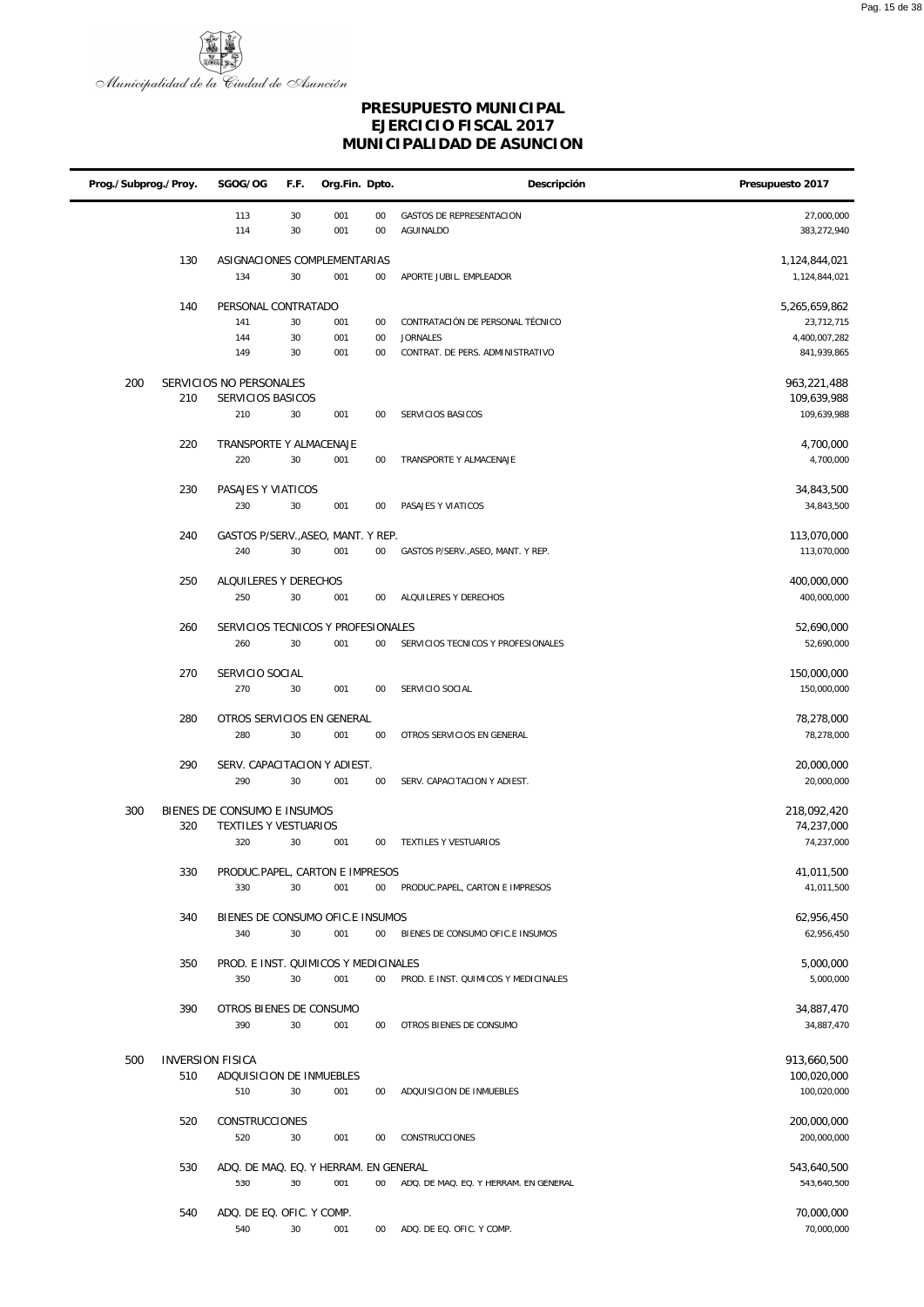

| Prog./Subprog./Proy. |                         | SGOG/OG                                            | F.F.     | Org.Fin. Dpto. |              | Descripción                                             | Presupuesto 2017          |
|----------------------|-------------------------|----------------------------------------------------|----------|----------------|--------------|---------------------------------------------------------|---------------------------|
| 800                  | TRANSFERENCIAS<br>840   | TRANSF. CORR. AL SECTOR PRIVADO                    |          |                |              |                                                         | 50,000,000<br>50,000,000  |
|                      |                         | 842                                                | 30       | 001            | 00           | APORTES ENT.EDUC. E INST. S/FINES DE L.                 | 30,000,000                |
|                      |                         | 846                                                | 30       | 001            | 00           | SUBS. Y ASIST. SOCIAL A PERS. Y FAM. DEL SECTOR PRIVADO | 20,000,000                |
| 004                  |                         | <b>JUVENTUD Y DEPORTE</b>                          |          |                |              |                                                         | 2,534,833,445             |
| UNID. RESP.          |                         | 23                                                 |          |                |              | DIRECC. DE JUVENTUD Y DEPORTE                           |                           |
| 100                  |                         | SERVICIOS PERSONALES                               |          |                |              |                                                         | 1,978,466,445             |
|                      | 110                     | REMUNERACIONES BASICAS                             |          |                |              |                                                         | 869,987,170               |
|                      |                         | 111                                                | 30       | 001            | 00           | SUELDOS                                                 | 776,065,080               |
|                      |                         | 113                                                | 30       | 001            | 00           | <b>GASTOS DE REPRESENTACION</b>                         | 27,000,000                |
|                      |                         | 114                                                | 30       | 001            | 00           | AGUINALDO                                               | 66,922,090                |
|                      | 130                     | ASIGNACIONES COMPLEMENTARIAS                       |          |                |              |                                                         | 154,073,355               |
|                      |                         | 134                                                | 30       | 001            | $00\,$       | APORTE JUBIL. EMPLEADOR                                 | 154,073,355               |
|                      | 140                     | PERSONAL CONTRATADO                                |          |                |              |                                                         | 954,405,920               |
|                      |                         | 141                                                | 30       | 001            | 00           | CONTRATACIÓN DE PERSONAL TÉCNICO                        | 47,425,430                |
|                      |                         | 144                                                | 30       | 001            | 00           | <b>JORNALES</b>                                         | 502,055,060               |
|                      |                         | 149                                                | 30       | 001            | 00           | CONTRAT. DE PERS. ADMINISTRATIVO                        | 404,925,430               |
|                      |                         |                                                    |          |                |              |                                                         |                           |
| 200                  | 220                     | SERVICIOS NO PERSONALES<br>TRANSPORTE Y ALMACENAJE |          |                |              |                                                         | 45,970,000<br>480,000     |
|                      |                         | 220                                                | 30       | 001            | 00           | TRANSPORTE Y ALMACENAJE                                 | 480,000                   |
|                      |                         |                                                    |          |                |              |                                                         |                           |
|                      | 230                     | PASAJES Y VIATICOS                                 |          |                |              |                                                         | 840,000                   |
|                      |                         | 230                                                | 30       | 001            | 00           | PASAJES Y VIATICOS                                      | 840,000                   |
|                      | 260                     | SERVICIOS TECNICOS Y PROFESIONALES                 |          |                |              |                                                         | 9,475,000                 |
|                      |                         | 260                                                | 30       | 001            | 00           | SERVICIOS TECNICOS Y PROFESIONALES                      | 9,475,000                 |
|                      |                         |                                                    |          |                |              |                                                         |                           |
|                      | 280                     | OTROS SERVICIOS EN GENERAL                         | 30       |                |              |                                                         | 35,175,000                |
|                      |                         | 280                                                |          | 001            | 00           | OTROS SERVICIOS EN GENERAL                              | 35,175,000                |
| 300                  |                         | BIENES DE CONSUMO E INSUMOS                        |          |                |              |                                                         | 18,563,000                |
|                      | 330                     | PRODUC.PAPEL, CARTON E IMPRESOS                    |          |                |              |                                                         | 4,680,000                 |
|                      |                         | 330                                                | 30       | 001            | $00\,$       | PRODUC.PAPEL, CARTON E IMPRESOS                         | 4,680,000                 |
|                      | 340                     | BIENES DE CONSUMO OFIC.E INSUMOS                   |          |                |              |                                                         | 7,055,000                 |
|                      |                         | 340                                                | 30       | 001            | 00           | BIENES DE CONSUMO OFIC.E INSUMOS                        | 7,055,000                 |
|                      |                         |                                                    |          |                |              |                                                         |                           |
|                      | 350                     | PROD. E INST. QUIMICOS Y MEDICINALES               | 30       |                |              | 001 00 PROD. E INST. QUIMICOS Y MEDICINALES             | 6,208,000<br>6,208,000    |
|                      |                         |                                                    |          |                |              |                                                         |                           |
|                      | 390                     | OTROS BIENES DE CONSUMO                            |          |                |              |                                                         | 620,000                   |
|                      |                         | 390                                                | 30       | 001            | $00\,$       | OTROS BIENES DE CONSUMO                                 | 620,000                   |
| 500                  | <b>INVERSION FISICA</b> |                                                    |          |                |              |                                                         | 67,894,000                |
|                      | 530                     | ADQ. DE MAQ. EQ. Y HERRAM. EN GENERAL              |          |                |              |                                                         | 40,044,000                |
|                      |                         | 530                                                | 30       | 001            | $00\degree$  | ADQ. DE MAQ. EQ. Y HERRAM. EN GENERAL                   | 40,044,000                |
|                      |                         |                                                    |          |                |              |                                                         |                           |
|                      | 540                     | ADQ. DE EQ. OFIC. Y COMP.<br>540                   | 30       | 001            | $00\,$       | ADQ. DE EQ. OFIC. Y COMP.                               | 27,850,000<br>27,850,000  |
|                      |                         |                                                    |          |                |              |                                                         |                           |
| 800                  | TRANSFERENCIAS          |                                                    |          |                |              |                                                         | 423,940,000               |
|                      | 840                     | TRANSF. CORR. AL SECTOR PRIVADO                    |          |                |              |                                                         | 423,940,000               |
|                      |                         | 841<br>849                                         | 30<br>30 | 001<br>001     | $00\,$<br>00 | <b>BECAS</b><br>OTRAS TRANS. CORRIENTES                 | 383,040,000<br>40,900,000 |
|                      |                         |                                                    |          |                |              |                                                         |                           |
| 005                  |                         | GESTION DE POLITICAS DE GENERO                     |          |                |              |                                                         | 1,585,108,868             |
| UNID. RESP.          |                         | 25                                                 |          |                |              | DIRECCION DE DE POLITICAS DE GENERO                     |                           |
| 100                  |                         | SERVICIOS PERSONALES                               |          |                |              |                                                         | 1,273,966,639             |
|                      | 110                     | REMUNERACIONES BASICAS                             |          |                |              |                                                         | 773,251,440               |
|                      |                         | 111                                                | 30       | 001            | 00           | SUELDOS                                                 | 686,770,560               |
|                      |                         | 113                                                | 30       | 001            | 00           | GASTOS DE REPRESENTACION                                | 27,000,000                |
|                      |                         | 114                                                | 30       | 001            | $00\,$       | AGUINALDO                                               | 59,480,880                |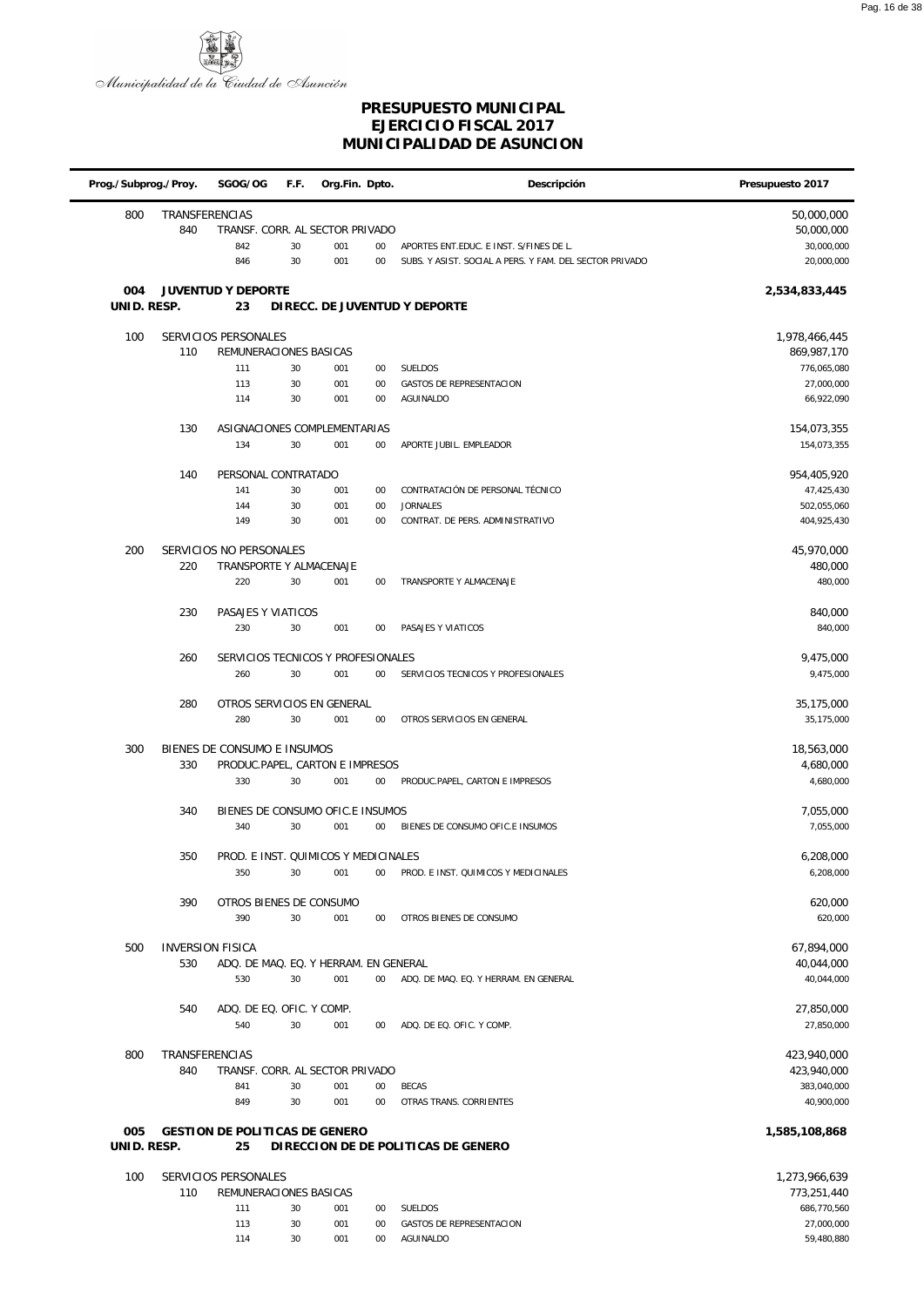

|             | Prog./Subprog./Proy. |                                                                  | F.F.     | Org.Fin. Dpto. |              | Descripción                                          | Presupuesto 2017             |
|-------------|----------------------|------------------------------------------------------------------|----------|----------------|--------------|------------------------------------------------------|------------------------------|
|             | 130                  | ASIGNACIONES COMPLEMENTARIAS<br>134                              | 30       | 001            | $00\,$       | APORTE JUBIL. EMPLEADOR                              | 102,887,626<br>102,887,626   |
|             | 140                  | PERSONAL CONTRATADO<br>144                                       | 30       | 001            | $00\,$       | <b>JORNALES</b>                                      | 397,827,573<br>224,614,858   |
|             |                      | 149                                                              | 30       | 001            | 00           | CONTRAT. DE PERS. ADMINISTRATIVO                     | 173,212,715                  |
| 200         |                      | SERVICIOS NO PERSONALES                                          |          |                |              |                                                      | 164,948,754                  |
|             | 230                  | PASAJES Y VIATICOS<br>230                                        | 30       | 001            | 00           | PASAJES Y VIATICOS                                   | 27,411,200<br>27,411,200     |
|             | 240                  | GASTOS P/SERV., ASEO, MANT. Y REP.                               |          |                |              |                                                      | 40,000,000                   |
|             |                      | 240                                                              | 30       | 001            | 00           | GASTOS P/SERV., ASEO, MANT. Y REP.                   | 40,000,000                   |
|             | 250                  | ALQUILERES Y DERECHOS<br>250                                     | 30       | 001            | 00           | ALQUILERES Y DERECHOS                                | 34,000,000<br>34,000,000     |
|             | 260                  | SERVICIOS TECNICOS Y PROFESIONALES                               |          |                |              |                                                      | 41,525,100                   |
|             |                      | 260                                                              | 30       | 001            | 00           | SERVICIOS TECNICOS Y PROFESIONALES                   | 41,525,100                   |
|             | 280                  | OTROS SERVICIOS EN GENERAL                                       |          |                |              |                                                      | 22,012,454                   |
|             |                      | 280                                                              | 30       | 001            | $00\,$       | OTROS SERVICIOS EN GENERAL                           | 22,012,454                   |
| 300         |                      | BIENES DE CONSUMO E INSUMOS                                      |          |                |              |                                                      | 73, 193, 475                 |
|             | 310                  | PRODUCTOS ALIMENTICIOS<br>310                                    | 30       | 001            | $00\,$       | PRODUCTOS ALIMENTICIOS                               | 32,179,275<br>32,179,275     |
|             |                      |                                                                  |          |                |              |                                                      |                              |
|             | 320                  | TEXTILES Y VESTUARIOS<br>320                                     | 30       | 001            | 00           | TEXTILES Y VESTUARIOS                                | 10,000,000<br>10,000,000     |
|             | 330                  | PRODUC.PAPEL, CARTON E IMPRESOS                                  |          |                |              |                                                      | 9,075,500                    |
|             |                      | 330                                                              | 30       | 001            | $00\,$       | PRODUC.PAPEL, CARTON E IMPRESOS                      | 9,075,500                    |
|             | 340                  | BIENES DE CONSUMO OFIC.E INSUMOS                                 |          |                |              |                                                      | 21,938,700                   |
|             |                      | 340                                                              | 30       | 001            | $00\,$       | BIENES DE CONSUMO OFIC.E INSUMOS                     | 21,938,700                   |
| 500         | 530                  | <b>INVERSION FISICA</b><br>ADQ. DE MAQ. EQ. Y HERRAM. EN GENERAL |          |                |              |                                                      | 73,000,000<br>3,000,000      |
|             |                      | 530                                                              | 30       | 001            | $00\,$       | ADQ. DE MAQ. EQ. Y HERRAM. EN GENERAL                | 3,000,000                    |
|             | 540                  | ADQ. DE EQ. OFIC. Y COMP.                                        |          |                |              |                                                      | 70,000,000                   |
|             |                      | 540                                                              | 30       | 001            | $00\,$       | ADQ. DE EQ. OFIC. Y COMP.                            | 70,000,000                   |
| UNID. RESP. |                      | 006 POLICLINICO MUNICIPAL<br>50                                  |          |                |              | DIRECC. DEL POLICLINICO MUNICIPAL                    | 10,376,129,900               |
| 100         |                      | SERVICIOS PERSONALES                                             |          |                |              |                                                      | 8,762,269,900                |
|             | 110                  | REMUNERACIONES BASICAS                                           |          |                |              |                                                      | 5,380,527,100                |
|             |                      | 111<br>113                                                       | 30<br>30 | 001<br>001     | 00<br>00     | <b>SUELDOS</b><br>GASTOS DE REPRESENTACION           | 4,939,640,400<br>27,000,000  |
|             |                      | 114                                                              | 30       | 001            | $00\,$       | AGUINALDO                                            | 413,886,700                  |
|             | 134                  | APORTE JUBIL. EMPLEADOR                                          |          |                |              |                                                      | 802,758,828                  |
|             |                      | 134                                                              | 30       | 001            | 00           | APORTE JUBIL. EMPLEADOR                              | 802,758,828                  |
|             | 140                  | PERSONAL CONTRATADO                                              |          |                |              |                                                      | 2,578,983,972                |
|             |                      | 141                                                              | 30       | 001            | 00           | CONTRATACIÓN DE PERSONAL TÉCNICO                     | 71,138,145                   |
|             |                      | 142<br>144                                                       | 30<br>30 | 001<br>001     | 00<br>$00\,$ | CONTRATACIÓN DE PERSONAL DE SALUD<br><b>JORNALES</b> | 373,054,435<br>2,039,940,532 |
|             |                      | 149                                                              | 30       | 001            | 00           | CONTRAT. DE PERS. ADMINISTRATIVO                     | 94,850,860                   |
| 200         | 210                  | SERVICIOS NO PERSONALES<br>SERVICIOS BASICOS                     |          |                |              |                                                      | 445,601,800<br>35,000,000    |
|             |                      | 210                                                              | 30       | 225            | 00           | SERVICIOS BASICOS                                    | 35,000,000                   |
|             | 230                  | PASAJES Y VIATICOS                                               |          |                |              |                                                      | 481,800                      |
|             |                      | 230                                                              | 30       | 225            | 00           | PASAJES Y VIATICOS                                   | 481,800                      |
|             | 240                  | GASTOS P/SERV., ASEO, MANT. Y REP.                               |          |                |              |                                                      | 350,000,000                  |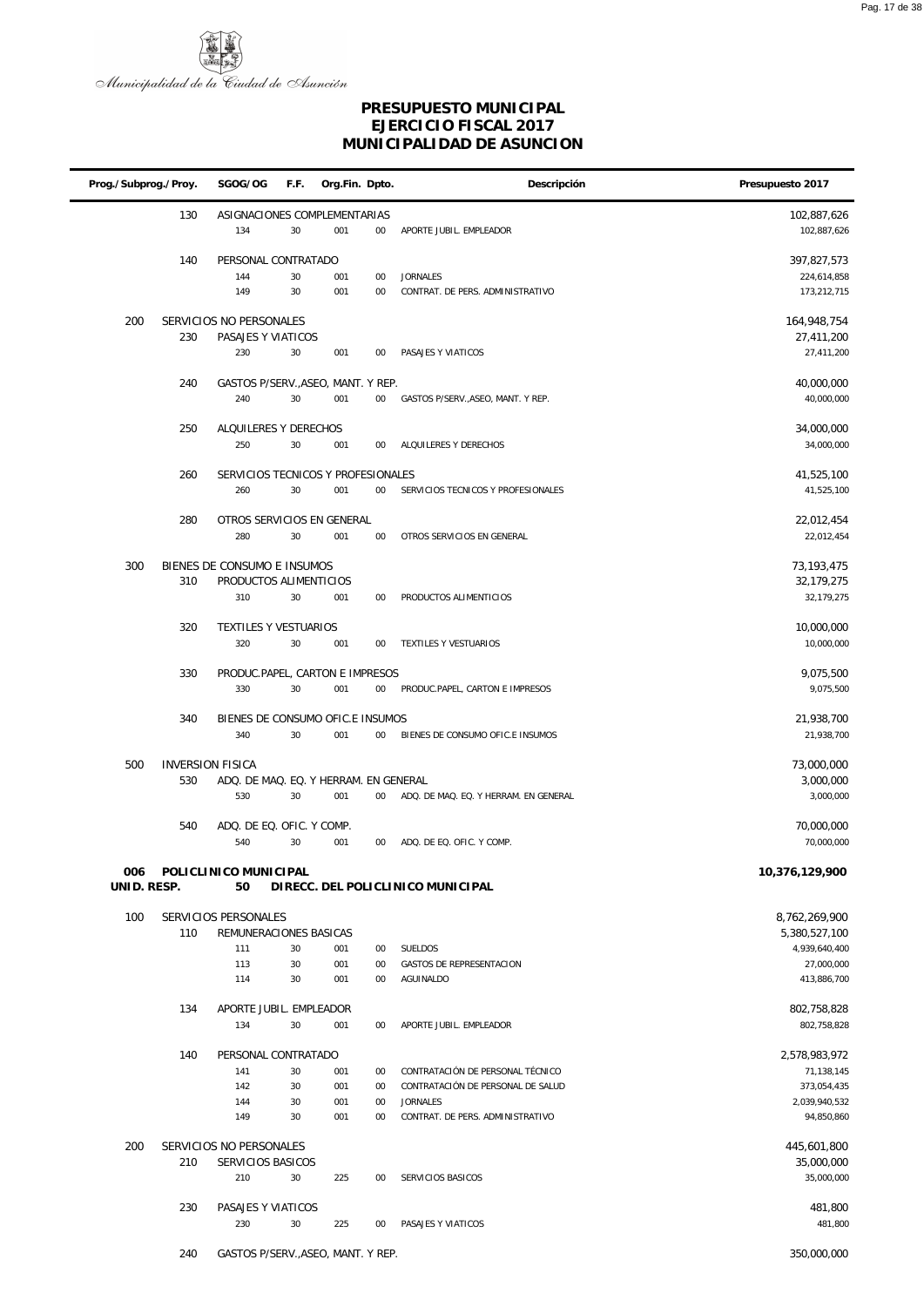

| Prog./Subprog./Proy. |                | SGOG/OG                                        | F.F.     | Org.Fin. Dpto. |                  | Descripción                                         | Presupuesto 2017               |
|----------------------|----------------|------------------------------------------------|----------|----------------|------------------|-----------------------------------------------------|--------------------------------|
|                      |                | 240                                            | 30       | 001            | $00\,$           | GASTOS P/SERV., ASEO, MANT. Y REP.                  | 350,000,000                    |
|                      | 250            | ALQUILERES Y DERECHOS<br>250                   | 30       | 225            | 00               | ALQUILERES Y DERECHOS                               | 50,000,000<br>50,000,000       |
|                      | 260            | SERVICIOS TECNICOS Y PROFESIONALES             |          |                |                  |                                                     | 7,920,000                      |
|                      |                | 260                                            | 30       | 225            | $00\,$           | SERVICIOS TECNICOS Y PROFESIONALES                  | 7,920,000                      |
|                      | 280            | OTROS SERVICIOS EN GENERAL                     |          |                |                  |                                                     | 2,200,000                      |
|                      |                | 280                                            | 30       | 225            | $00\,$           | OTROS SERVICIOS EN GENERAL                          | 2,200,000                      |
| 300                  |                | BIENES DE CONSUMO E INSUMOS                    |          |                |                  |                                                     | 145,145,000                    |
|                      | 320            | TEXTILES Y VESTUARIOS<br>320                   | 30       | 225            | 00               | TEXTILES Y VESTUARIOS                               | 9,500,000<br>9,500,000         |
|                      |                |                                                |          |                |                  |                                                     |                                |
|                      | 330            | PRODUC.PAPEL, CARTON E IMPRESOS<br>330         | 30       | 225            | $00\,$           | PRODUC.PAPEL, CARTON E IMPRESOS                     | 15,000,000<br>15,000,000       |
|                      | 340            | BIENES DE CONSUMO OFIC.E INSUMOS               |          |                |                  |                                                     | 18,000,000                     |
|                      |                | 340                                            | 30       | 225            | 00               | BIENES DE CONSUMO OFIC.E INSUMOS                    | 18,000,000                     |
|                      | 350            | PROD. E INST. QUIMICOS Y MEDICINALES           |          |                |                  |                                                     | 93,645,000                     |
|                      |                | 350                                            | 30       | 225            | $00\,$           | PROD. E INST. QUIMICOS Y MEDICINALES                | 93,645,000                     |
|                      | 390            | OTROS BIENES DE CONSUMO                        |          |                |                  |                                                     | 9,000,000                      |
|                      |                | 390                                            | 30       | 225            | $00\,$           | OTROS BIENES DE CONSUMO                             | 9,000,000                      |
| 500                  |                | <b>INVERSION FISICA</b>                        |          |                |                  |                                                     | 800,000,000                    |
|                      | 520            | CONSTRUCCIONES<br>520                          | 30       | 007            | 00               | CONSTRUCCIONES                                      | 700,000,000<br>700,000,000     |
|                      |                |                                                |          |                |                  |                                                     |                                |
|                      | 530            | ADQ. DE MAQ. EQ. Y HERRAM. EN GENERAL<br>530   | 30       | 225            | $00\,$           | ADQ. DE MAQ. EQ. Y HERRAM. EN GENERAL               | 80,000,000<br>80,000,000       |
|                      | 540            | ADQ. DE EQ. OFIC. Y COMP.                      |          |                |                  |                                                     | 20,000,000                     |
|                      |                | 540                                            | 30       | 225            | $00\,$           | ADQ. DE EQ. OFIC. Y COMP.                           | 20,000,000                     |
| 800                  | TRANSFERENCIAS |                                                |          |                |                  |                                                     | 223,113,200                    |
|                      | 830            | OTRAS TRANSF. CORR. AL S. PUB. O PRIV.         |          |                |                  | OTRAS TRANSF. AL SECTOR PÚB.                        | 223,113,200                    |
|                      |                | 834                                            | 30       | 225            | $00\,$           |                                                     | 223,113,200                    |
| 007<br>UNID. RESP.   |                | NIÑEZ Y ADOLESCENCIA<br>73                     |          |                |                  | DI RECCION DE NIÑEZ Y ADOLESCENCIA                  | 8,074,799,908                  |
|                      |                |                                                |          |                |                  |                                                     |                                |
| 100                  | 110            | SERVICIOS PERSONALES<br>REMUNERACIONES BASICAS |          |                |                  |                                                     | 5,182,897,993<br>1,770,644,200 |
|                      |                | 111                                            | 30       | 001            | $00\,$           | <b>SUELDOS</b>                                      | 1,607,440,800                  |
|                      |                | 113                                            | 30       | 001            | 00               | GASTOS DE REPRESENTACION<br>AGUINALDO               | 27,000,000                     |
|                      |                | 114                                            | 30       | 001            | 00               |                                                     | 136,203,400                    |
|                      | 134            | APORTE JUBIL. EMPLEADOR                        |          |                |                  |                                                     | 538,341,128                    |
|                      |                | 134                                            | 30       | 001            | $00\,$           | APORTE JUBIL. EMPLEADOR                             | 538,341,128                    |
|                      | 140            | PERSONAL CONTRATADO                            |          |                |                  |                                                     | 2,873,912,665                  |
|                      |                | 141                                            | 30       | 001            | 00               | CONTRATACIÓN DE PERSONAL TÉCNICO                    | 58,500,000                     |
|                      |                | 144<br>149                                     | 30<br>30 | 001<br>001     | $00\,$<br>$00\,$ | <b>JORNALES</b><br>CONTRAT. DE PERS. ADMINISTRATIVO | 2,479,172,540<br>336,240,125   |
|                      |                |                                                |          |                |                  |                                                     |                                |
| 200                  | 210            | SERVICIOS NO PERSONALES<br>SERVICIOS BASICOS   |          |                |                  |                                                     | 1,230,600,000<br>93,550,000    |
|                      |                | 210                                            | 30       | 001            | 00               | SERVICIOS BASICOS                                   | 93,550,000                     |
|                      | 220            | TRANSPORTE Y ALMACENAJE                        |          |                |                  |                                                     | 25,000,000                     |
|                      |                | 220                                            | 30       | 001            | 00               | TRANSPORTE Y ALMACENAJE                             | 25,000,000                     |
|                      | 230            | PASAJES Y VIATICOS                             |          |                |                  |                                                     | 48,800,000                     |
|                      |                | 230                                            | 30       | 001            | 00               | PASAJES Y VIATICOS                                  | 48,800,000                     |
|                      | 240            | GASTOS P/SERV., ASEO, MANT. Y REP.             |          |                |                  |                                                     | 137,000,000                    |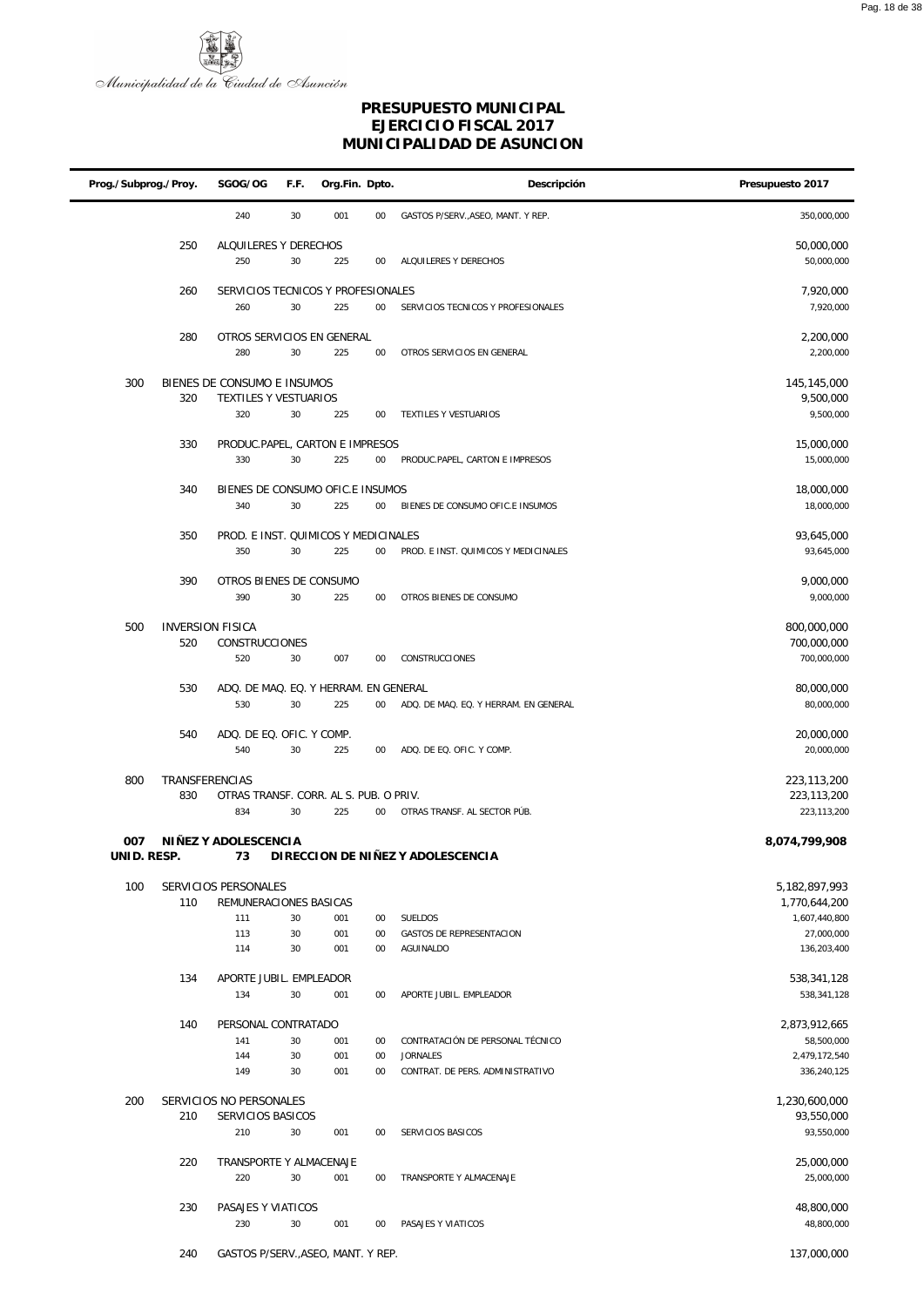

| Prog./Subprog./Proy. |                                | SGOG/OG                                               | F.F.          | Org.Fin. Dpto. |              | Descripción                             | Presupuesto 2017               |
|----------------------|--------------------------------|-------------------------------------------------------|---------------|----------------|--------------|-----------------------------------------|--------------------------------|
|                      |                                | 240                                                   | 30            | 001            | 00           | GASTOS P/SERV., ASEO, MANT. Y REP.      | 137,000,000                    |
|                      | 250                            | ALQUILERES Y DERECHOS<br>250                          | 30            | 001            | 00           | ALQUILERES Y DERECHOS                   | 150,000,000<br>150,000,000     |
|                      |                                |                                                       |               |                |              |                                         |                                |
|                      | 260                            | SERVICIOS TECNICOS Y PROFESIONALES<br>260             | 30            | 001            | 00           | SERVICIOS TECNICOS Y PROFESIONALES      | 70,250,000<br>70,250,000       |
|                      | 270                            | SERVICIO SOCIAL<br>270                                | 30            | 001            | 00           | SERVICIO SOCIAL                         | 40,000,000<br>40,000,000       |
|                      | 280                            | OTROS SERVICIOS EN GENERAL<br>280                     | 30            | 001            | 00           | OTROS SERVICIOS EN GENERAL              | 666,000,000<br>666,000,000     |
| 300                  | 310                            | BIENES DE CONSUMO E INSUMOS<br>PRODUCTOS ALIMENTICIOS |               |                |              |                                         | 1,331,066,315<br>1,000,000,000 |
|                      |                                | 310                                                   | 30            | 001            | 00           | PRODUCTOS ALIMENTICIOS                  | 1,000,000,000                  |
|                      | 320                            | TEXTILES Y VESTUARIOS                                 |               |                |              |                                         | 71,378,400                     |
|                      |                                | 320                                                   | 30            | 001            | 00           | TEXTILES Y VESTUARIOS                   | 71,378,400                     |
|                      | 330                            | PRODUC.PAPEL, CARTON E IMPRESOS<br>330                | 30            | 001            | 00           | PRODUC.PAPEL, CARTON E IMPRESOS         | 58,022,100<br>58,022,100       |
|                      | 340                            | BIENES DE CONSUMO OFIC.E INSUMOS                      |               |                |              |                                         | 87,703,285                     |
|                      |                                | 340                                                   | 30            | 001            | 00           | BIENES DE CONSUMO OFIC.E INSUMOS        | 87,703,285                     |
|                      | 350                            | PROD. E INST. QUIMICOS Y MEDICINALES<br>350           | 30            | 001            | 00           | PROD. E INST. QUIMICOS Y MEDICINALES    | 78,655,500<br>78,655,500       |
|                      |                                |                                                       |               |                |              |                                         |                                |
|                      | 390                            | OTROS BIENES DE CONSUMO<br>390                        | 30            | 001            | 00           | OTROS BIENES DE CONSUMO                 | 35,307,030<br>35,307,030       |
| 500                  | <b>INVERSION FISICA</b><br>520 | CONSTRUCCIONES                                        |               |                |              |                                         | 300,235,600<br>150,000,000     |
|                      |                                | 520                                                   | 30            | 001            | 00           | CONSTRUCCIONES                          | 150,000,000                    |
|                      | 530                            | ADQ. DE MAQ. EQ. Y HERRAM. EN GENERAL                 |               |                |              |                                         | 75,735,600                     |
|                      |                                | 530                                                   | 30            | 001            | 00           | ADQ. DE MAQ. EQ. Y HERRAM. EN GENERAL   | 75,735,600                     |
|                      | 540                            | ADQ. DE EQ. OFIC. Y COMP.                             |               |                |              |                                         | 74,500,000                     |
|                      |                                | 540                                                   | 30            | 001            | 00           | ADQ. DE EQ. OFIC. Y COMP.               | 74,500,000                     |
| 800                  | TRANSFERENCIAS<br>840          | TRANSF. CORR. AL SECTOR PRIVADO                       |               |                |              |                                         | 30,000,000<br>30,000,000       |
|                      |                                | 842                                                   | 30            | 001            | $00\,$       | APORTES ENT.EDUC. E INST. S/FINES DE L. | 30,000,000                     |
| 008<br>UNID. RESP.   |                                | PROMOCION EMPRESARIAL<br>86                           | <b>CEMUPE</b> |                |              |                                         | 1,538,830,471                  |
| 100                  |                                | SERVICIOS PERSONALES                                  |               |                |              |                                         | 1,333,001,467                  |
|                      | 110                            | REMUNERACIONES BASICAS                                |               |                |              |                                         | 891,712,120                    |
|                      |                                | 111<br>113                                            | 30<br>30      | 001<br>001     | $00\,$<br>00 | SUELDOS<br>GASTOS DE REPRESENTACION     | 796,118,880<br>27,000,000      |
|                      |                                | 114                                                   | 30            | 001            | 00           | AGUINALDO                               | 68,593,240                     |
|                      | 130                            | ASIGNACIONES COMPLEMENTARIAS                          |               |                |              |                                         | 123,099,295                    |
|                      |                                | 134                                                   | 30            | 001            | $00\,$       | APORTE JUBIL. EMPLEADOR                 | 123,099,295                    |
|                      | 140                            | PERSONAL CONTRATADO                                   |               |                |              |                                         | 318,190,052                    |
|                      |                                | 141                                                   | 30            | 001            | 00           | CONTRATACIÓN DE PERSONAL TÉCNICO        | 26,000,000                     |
|                      |                                | 144                                                   | 30            | 001            | 00           | <b>JORNALES</b>                         | 292,190,052                    |
| 200                  | 210                            | SERVICIOS NO PERSONALES<br>SERVICIOS BASICOS          |               |                |              |                                         | 162,350,000<br>29,400,000      |
|                      |                                | 210                                                   | 30            | 001            | 00           | SERVICIOS BASICOS                       | 29,400,000                     |
|                      | 230                            | PASAJES Y VIATICOS                                    |               |                |              |                                         | 11,050,000                     |
|                      |                                | 230                                                   | 30            | 001            | $00\,$       | PASAJES Y VIATICOS                      | 11,050,000                     |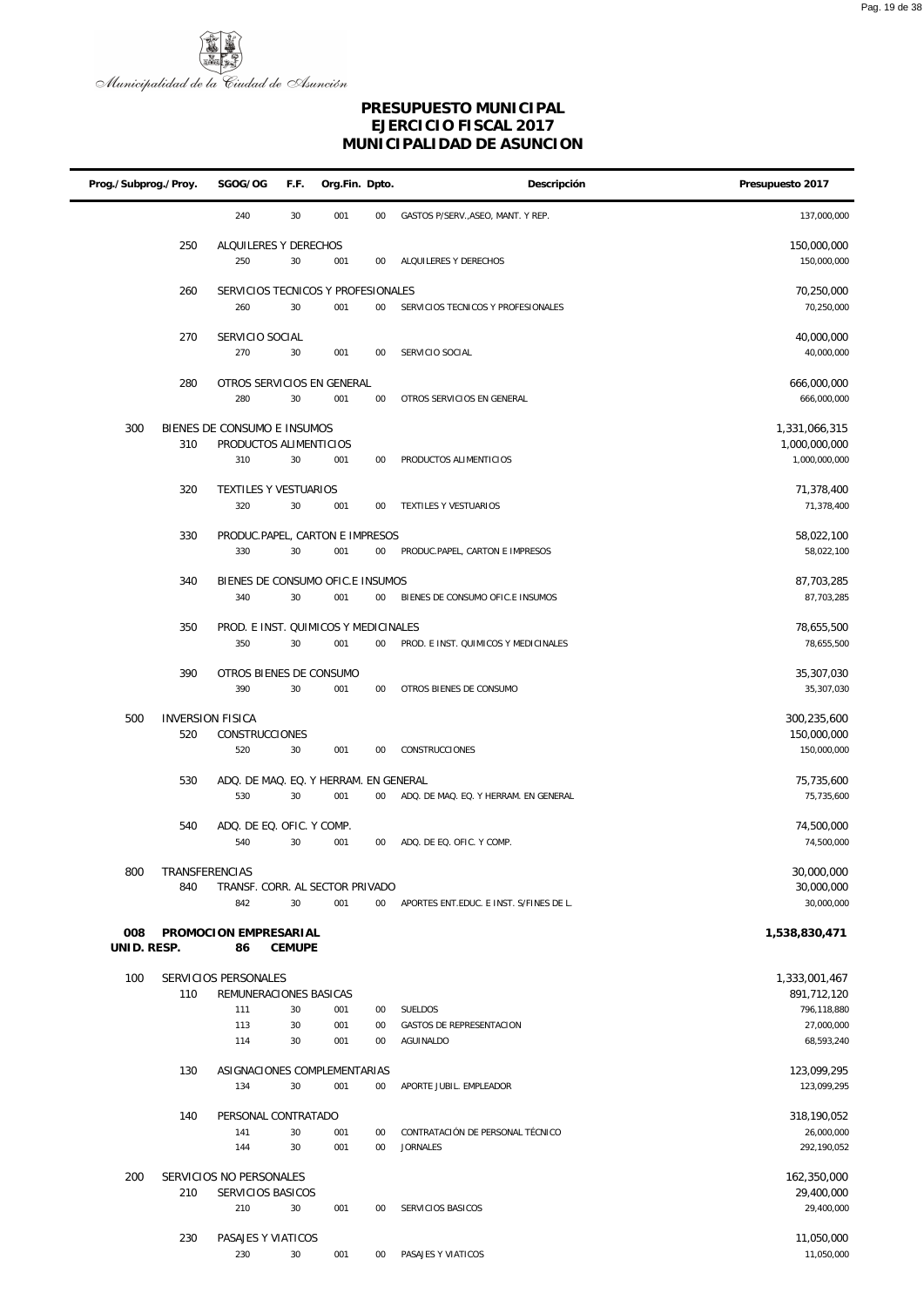

| Prog./Subprog./Proy. |     | SGOG/OG                                       | F.F.     | Org.Fin. Dpto. |                 | Descripción                                   | Presupuesto 2017                |
|----------------------|-----|-----------------------------------------------|----------|----------------|-----------------|-----------------------------------------------|---------------------------------|
|                      |     |                                               |          |                |                 |                                               |                                 |
|                      | 240 | GASTOS P/SERV., ASEO, MANT. Y REP.            |          |                |                 |                                               | 13,700,000                      |
|                      |     | 240                                           | 30       | 001            | $00\,$          | GASTOS P/SERV., ASEO, MANT. Y REP.            | 13,700,000                      |
|                      |     |                                               |          |                |                 |                                               |                                 |
|                      | 260 | SERVICIOS TECNICOS Y PROFESIONALES            |          |                |                 |                                               | 84,700,000                      |
|                      |     | 260                                           | 30       | 001            | $00\,$          | SERVICIOS TECNICOS Y PROFESIONALES            | 84,700,000                      |
|                      | 280 | OTROS SERVICIOS EN GENERAL                    |          |                |                 |                                               | 23,500,000                      |
|                      |     | 280                                           | 30       | 001            | $00\,$          | OTROS SERVICIOS EN GENERAL                    | 23,500,000                      |
|                      |     |                                               |          |                |                 |                                               |                                 |
| 300                  |     | BIENES DE CONSUMO E INSUMOS                   |          |                |                 |                                               | 43,479,004                      |
|                      | 330 | PRODUC.PAPEL, CARTON E IMPRESOS               | 30       |                |                 | PRODUC.PAPEL, CARTON E IMPRESOS               | 9,434,000                       |
|                      |     | 330                                           |          | 001            | 00              |                                               | 9,434,000                       |
|                      | 340 | BIENES DE CONSUMO OFIC.E INSUMOS              |          |                |                 |                                               | 20,632,504                      |
|                      |     | 340                                           | 30       | 001            | $00\,$          | BIENES DE CONSUMO OFIC.E INSUMOS              | 20,632,504                      |
|                      |     |                                               |          |                |                 |                                               |                                 |
|                      | 350 | PROD. E INST. QUIMICOS Y MEDICINALES<br>350   | 30       | 001            | 00              | PROD. E INST. QUIMICOS Y MEDICINALES          | 5,100,000<br>5,100,000          |
|                      |     |                                               |          |                |                 |                                               |                                 |
|                      | 390 | OTROS BIENES DE CONSUMO                       |          |                |                 |                                               | 8,312,500                       |
|                      |     | 390                                           | 30       | 001            | $00\,$          | OTROS BIENES DE CONSUMO                       | 8,312,500                       |
|                      |     |                                               |          |                |                 |                                               |                                 |
| 120<br>001           |     | ADMINISTRACION DEL AREA CULTURAL Y DE TURISMO |          |                |                 | ADMINISTRACION DEL AREA CULTURAL Y DE TURISMO | 32,248,452,763<br>5,945,275,089 |
| UNID. RESP.          |     | 18                                            |          |                |                 | DIRECC. GRAL. DE CULTURA Y TURISMO            |                                 |
|                      |     |                                               |          |                |                 |                                               |                                 |
| 100                  |     | SERVICIOS PERSONALES                          |          |                |                 |                                               | 2,106,537,089                   |
|                      | 110 | REMUNERACIONES BASICAS                        |          |                |                 |                                               | 1,250,041,000                   |
|                      |     | 111<br>113                                    | 30<br>30 | 001<br>001     | 00<br>00        | SUELDOS<br><b>GASTOS DE REPRESENTACION</b>    | 1,117,884,000<br>36,000,000     |
|                      |     | 114                                           | 30       | 001            | $00\,$          | AGUINALDO                                     | 96,157,000                      |
|                      |     |                                               |          |                |                 |                                               |                                 |
|                      | 130 | ASIGNACIONES COMPLEMENTARIAS                  |          |                |                 |                                               | 154,100,596                     |
|                      |     | 134                                           | 30       | 001            | $00\,$          | APORTE JUBIL. EMPLEADOR                       | 154,100,596                     |
|                      | 140 | PERSONAL CONTRATADO                           |          |                |                 |                                               | 702,395,493                     |
|                      |     | 141                                           | 30       | 001            | 00              | CONTRATACIÓN DE PERSONAL TÉCNICO              | 78,000,000                      |
|                      |     | 144                                           | 30       | 001            | 00              | <b>JORNALES</b>                               | 281, 557, 348                   |
|                      |     | 149                                           | 30       | 001            | 00              | CONTRAT. DE PERS. ADMINISTRATIVO              | 342,838,145                     |
|                      |     | SERVICIOS NO PERSONALES                       |          |                |                 |                                               |                                 |
| 200                  | 220 | TRANSPORTE Y ALMACENAJE                       |          |                |                 |                                               | 167,800,000<br>2,500,000        |
|                      |     | 220                                           | 30       | 001            | $00\,$          | TRANSPORTE Y ALMACENAJE                       | 2,500,000                       |
|                      |     |                                               |          |                |                 |                                               |                                 |
|                      | 230 | PASAJES Y VIATICOS                            |          |                |                 |                                               | 2,500,000                       |
|                      |     | 230                                           | 30       | 001            | $00\,$          | PASAJES Y VIATICOS                            | 2,500,000                       |
|                      | 240 | GASTOS P/SERV., ASEO, MANT. Y REP.            |          |                |                 |                                               | 7,000,000                       |
|                      |     | 240                                           | 30       | 001            | $00\,$          | GASTOS P/SERV., ASEO, MANT. Y REP.            | 7,000,000                       |
|                      |     |                                               |          |                |                 |                                               |                                 |
|                      | 250 | ALQUILERES Y DERECHOS                         |          |                |                 |                                               | 128,000,000                     |
|                      |     | 250                                           | 30       | 001            | $00\,$          | ALQUILERES Y DERECHOS                         | 128,000,000                     |
|                      | 260 | SERVICIOS TECNICOS Y PROFESIONALES            |          |                |                 |                                               | 11,900,000                      |
|                      |     | 260                                           | 30       | 001            | $00\,$          | SERVICIOS TECNICOS Y PROFESIONALES            | 11,900,000                      |
|                      |     |                                               |          |                |                 |                                               |                                 |
|                      | 280 | OTROS SERVICIOS EN GENERAL                    |          |                |                 |                                               | 15,900,000                      |
|                      |     | 280                                           | 30       | 001            | $00\,$          | OTROS SERVICIOS EN GENERAL                    | 15,900,000                      |
| 300                  |     | BIENES DE CONSUMO E INSUMOS                   |          |                |                 |                                               | 50,938,000                      |
|                      | 330 | PRODUC.PAPEL, CARTON E IMPRESOS               |          |                |                 |                                               | 6,950,000                       |
|                      |     | 330                                           | 30       | 001            | $00\,$          | PRODUC.PAPEL, CARTON E IMPRESOS               | 6,950,000                       |
|                      |     |                                               |          |                |                 |                                               |                                 |
|                      | 340 | BIENES DE CONSUMO OFIC.E INSUMOS<br>340       | 30       | 001            | 00              | BIENES DE CONSUMO OFIC.E INSUMOS              | 24,488,000<br>24,488,000        |
|                      |     |                                               |          |                |                 |                                               |                                 |
|                      | 350 | PROD. E INST. QUIMICOS Y MEDICINALES          |          |                |                 |                                               | 15,500,000                      |
|                      |     | 350                                           | 30       | 001            | 00 <sup>°</sup> | PROD. E INST. QUIMICOS Y MEDICINALES          | 15,500,000                      |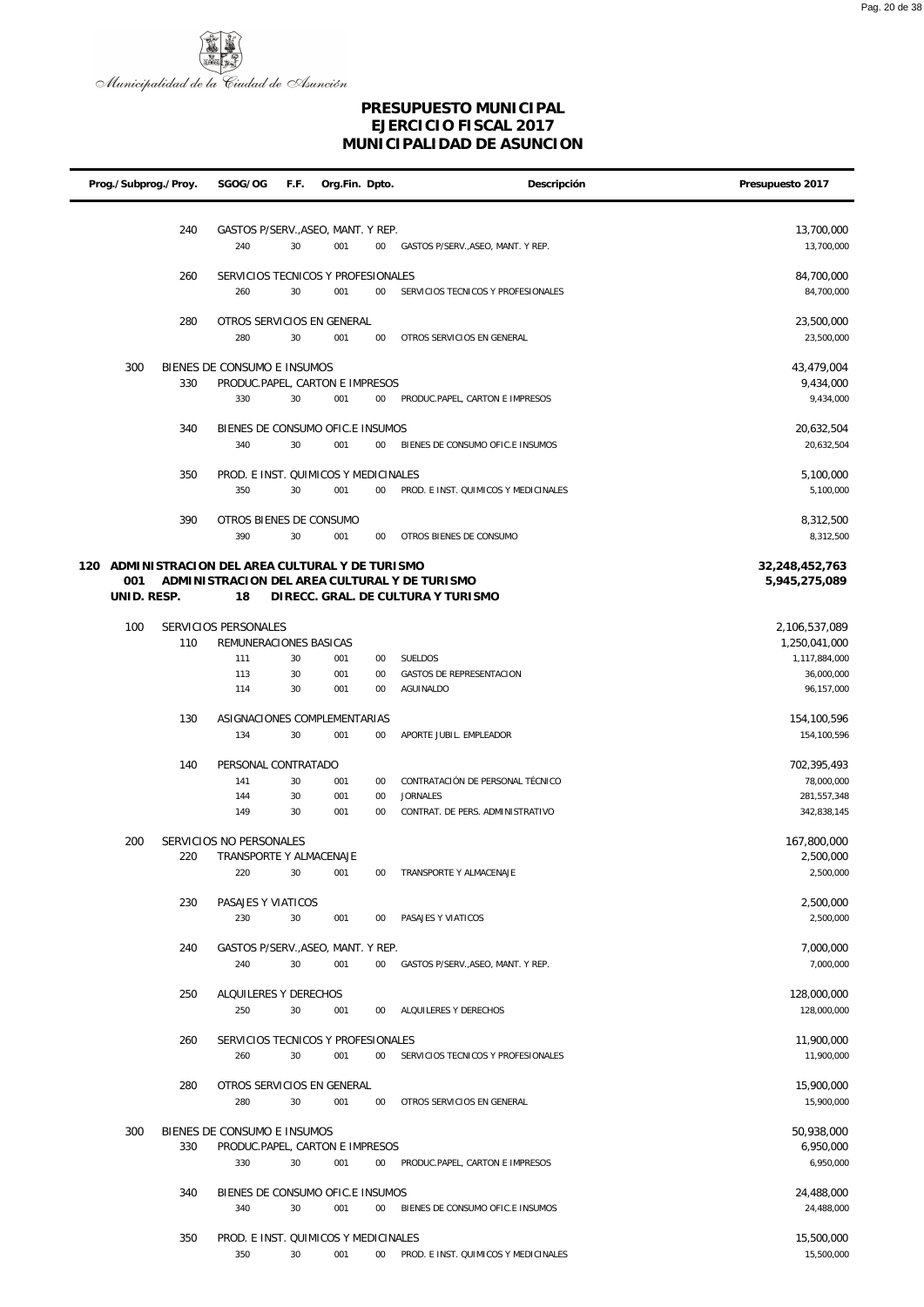

| Prog./Subprog./Proy. |                       | SGOG/OG                                               | F.F.     | Org.Fin. Dpto. |              | Descripción                                         | Presupuesto 2017               |
|----------------------|-----------------------|-------------------------------------------------------|----------|----------------|--------------|-----------------------------------------------------|--------------------------------|
|                      |                       |                                                       |          |                |              |                                                     |                                |
|                      | 390                   | OTROS BIENES DE CONSUMO                               |          |                |              |                                                     | 4,000,000                      |
|                      |                       | 390                                                   | 30       | 001            | $00\,$       | OTROS BIENES DE CONSUMO                             | 4,000,000                      |
| 500                  |                       | <b>INVERSION FISICA</b>                               |          |                |              |                                                     | 20,000,000                     |
|                      | 530                   | ADQ. DE MAQ. EQ. Y HERRAM. EN GENERAL                 |          |                |              |                                                     | 5,000,000                      |
|                      |                       | 530                                                   | 30       | 001            | $00\,$       | ADQ. DE MAQ. EQ. Y HERRAM. EN GENERAL               | 5,000,000                      |
|                      | 540                   | ADQ. DE EQ. OFIC. Y COMP.                             |          |                |              |                                                     |                                |
|                      |                       | 540                                                   | 30       | 001            | $00\,$       | ADQ. DE EQ. OFIC. Y COMP.                           | 15,000,000<br>15,000,000       |
|                      |                       |                                                       |          |                |              |                                                     |                                |
| 800                  | <b>TRANSFERENCIAS</b> |                                                       |          |                |              |                                                     | 3,600,000,000                  |
|                      | 840                   | TRANSF. CORR. AL SECTOR PRIVADO<br>842                | 30       | 001            | $00\,$       | APORTES ENT.EDUC. E INST. S/FINES DE L.             | 3,600,000,000<br>2,200,000,000 |
|                      |                       | 849                                                   | 30       | 001            | $00\,$       | OTRAS TRANS. CORRIENTES                             | 1,400,000,000                  |
|                      |                       |                                                       |          |                |              |                                                     |                                |
| 002<br>UNID. RESP.   |                       | CENTRO PARAGUAYO JAPONES<br>64                        |          |                |              | DI RECC. DEL CENTRO PARAGUAYO JAPONES               | 5,632,378,023                  |
|                      |                       |                                                       |          |                |              |                                                     |                                |
| 100                  |                       | SERVICIOS PERSONALES                                  |          |                |              |                                                     | 4,101,761,742                  |
|                      | 110                   | REMUNERACIONES BASICAS                                |          |                |              |                                                     | 1,837,769,830                  |
|                      |                       | 111<br>113                                            | 30<br>30 | 001<br>001     | $00\,$<br>00 | SUELDOS<br><b>GASTOS DE REPRESENTACION</b>          | 1,669,402,920<br>27,000,000    |
|                      |                       | 114                                                   | 30       | 001            | $00\,$       | <b>AGUINALDO</b>                                    | 141,366,910                    |
|                      |                       |                                                       |          |                |              |                                                     |                                |
|                      | 130                   | ASIGNACIONES COMPLEMENTARIAS<br>134                   | 30       | 001            | 00           | APORTE JUBIL. EMPLEADOR                             | 303,691,841<br>207,908,193     |
|                      |                       | 134                                                   | 30       | 223            | $00\,$       | APORTE JUBIL. EMPLEADOR                             | 95,783,648                     |
|                      |                       |                                                       |          |                |              |                                                     |                                |
|                      | 140                   | PERSONAL CONTRATADO                                   |          |                |              |                                                     | 1,900,300,071                  |
|                      |                       | 141<br>144                                            | 30<br>30 | 223<br>223     | $00\,$<br>00 | CONTRATACIÓN DE PERSONAL TÉCNICO<br><b>JORNALES</b> | 809,916,498<br>320,694,078     |
|                      |                       | 149                                                   | 30       | 223            | 00           | CONTRAT. DE PERS. ADMINISTRATIVO                    | 769,689,495                    |
|                      | 190                   |                                                       |          |                |              |                                                     |                                |
|                      |                       | OTROS GASTOS DE PERSONAL<br>199                       | 30       | 223            | 00           | OTROS GASTOS DE PERSONAL                            | 60,000,000<br>60,000,000       |
|                      |                       |                                                       |          |                |              |                                                     |                                |
| 200                  |                       | SERVICIOS NO PERSONALES                               |          |                |              |                                                     | 581,966,281                    |
|                      | 210                   | SERVICIOS BASICOS<br>210                              | 30       | 223            | $00\,$       | SERVICIOS BASICOS                                   | 2,100,000<br>2,100,000         |
|                      |                       |                                                       |          |                |              |                                                     |                                |
|                      | 230                   | PASAJES Y VIATICOS                                    |          |                |              |                                                     | 15,476,300                     |
|                      |                       | 230                                                   | 30       | 223            | $00\,$       | PASAJES Y VIATICOS                                  | 15,476,300                     |
|                      | 240                   | GASTOS P/SERV., ASEO, MANT. Y REP.                    |          |                |              |                                                     | 409,589,981                    |
|                      |                       | 240                                                   | 30       | 223            | $00\,$       | GASTOS P/SERV., ASEO, MANT. Y REP.                  | 409,589,981                    |
|                      | 250                   | ALQUILERES Y DERECHOS                                 |          |                |              |                                                     | 10,000,000                     |
|                      |                       | 250                                                   | 30       | 223            | $00\,$       | ALQUILERES Y DERECHOS                               | 10,000,000                     |
|                      |                       |                                                       |          |                |              |                                                     |                                |
|                      | 260                   | SERVICIOS TECNICOS Y PROFESIONALES<br>260             | 30       | 223            | $00\,$       | SERVICIOS TECNICOS Y PROFESIONALES                  | 65,700,000<br>65,700,000       |
|                      |                       |                                                       |          |                |              |                                                     |                                |
|                      | 270                   | SERVICIO SOCIAL                                       |          |                |              |                                                     | 1,600,000                      |
|                      |                       | 270                                                   | 30       | 223            | $00\,$       | SERVICIO SOCIAL                                     | 1,600,000                      |
|                      | 280                   | OTROS SERVICIOS EN GENERAL                            |          |                |              |                                                     | 57,500,000                     |
|                      |                       | 280                                                   | 30       | 223            | $00\,$       | OTROS SERVICIOS EN GENERAL                          | 57,500,000                     |
|                      | 290                   | SERV. CAPACITACION Y ADIEST.                          |          |                |              |                                                     | 20,000,000                     |
|                      |                       | 290                                                   | 30       | 223            | $00\,$       | SERV. CAPACITACION Y ADIEST.                        | 20,000,000                     |
|                      |                       |                                                       |          |                |              |                                                     |                                |
| 300                  | 310                   | BIENES DE CONSUMO E INSUMOS<br>PRODUCTOS ALIMENTICIOS |          |                |              |                                                     | 530,030,000<br>51,973,500      |
|                      |                       | 310                                                   | 30       | 223            | $00\,$       | PRODUCTOS ALIMENTICIOS                              | 51,973,500                     |
|                      |                       |                                                       |          |                |              |                                                     |                                |
|                      | 320                   | TEXTILES Y VESTUARIOS                                 |          |                |              |                                                     | 51,973,500                     |
|                      |                       | 320                                                   | 30       | 223            | $00\,$       | TEXTILES Y VESTUARIOS                               | 51,973,500                     |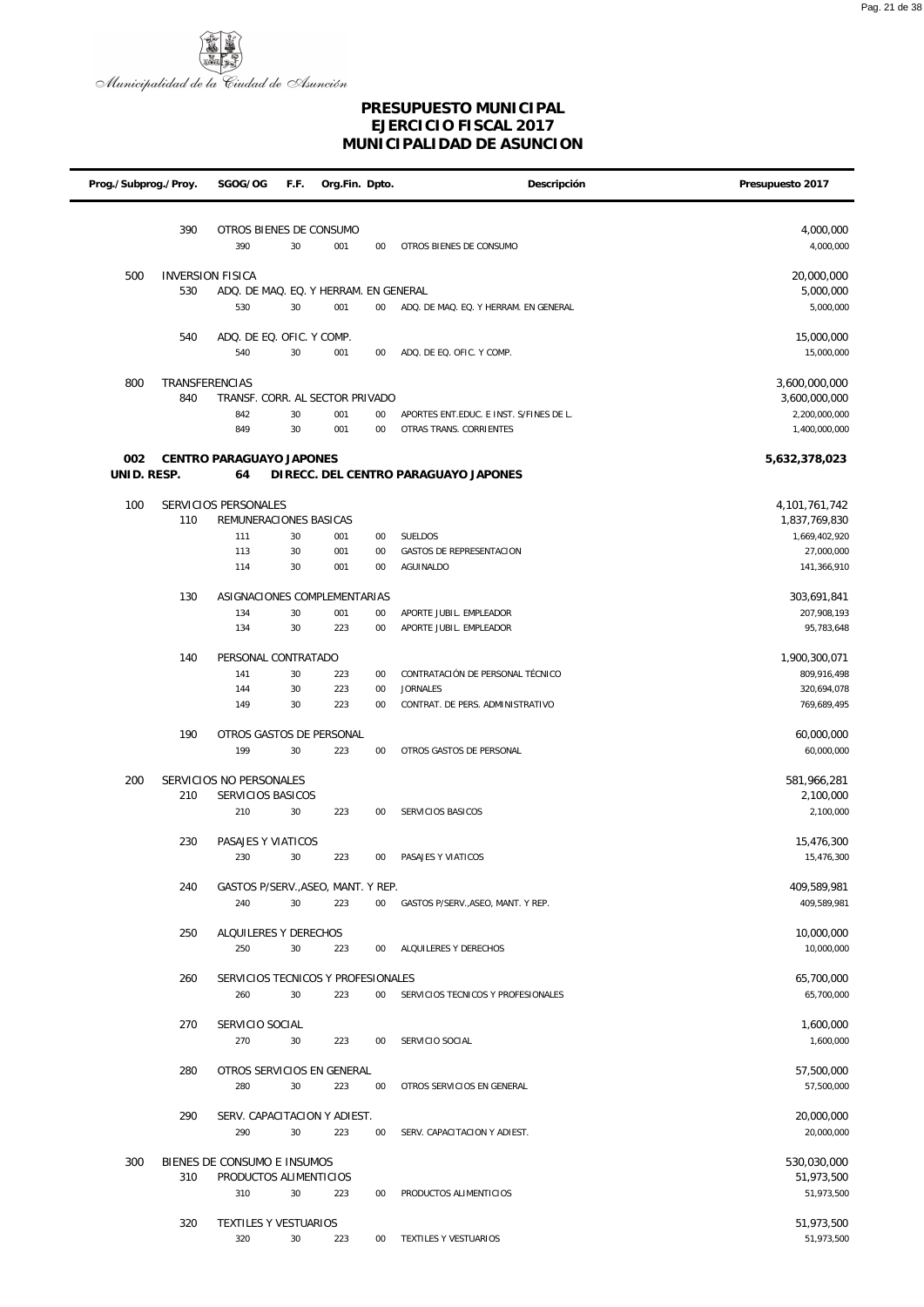



| Prog./Subprog./Proy. |                | SGOG/OG<br>F.F.                                                  | Org.Fin. Dpto. |        | Descripción                             | Presupuesto 2017           |
|----------------------|----------------|------------------------------------------------------------------|----------------|--------|-----------------------------------------|----------------------------|
|                      | 330            | PRODUC.PAPEL, CARTON E IMPRESOS<br>330<br>30                     | 223            | 00     | PRODUC.PAPEL, CARTON E IMPRESOS         | 104,115,000<br>104,115,000 |
|                      | 340            | BIENES DE CONSUMO OFIC.E INSUMOS<br>340<br>30                    | 223            | $00\,$ | BIENES DE CONSUMO OFIC.E INSUMOS        | 156,809,000<br>156,809,000 |
|                      | 350            | PROD. E INST. QUIMICOS Y MEDICINALES<br>350<br>30                | 223            | 00     | PROD. E INST. QUIMICOS Y MEDICINALES    | 79,300,000<br>79,300,000   |
|                      | 360            | COMBUSTIBLES Y LUBRICANTES<br>30<br>360                          | 223            | 00     | COMBUSTIBLES Y LUBRICANTES              | 23,630,000<br>23,630,000   |
|                      | 390            | OTROS BIENES DE CONSUMO<br>390<br>30                             | 223            | 00     | OTROS BIENES DE CONSUMO                 | 62,229,000<br>62,229,000   |
|                      |                |                                                                  |                |        |                                         |                            |
| 500                  | 530            | <b>INVERSION FISICA</b><br>ADQ. DE MAQ. EQ. Y HERRAM. EN GENERAL |                |        |                                         | 256,220,000<br>130,400,000 |
|                      |                | 530<br>30                                                        | 223            | 00     | ADQ. DE MAQ. EQ. Y HERRAM. EN GENERAL   | 130,400,000                |
|                      | 540            | ADQ. DE EQ. OFIC. Y COMP.                                        |                |        |                                         | 82,820,000                 |
|                      |                | 540<br>30                                                        | 223            | 00     | ADQ. DE EQ. OFIC. Y COMP.               | 82,820,000                 |
|                      | 570            | ADQ. DE ACTIVOS INTANGIBLES                                      |                |        |                                         | 43,000,000                 |
|                      |                | 570<br>30                                                        | 223            | 00     | ADQ. DE ACTIVOS INTANGIBLES             | 43,000,000                 |
| 800                  | TRANSFERENCIAS |                                                                  |                |        |                                         | 128,900,000                |
|                      | 840            | TRANSF. CORR. AL SECTOR PRIVADO                                  |                |        |                                         | 128,900,000                |
|                      |                | 30<br>841                                                        | 223            | 00     | <b>BECAS</b>                            | 12,500,000                 |
|                      |                | 842<br>30                                                        | 223            | 00     | APORTES ENT.EDUC. E INST. S/FINES DE L. | 21,400,000                 |
|                      |                | 30<br>845                                                        | 223            | 00     | INDEMNIZACIONES                         | 40,000,000                 |
|                      |                | 30<br>849                                                        | 223            | 00     | OTRAS TRANS. CORRIENTES                 | 55,000,000                 |
| 900                  | OTROS GASTOS   |                                                                  |                |        |                                         | 33,500,000                 |
|                      | 910            | PAGO DE IMP., TASAS, GASTOS JUD.                                 |                |        |                                         | 21,000,000                 |
|                      |                | 910<br>30                                                        | 223            | 00     | PAGO DE IMP., TASAS, GASTOS JUD.        | 21,000,000                 |
|                      | 920            | DEVOL. DE IMP. Y OTROS ING. NO TRIBUT.                           |                |        |                                         | 12,500,000                 |
|                      |                | 920<br>30                                                        | 223            | 00     | DEVOL. DE IMP. Y OTROS ING. NO TRIBUT.  | 12,500,000                 |
| 003<br>UNID. RESP.   |                | <b>TEATRO MUNICIPAL</b><br>68                                    |                |        | DIRECC. DEL TEATRO MUNICIPAL            | 7,737,079,676              |
| 100                  |                | SERVICIOS PERSONALES                                             |                |        |                                         | 6,183,442,558              |
|                      | 110            | REMUNERACIONES BASICAS                                           |                |        |                                         | 3,586,818,300              |
|                      |                | 111<br>30                                                        | 001            | 00     | SUELDOS                                 | 3,283,909,200              |
|                      |                | 113<br>30                                                        | 001            | 00     | GASTOS DE REPRESENTACION                | 27,000,000                 |
|                      |                | 114<br>30                                                        | 001            | 00     | AGUINALDO                               | 275,909,100                |
|                      | 130            | ASIGNACIONES COMPLEMENTARIAS                                     |                |        |                                         | 471,770,339                |
|                      |                | 134<br>30                                                        | 001            | 00     | APORTE JUBIL. EMPLEADOR                 | 471,770,339                |
|                      | 140            | PERSONAL CONTRATADO                                              |                |        |                                         | 2,124,853,919              |
|                      |                | 141<br>30                                                        | 001            | 00     | CONTRATACIÓN DE PERSONAL TÉCNICO        | 941,410,320                |
|                      |                | 30<br>144                                                        | 001            | 00     | <b>JORNALES</b>                         | 941,380,024                |
|                      |                | 149<br>30                                                        | 001            | 00     | CONTRAT. DE PERS. ADMINISTRATIVO        | 242,063,575                |
| 200                  |                | SERVICIOS NO PERSONALES                                          |                |        |                                         | 120,300,000                |
|                      | 230            | PASAJES Y VIATICOS                                               |                |        |                                         | 2,000,000                  |
|                      |                | 230<br>30                                                        | 001            | 00     | PASAJES Y VIATICOS                      | 2,000,000                  |
|                      |                |                                                                  |                |        |                                         |                            |
|                      | 240            | GASTOS P/SERV., ASEO, MANT. Y REP.<br>30<br>240                  | 001            | 00     | GASTOS P/SERV., ASEO, MANT. Y REP.      | 88,500,000<br>88,500,000   |
|                      |                |                                                                  |                |        |                                         |                            |
|                      | 260            | SERVICIOS TECNICOS Y PROFESIONALES                               |                |        |                                         | 15,300,000                 |
|                      |                | 30<br>260                                                        | 001            | $00\,$ | SERVICIOS TECNICOS Y PROFESIONALES      | 15,300,000                 |
|                      | 280            | OTROS SERVICIOS EN GENERAL                                       |                |        |                                         | 14,500,000                 |
|                      |                | 280<br>30                                                        | 001            | 00     | OTROS SERVICIOS EN GENERAL              | 14,500,000                 |
|                      |                |                                                                  |                |        |                                         |                            |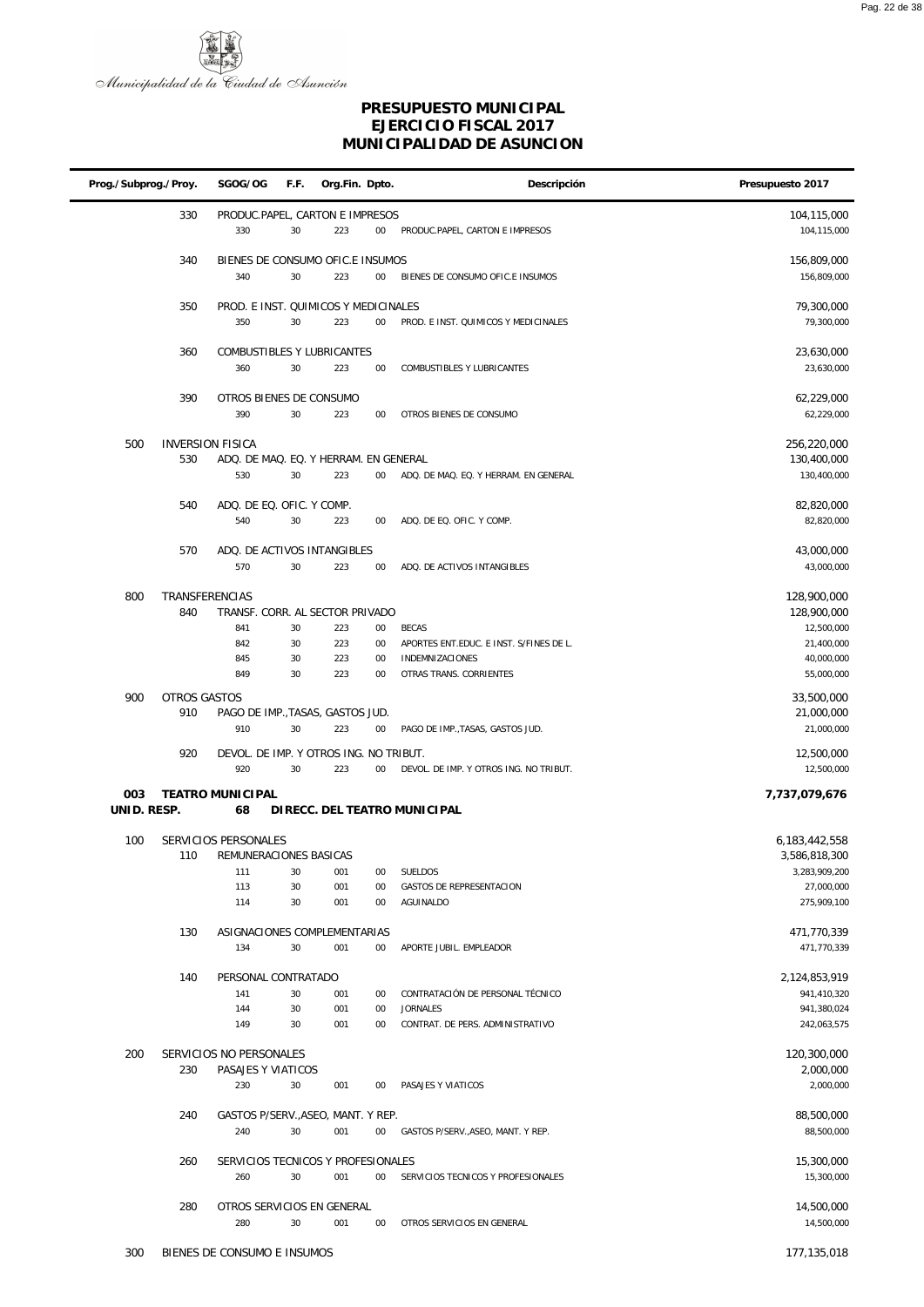

| Prog./Subprog./Proy. |     | SGOG/OG                                      | F.F.     | Org.Fin. Dpto. |          | Descripción                                  | Presupuesto 2017               |
|----------------------|-----|----------------------------------------------|----------|----------------|----------|----------------------------------------------|--------------------------------|
|                      | 320 | TEXTILES Y VESTUARIOS<br>320                 | 30       | 001            | 00       | TEXTILES Y VESTUARIOS                        | 80,707,000<br>80,707,000       |
|                      | 330 | PRODUC.PAPEL, CARTON E IMPRESOS<br>330       | 30       | 001            | $00\,$   | PRODUC.PAPEL, CARTON E IMPRESOS              | 12,930,450<br>12,930,450       |
|                      | 340 | BIENES DE CONSUMO OFIC.E INSUMOS<br>340      | 30       | 001            | 00       | BIENES DE CONSUMO OFIC.E INSUMOS             | 57,298,700<br>57,298,700       |
|                      | 350 | PROD. E INST. QUIMICOS Y MEDICINALES<br>350  | 30       | 001            | $00\,$   | PROD. E INST. QUIMICOS Y MEDICINALES         | 13,698,868<br>13,698,868       |
|                      | 360 | COMBUSTIBLES Y LUBRICANTES<br>390            | 30       | 001            | 00       | OTROS BIENES DE CONSUMO                      | 12,500,000<br>12,500,000       |
| 500                  | 520 | <b>INVERSION FISICA</b><br>CONSTRUCCIONES    |          |                |          |                                              | 1,256,202,100<br>1,000,000,000 |
|                      |     | 520                                          | 30       | 001            | 00       | CONSTRUCCIONES                               | 1,000,000,000                  |
|                      | 530 | ADQ. DE MAQ. EQ. Y HERRAM. EN GENERAL<br>530 | 30       | 001            | 00       | ADQ. DE MAQ. EQ. Y HERRAM. EN GENERAL        | 200,000,000<br>200,000,000     |
|                      | 540 | ADQ. DE EQ. OFIC. Y COMP.<br>540             | 30       | 001            | 00       | ADQ. DE EQ. OFIC. Y COMP.                    | 56,202,100<br>56,202,100       |
| 004<br>UNID. RESP.   |     | <b>INSTITUTO MUNICIPAL DE ARTE</b><br>76     |          |                |          | INSTITUTO MUNICIPAL DE ARTE                  | 5,485,956,186                  |
| 100                  |     | SERVICIOS PERSONALES                         |          |                |          |                                              | 4,985,169,686                  |
|                      | 110 | REMUNERACIONES BASICAS                       |          |                |          |                                              | 3,659,686,030                  |
|                      |     | 111                                          | 30       | 001            | 00       | SUELDOS                                      | 3,351,171,720                  |
|                      |     | 113<br>114                                   | 30<br>30 | 001<br>001     | 00<br>00 | <b>GASTOS DE REPRESENTACION</b><br>AGUINALDO | 27,000,000<br>281,514,310      |
|                      | 130 | ASIGNACIONES COMPLEMENTARIAS                 |          |                |          |                                              | 374,246,708                    |
|                      |     | 134                                          | 30       | 001            | 00       | APORTE JUBIL. EMPLEADOR                      | 374,246,708                    |
|                      | 140 | PERSONAL CONTRATADO                          |          |                |          |                                              | 951,236,948                    |
|                      |     | 141                                          | 30       | 001            | 00       | CONTRATACIÓN DE PERSONAL TÉCNICO             | 425, 183, 017                  |
|                      |     | 144                                          | 30       | 001            | 00       | <b>JORNALES</b>                              | 256,911,096                    |
|                      |     | 149                                          | 30       | 001            | 00       | CONTRAT. DE PERS. ADMINISTRATIVO             | 269,142,835                    |
| 200                  |     | SERVICIOS NO PERSONALES                      |          |                |          |                                              | 301,195,000                    |
|                      | 220 | TRANSPORTE Y ALMACENAJE<br>220               | 30       | 001            | 00       | TRANSPORTE Y ALMACENAJE                      | 5,000,000<br>5,000,000         |
|                      | 230 | PASAJES Y VIATICOS                           |          |                |          |                                              | 3,450,000                      |
|                      |     | 230                                          | 30       | 001            | $00\,$   | PASAJES Y VIATICOS                           | 3,450,000                      |
|                      | 240 | GASTOS P/SERV., ASEO, MANT. Y REP.           |          |                |          |                                              | 54,500,000                     |
|                      |     | 240                                          | 30       | 001            | $00\,$   | GASTOS P/SERV., ASEO, MANT. Y REP.           | 54,500,000                     |
|                      | 250 | ALQUILERES Y DERECHOS                        |          |                |          |                                              | 184,000,000                    |
|                      |     | 250                                          | 30       | 001            | $00\,$   | ALQUILERES Y DERECHOS                        | 184,000,000                    |
|                      | 260 | SERVICIOS TECNICOS Y PROFESIONALES           |          |                |          |                                              | 29,245,000                     |
|                      |     | 260                                          | 30       | 001            | $00\,$   | SERVICIOS TECNICOS Y PROFESIONALES           | 29,245,000                     |
|                      | 280 | OTROS SERVICIOS EN GENERAL                   |          |                |          |                                              | 25,000,000                     |
|                      |     | 280                                          | 30       | 001            | $00\,$   | OTROS SERVICIOS EN GENERAL                   | 25,000,000                     |
| 300                  |     | BIENES DE CONSUMO E INSUMOS                  |          |                |          |                                              | 78,886,500                     |
|                      | 330 | PRODUC.PAPEL, CARTON E IMPRESOS<br>330       | 30       | 001            | $00\,$   | PRODUC.PAPEL, CARTON E IMPRESOS              | 14,609,000<br>14,609,000       |
|                      |     |                                              |          |                |          |                                              |                                |
|                      | 340 | BIENES DE CONSUMO OFIC.E INSUMOS<br>340      | 30       | 001            | $00\,$   | BIENES DE CONSUMO OFIC.E INSUMOS             | 34,700,000<br>34,700,000       |
|                      | 350 | PROD. E INST. QUIMICOS Y MEDICINALES         |          |                |          |                                              | 16,000,000                     |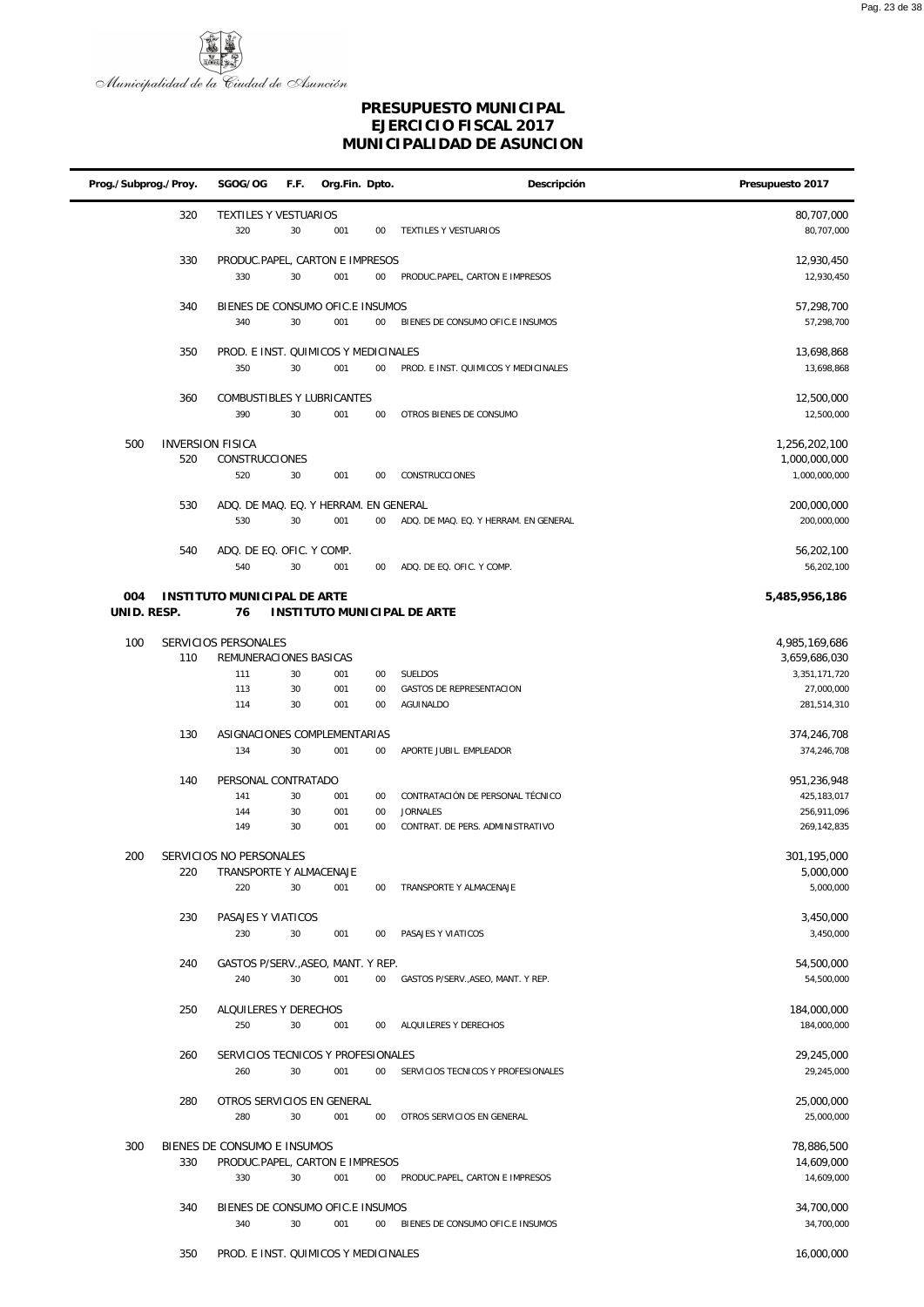

| Prog./Subprog./Proy. |                | SGOG/OG                                     | F.F. | Org.Fin. Dpto. |        | Descripción                              | Presupuesto 2017               |
|----------------------|----------------|---------------------------------------------|------|----------------|--------|------------------------------------------|--------------------------------|
|                      |                | 350                                         | 30   | 001            | 00     | PROD. E INST. QUIMICOS Y MEDICINALES     | 16,000,000                     |
|                      | 390            | OTROS BIENES DE CONSUMO<br>390              | 30   | 001            | 00     | OTROS BIENES DE CONSUMO                  | 13,577,500<br>13,577,500       |
| 500                  |                | <b>INVERSION FISICA</b>                     |      |                |        |                                          | 90,705,000                     |
|                      | 530            | ADQ. DE MAQ. EQ. Y HERRAM. EN GENERAL       |      |                |        |                                          | 70,705,000                     |
|                      |                | 530                                         | 30   | 001            | 00     | ADQ. DE MAQ. EQ. Y HERRAM. EN GENERAL    | 70,705,000                     |
|                      |                |                                             |      |                |        |                                          |                                |
|                      | 540            | ADQ. DE EQ. OFIC. Y COMP.<br>540            | 30   | 001            | 00     | ADQ. DE EQ. OFIC. Y COMP.                | 20,000,000<br>20,000,000       |
| 800                  | TRANSFERENCIAS |                                             |      |                |        |                                          | 30,000,000                     |
|                      | 830            | OTRAS TRANSF. CORR. AL S. PUB. O PRIV.      |      |                |        |                                          | 30,000,000                     |
|                      |                | 834                                         | 30   | 001            | $00\,$ | OTRAS TRANSF. AL SECTOR PÚB.             | 30,000,000                     |
| 005<br>UNID. RESP.   |                | CENTRO CULTURAL DE LA CIUDAD<br>82          |      |                |        | DIRECC. DEL CENTRO CULTURAL DE LA CIUDAD | 4,050,434,067                  |
|                      |                |                                             |      |                |        |                                          |                                |
| 100                  | 110            | SERVICIOS PERSONALES                        |      |                |        |                                          | 2,671,374,172                  |
|                      |                | REMUNERACIONES BASICAS<br>111               | 30   | 001            | $00\,$ | SUELDOS                                  | 1,582,043,580<br>1,433,347,920 |
|                      |                | 113                                         | 30   | 001            | 00     | GASTOS DE REPRESENTACION                 | 27,000,000                     |
|                      |                | 114                                         | 30   | 001            | 00     | AGUINALDO                                | 121,695,660                    |
|                      |                |                                             |      |                |        |                                          |                                |
|                      | 130            | ASIGNACIONES COMPLEMENTARIAS<br>134         | 30   | 001            | $00\,$ | APORTE JUBIL. EMPLEADOR                  | 238,955,339<br>238,955,339     |
|                      |                |                                             |      |                |        |                                          |                                |
|                      | 140            | PERSONAL CONTRATADO<br>144                  | 30   | 001            | 00     | <b>JORNALES</b>                          | 850, 375, 253<br>627,811,678   |
|                      |                | 149                                         | 30   | 001            | 00     | CONTRAT. DE PERS. ADMINISTRATIVO         | 222,563,575                    |
|                      |                |                                             |      |                |        |                                          |                                |
| 200                  |                | SERVICIOS NO PERSONALES                     |      |                |        |                                          | 273,187,400                    |
|                      | 220            | TRANSPORTE Y ALMACENAJE                     |      |                |        |                                          | 1,000,000                      |
|                      |                | 220                                         | 30   | 001            | 00     | TRANSPORTE Y ALMACENAJE                  | 1,000,000                      |
|                      | 230            | PASAJES Y VIATICOS                          |      |                |        |                                          | 662,400                        |
|                      |                | 230                                         | 30   | 001            | 00     | PASAJES Y VIATICOS                       | 662,400                        |
|                      |                |                                             |      |                |        |                                          |                                |
|                      | 240            | GASTOS P/SERV., ASEO, MANT. Y REP.          |      |                |        |                                          | 200,000,000                    |
|                      |                | 240                                         | 30   | 001            | $00\,$ | GASTOS P/SERV., ASEO, MANT. Y REP.       | 200,000,000                    |
|                      | 250            | ALQUILERES Y DERECHOS                       |      |                |        |                                          | 15,000,000                     |
|                      |                | 250                                         | 30   | 001            | 00     | ALQUILERES Y DERECHOS                    | 15,000,000                     |
|                      |                |                                             |      |                |        |                                          |                                |
|                      | 260            | SERVICIOS TECNICOS Y PROFESIONALES          |      |                |        |                                          | 45,525,000                     |
|                      |                | 260                                         | 30   | 001            | $00\,$ | SERVICIOS TECNICOS Y PROFESIONALES       | 45,525,000                     |
|                      | 280            | OTROS SERVICIOS EN GENERAL                  |      |                |        |                                          | 11,000,000                     |
|                      |                | 280                                         | 30   | 001            | $00\,$ | OTROS SERVICIOS EN GENERAL               | 11,000,000                     |
|                      |                |                                             |      |                |        |                                          |                                |
| 300                  |                | BIENES DE CONSUMO E INSUMOS                 |      |                |        |                                          | 282,918,295                    |
|                      | 330            | PRODUC.PAPEL, CARTON E IMPRESOS<br>330      | 30   | 001            | $00\,$ | PRODUC.PAPEL, CARTON E IMPRESOS          | 100,000,000<br>100,000,000     |
|                      |                |                                             |      |                |        |                                          |                                |
|                      | 340            | BIENES DE CONSUMO OFIC.E INSUMOS            |      |                |        |                                          | 66,544,295                     |
|                      |                | 340                                         | 30   | 001            | $00\,$ | BIENES DE CONSUMO OFIC.E INSUMOS         | 66,544,295                     |
|                      | 350            |                                             |      |                |        |                                          |                                |
|                      |                | PROD. E INST. QUIMICOS Y MEDICINALES<br>350 | 30   | 001            | 00     | PROD. E INST. QUIMICOS Y MEDICINALES     | 47,729,000<br>47,729,000       |
|                      |                |                                             |      |                |        |                                          |                                |
|                      | 390            | OTROS BIENES DE CONSUMO                     |      |                |        |                                          | 68,645,000                     |
|                      |                | 390                                         | 30   | 001            | 00     | OTROS BIENES DE CONSUMO                  | 68,645,000                     |
|                      |                |                                             |      |                |        |                                          |                                |
| 500                  | 520            | <b>INVERSION FISICA</b><br>CONSTRUCCIONES   |      |                |        |                                          | 822,954,200<br>500,000,000     |
|                      |                | 520                                         | 30   | 001            | $00\,$ | CONSTRUCCIONES                           | 500,000,000                    |
|                      |                |                                             |      |                |        |                                          |                                |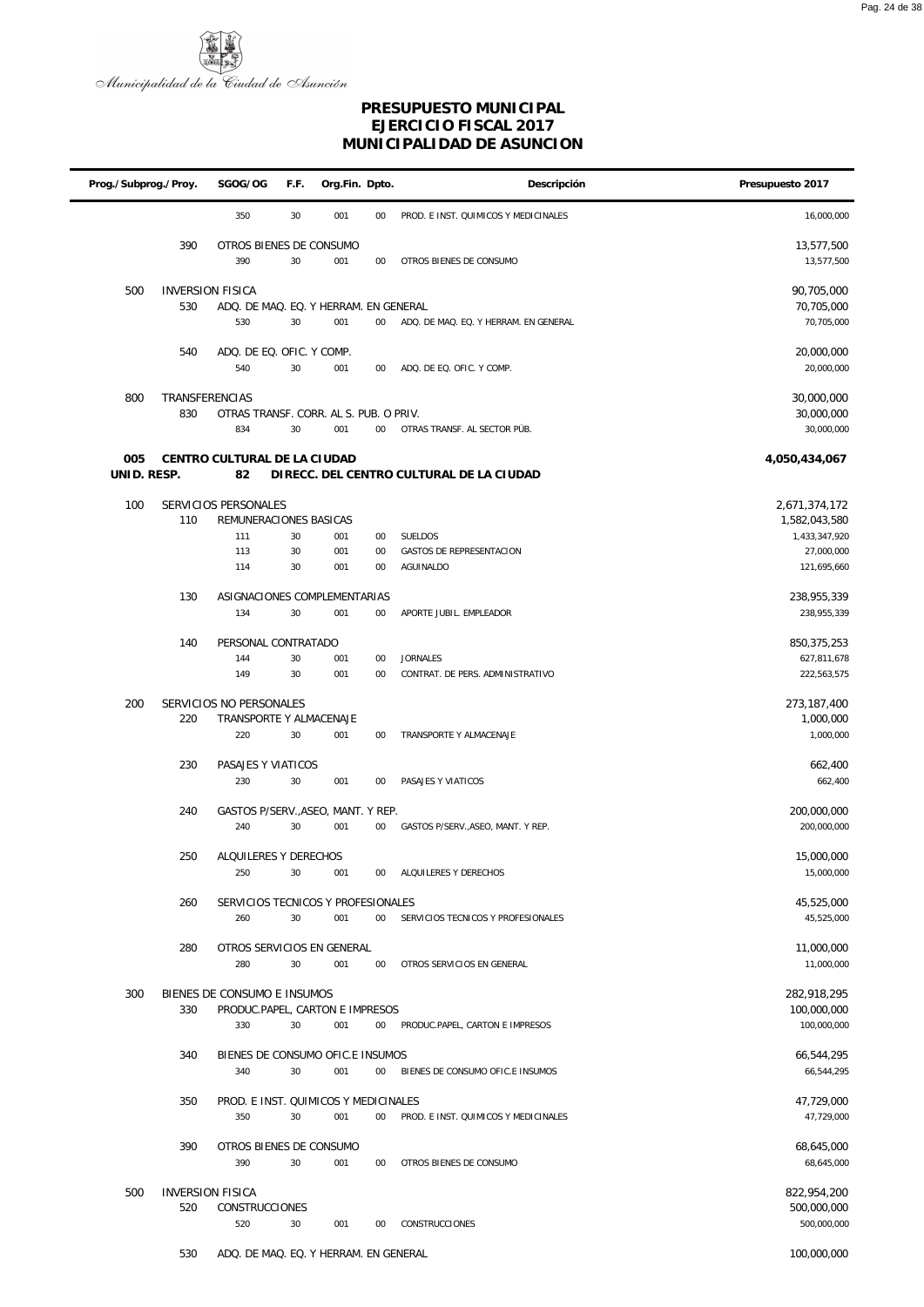

|                    | Prog./Subprog./Proy. | SGOG/OG                                    | F.F. | Org.Fin. Dpto. |        | Descripción                           | Presupuesto 2017         |
|--------------------|----------------------|--------------------------------------------|------|----------------|--------|---------------------------------------|--------------------------|
|                    |                      | 530                                        | 30   | 001            | 00     | ADQ. DE MAQ. EQ. Y HERRAM. EN GENERAL | 100,000,000              |
|                    | 540                  | ADQ. DE EQ. OFIC. Y COMP.                  |      |                |        |                                       | 200,000,000              |
|                    |                      | 540                                        | 30   | 001            | 00     | ADQ. DE EQ. OFIC. Y COMP.             | 200,000,000              |
|                    | 590                  | OTROS GASTOS DE INV. Y REP. MAYORES        |      |                |        |                                       | 22,954,200               |
|                    |                      | 590                                        | 30   | 001            | 00     | OTROS GASTOS DE INV. Y REP. MAYORES   | 22,954,200               |
|                    |                      |                                            |      |                |        |                                       |                          |
| 006<br>UNID. RESP. |                      | ACCION CULTURAL Y TURISMO<br>92            |      |                |        | DIRECC. DE ACCION CULTURAL Y TURISMO  | 3,397,329,722            |
| 100                |                      | SERVICIOS PERSONALES                       |      |                |        |                                       | 3, 164, 979, 722         |
|                    | 110                  | REMUNERACIONES BASICAS                     |      |                |        |                                       | 1,516,011,510            |
|                    |                      | 111                                        | 30   | 001            | 00     | <b>SUELDOS</b>                        | 1,372,395,240            |
|                    |                      | 113                                        | 30   | 001            | 00     | <b>GASTOS DE REPRESENTACION</b>       | 27,000,000               |
|                    |                      | 114                                        | 30   | 001            | 00     | AGUINALDO                             | 116,616,270              |
|                    | 130                  | ASIGNACIONES COMPLEMENTARIAS               |      |                |        |                                       | 236, 343, 105            |
|                    |                      | 134                                        | 30   | 001            | 00     | APORTE JUBIL. EMPLEADOR               | 236,343,105              |
|                    |                      |                                            |      |                |        |                                       |                          |
|                    | 140                  | PERSONAL CONTRATADO                        |      |                |        |                                       | 1,412,625,107            |
|                    |                      | 141                                        | 30   | 001            | 00     | CONTRATACIÓN DE PERSONAL TÉCNICO      | 664,806,880              |
|                    |                      | 144                                        | 30   | 001            | 00     | <b>JORNALES</b>                       | 650,680,082              |
|                    |                      | 149                                        | 30   | 001            | 00     | CONTRAT. DE PERS. ADMINISTRATIVO      | 97,138,145               |
| 200                |                      | SERVICIOS NO PERSONALES                    |      |                |        |                                       | 28,550,000               |
|                    | 230                  | PASAJES Y VIATICOS                         |      |                |        |                                       | 1,050,000                |
|                    |                      | 230                                        | 30   | 001            | 00     | PASAJES Y VIATICOS                    | 1,050,000                |
|                    |                      |                                            |      |                |        |                                       |                          |
|                    | 240                  | GASTOS P/SERV., ASEO, MANT. Y REP.         |      |                |        |                                       | 5,000,000                |
|                    |                      | 240                                        | 30   | 001            | 00     | GASTOS P/SERV., ASEO, MANT. Y REP.    | 5,000,000                |
|                    | 260                  | SERVICIOS TECNICOS Y PROFESIONALES         |      |                |        |                                       | 7,000,000                |
|                    |                      | 260                                        | 30   | 001            | 00     | SERVICIOS TECNICOS Y PROFESIONALES    | 7,000,000                |
|                    |                      |                                            |      |                |        |                                       |                          |
|                    | 280                  | OTROS SERVICIOS EN GENERAL                 |      |                |        |                                       | 15,500,000               |
|                    |                      | 280                                        | 30   | 001            | 00     | OTROS SERVICIOS EN GENERAL            | 15,500,000               |
| 300                |                      | BIENES DE CONSUMO E INSUMOS                |      |                |        |                                       | 81,800,000               |
|                    | 320                  | TEXTILES Y VESTUARIOS                      |      |                |        |                                       | 70,000,000               |
|                    |                      | 320                                        | 30   | 001            | 00     | <b>TEXTILES Y VESTUARIOS</b>          | 70,000,000               |
|                    |                      |                                            |      |                |        |                                       |                          |
|                    | 330                  | PRODUC.PAPEL, CARTON E IMPRESOS<br>330     | 30   | 001            | 00     | PRODUC.PAPEL, CARTON E IMPRESOS       | 2,000,000<br>2,000,000   |
|                    |                      |                                            |      |                |        |                                       |                          |
|                    | 340                  | BIENES DE CONSUMO OFIC.E INSUMOS           |      |                |        |                                       | 6,500,000                |
|                    |                      | 340                                        | 30   | 001            | $00\,$ | BIENES DE CONSUMO OFIC.E INSUMOS      | 6,500,000                |
|                    | 350                  | PROD. E INST. QUIMICOS Y MEDICINALES       |      |                |        |                                       | 3,300,000                |
|                    |                      | 350                                        | 30   | 001            | 00     | PROD. E INST. QUIMICOS Y MEDICINALES  | 3,300,000                |
|                    |                      |                                            |      |                |        |                                       |                          |
| 500                |                      | <b>INVERSION FISICA</b>                    |      |                |        |                                       | 122,000,000              |
|                    | 530                  | ADQ. DE MAQ. EQ. Y HERRAM. EN GENERAL      |      |                |        |                                       | 100,000,000              |
|                    |                      | 530                                        | 30   | 001            | 00     | ADQ. DE MAQ. EQ. Y HERRAM. EN GENERAL | 100,000,000              |
|                    |                      |                                            |      |                |        |                                       |                          |
|                    | 540                  | ADQ. DE EQ. OFIC. Y COMP.<br>540           | 30   | 001            | 00     | ADQ. DE EQ. OFIC. Y COMP.             | 15,000,000<br>15,000,000 |
|                    |                      |                                            |      |                |        |                                       |                          |
|                    | 590                  | OTROS GASTOS DE INV. Y REP. MAYORES        |      |                |        |                                       | 7,000,000                |
|                    |                      | 590                                        | 30   | 001            | 00     | OTROS GASTOS DE INV. Y REP. MAYORES   | 7,000,000                |
|                    |                      |                                            |      |                |        |                                       |                          |
|                    |                      | 130 ADMINISTRACION DE LA POLICIA MUNICIPAL |      |                |        |                                       | 50,005,787,936           |
| 001                |                      | ADMINISTRACION DE LA POLICIA MUNICIPAL     |      |                |        |                                       | 1,790,135,741            |
| UNID. RESP.        |                      | 87                                         |      |                |        | DIRECC. GRAL. DE LA POLICIA MUNICIPAL |                          |
| 100                |                      | SERVICIOS PERSONALES                       |      |                |        |                                       | 323,370,941              |
|                    | 110                  | REMUNERACIONES BASICAS                     |      |                |        |                                       | 104,978,640              |
|                    |                      | 111                                        | 30   | 001            | 00     | SUELDOS                               | 60,903,360               |
|                    |                      | 113                                        | 30   | 001            | 00     | GASTOS DE REPRESENTACION              | 36,000,000               |
|                    |                      | 114                                        | 30   | 001            | $00\,$ | AGUINALDO                             | 8,075,280                |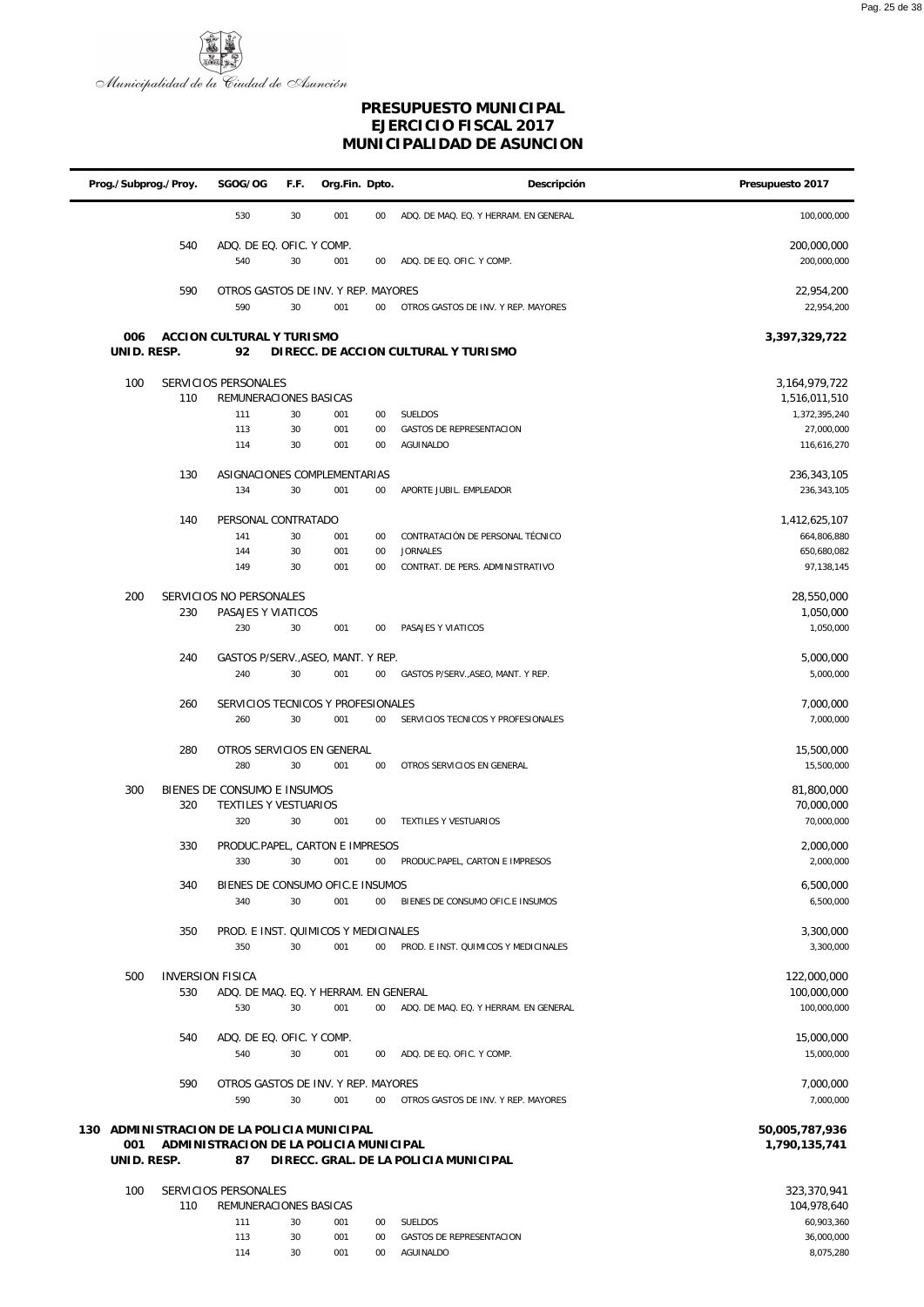

| Prog./Subprog./Proy. |                         | SGOG/OG                                        | F.F. | Org.Fin. Dpto.      |        | Descripción                           | Presupuesto 2017               |
|----------------------|-------------------------|------------------------------------------------|------|---------------------|--------|---------------------------------------|--------------------------------|
|                      |                         |                                                |      |                     |        |                                       |                                |
|                      | 130                     | ASIGNACIONES COMPLEMENTARIAS                   |      |                     |        |                                       | 10,954,681                     |
|                      |                         | 134                                            | 30   | 001                 | $00\,$ | APORTE JUBIL. EMPLEADOR               | 10,954,681                     |
|                      | 140                     | PERSONAL CONTRATADO                            |      |                     |        |                                       | 207,437,620                    |
|                      |                         | 144                                            | 30   | 001                 | $00\,$ | <b>JORNALES</b>                       | 31,937,620                     |
|                      |                         | 145                                            | 30   | 001                 | $00\,$ | HONORARIOS PROFESIONALES              | 175,500,000                    |
| 200                  |                         | SERVICIOS NO PERSONALES                        |      |                     |        |                                       | 148,000,000                    |
|                      | 230                     | PASAJES Y VIATICOS                             |      |                     |        |                                       | 14,000,000                     |
|                      |                         | 230                                            | 30   | 001                 | $00\,$ | PASAJES Y VIATICOS                    | 14,000,000                     |
|                      | 240                     | GASTOS P/SERV., ASEO, MANT. Y REP.             |      |                     |        |                                       | 30,000,000                     |
|                      |                         | 240                                            | 30   | 001                 | $00\,$ | GASTOS P/SERV., ASEO, MANT. Y REP.    | 30,000,000                     |
|                      | 260                     | SERVICIOS TECNICOS Y PROFESIONALES             |      |                     |        |                                       | 64,000,000                     |
|                      |                         | 260                                            | 30   | 001                 | $00\,$ | SERVICIOS TECNICOS Y PROFESIONALES    | 64,000,000                     |
|                      |                         |                                                |      |                     |        |                                       |                                |
|                      | 280                     | OTROS SERVICIOS EN GENERAL                     |      |                     |        |                                       | 40,000,000                     |
|                      |                         | 280                                            | 30   | 001                 | $00\,$ | OTROS SERVICIOS EN GENERAL            | 40,000,000                     |
| 300                  |                         | BIENES DE CONSUMO E INSUMOS                    |      |                     |        |                                       | 198,764,800                    |
|                      | 320                     | TEXTILES Y VESTUARIOS                          |      |                     |        |                                       | 99,964,800                     |
|                      |                         | 320                                            | 30   | 001                 | $00\,$ | TEXTILES Y VESTUARIOS                 | 99,964,800                     |
|                      | 330                     | PRODUC.PAPEL, CARTON E IMPRESOS                |      |                     |        |                                       | 45,775,000                     |
|                      |                         | 330                                            | 30   | 001                 | $00\,$ | PRODUC.PAPEL, CARTON E IMPRESOS       | 45,775,000                     |
|                      | 340                     | BIENES DE CONSUMO OFIC.E INSUMOS               |      |                     |        |                                       | 38,025,000                     |
|                      |                         | 340                                            | 30   | 001                 | $00\,$ | BIENES DE CONSUMO OFIC.E INSUMOS      | 38,025,000                     |
|                      |                         |                                                |      |                     |        |                                       |                                |
|                      | 350                     | PROD. E INST. QUIMICOS Y MEDICINALES<br>350    | 30   | 001                 | $00\,$ | PROD. E INST. QUIMICOS Y MEDICINALES  | 15,000,000<br>15,000,000       |
|                      |                         |                                                |      |                     |        |                                       |                                |
| 500                  | <b>INVERSION FISICA</b> |                                                |      |                     |        |                                       | 1,120,000,000                  |
|                      | 530                     | ADQ. DE MAQ. EQ. Y HERRAM. EN GENERAL          |      |                     |        |                                       | 1,000,000,000                  |
|                      |                         | 530                                            | 30   | 001                 | $00\,$ | ADQ. DE MAQ. EQ. Y HERRAM. EN GENERAL | 1,000,000,000                  |
|                      | 550                     | ADQ. DE EQ. MILITAR Y DE SEGURIDAD             |      |                     |        |                                       | 120,000,000                    |
|                      |                         | 550                                            | 30   | 001                 | $00\,$ | ADQ. DE EQ. MILITAR Y DE SEGURIDAD    | 120,000,000                    |
| 002                  |                         | <b>TRANSITO Y TRANSPORTE</b>                   |      |                     |        |                                       | 9,770,740,235                  |
| UNID. RESP.          |                         | 40                                             |      | DIRECC. DE TRANSITO |        |                                       |                                |
|                      |                         |                                                |      |                     |        |                                       |                                |
| 100                  | 110                     | SERVICIOS PERSONALES<br>REMUNERACIONES BASICAS |      |                     |        |                                       | 4,089,410,073<br>2,478,491,990 |
|                      |                         | 111                                            | 30   | 001                 | $00\,$ | <b>SUELDOS</b>                        | 2,260,838,760                  |
|                      |                         | 113                                            | 30   | 001                 | $00\,$ | GASTOS DE REPRESENTACION              | 27,000,000                     |
|                      |                         | 114                                            | 30   | 001                 | $00\,$ | AGUINALDO                             | 190,653,230                    |
|                      | 130                     | ASIGNACIONES COMPLEMENTARIAS                   |      |                     |        |                                       | 370,123,338                    |
|                      |                         | 134                                            | 30   | 001                 | $00\,$ | APORTE JUBIL. EMPLEADOR               | 370,123,338                    |
|                      | 140                     | PERSONAL CONTRATADO                            |      |                     |        |                                       | 1,240,794,745                  |
|                      |                         | 141                                            | 30   | 001                 | 00     | CONTRATACIÓN DE PERSONAL TÉCNICO      | 23,712,715                     |
|                      |                         | 144                                            | 30   | 001                 | $00\,$ | <b>JORNALES</b>                       | 962,380,310                    |
|                      |                         | 149                                            | 30   | 001                 | $00\,$ | CONTRAT. DE PERS. ADMINISTRATIVO      | 254,701,720                    |
| 200                  |                         | SERVICIOS NO PERSONALES                        |      |                     |        |                                       | 475,540,000                    |
|                      | 240                     | GASTOS P/SERV., ASEO, MANT. Y REP.             |      |                     |        |                                       | 31,000,000                     |
|                      |                         | 240                                            | 30   | 001                 | 00     | GASTOS P/SERV., ASEO, MANT. Y REP.    | 31,000,000                     |
|                      | 260                     | SERVICIOS TECNICOS Y PROFESIONALES             |      |                     |        |                                       | 416,100,000                    |
|                      |                         | 260                                            | 30   | 001                 | $00\,$ | SERVICIOS TECNICOS Y PROFESIONALES    | 416,100,000                    |
|                      |                         |                                                |      |                     |        |                                       |                                |
|                      | 280                     | OTROS SERVICIOS EN GENERAL                     |      |                     |        |                                       | 28,440,000                     |
|                      |                         | 280                                            | 30   | 001                 | $00\,$ | OTROS SERVICIOS EN GENERAL            | 28,440,000                     |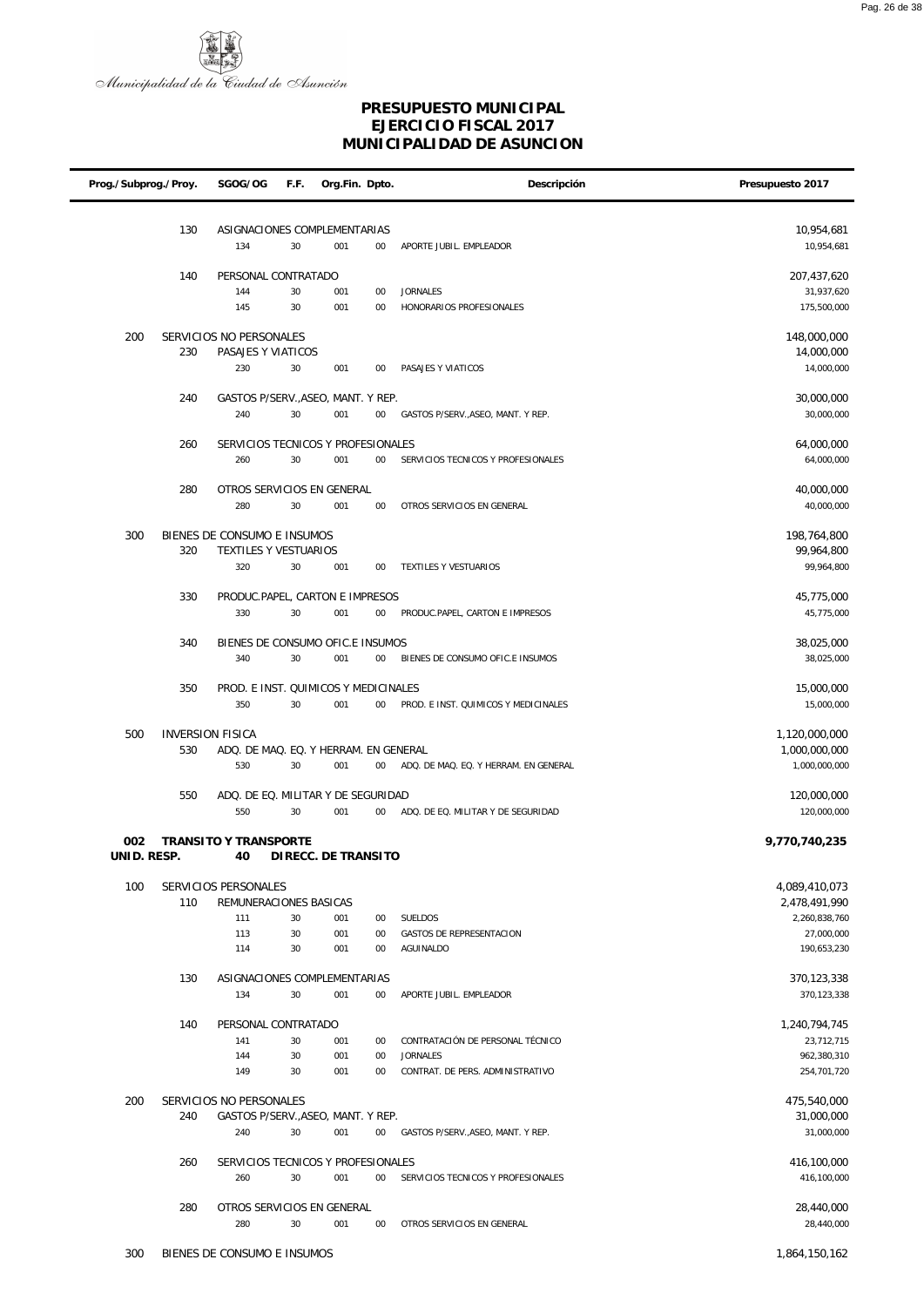

| Prog./Subprog./Proy. |                                | SGOG/OG                                      | F.F.     | Org.Fin. Dpto.       |              | Descripción                                         | Presupuesto 2017               |
|----------------------|--------------------------------|----------------------------------------------|----------|----------------------|--------------|-----------------------------------------------------|--------------------------------|
|                      | 320                            | TEXTILES Y VESTUARIOS<br>320                 | 30       | 001                  | 00           | TEXTILES Y VESTUARIOS                               | 52,885,000<br>52,885,000       |
|                      | 330                            | PRODUC.PAPEL, CARTON E IMPRESOS<br>330       | 30       | 001                  | $00\,$       | PRODUC.PAPEL, CARTON E IMPRESOS                     | 34,632,500<br>34,632,500       |
|                      | 340                            | BIENES DE CONSUMO OFIC.E INSUMOS<br>340      | 30       | 001                  | $00\,$       | BIENES DE CONSUMO OFIC.E INSUMOS                    | 428,572,662<br>428,572,662     |
|                      | 350                            | PROD. E INST. QUIMICOS Y MEDICINALES<br>350  | 30       | 001                  | $00\,$       | PROD. E INST. QUIMICOS Y MEDICINALES                | 248,060,000<br>248,060,000     |
|                      | 390                            | OTROS BIENES DE CONSUMO<br>390               | 30       | 001                  | $00\,$       | OTROS BIENES DE CONSUMO                             | 1,100,000,000<br>1,100,000,000 |
| 500                  | <b>INVERSION FISICA</b><br>520 | CONSTRUCCIONES                               |          |                      |              |                                                     | 1,439,640,000<br>200,000,000   |
|                      |                                | 520                                          | 30       | 001                  | 00           | CONSTRUCCIONES                                      | 200,000,000                    |
|                      | 530                            | ADQ. DE MAQ. EQ. Y HERRAM. EN GENERAL<br>530 | 30       | 001                  | $00\,$       | ADQ. DE MAQ. EQ. Y HERRAM. EN GENERAL               | 1,196,040,000<br>1,196,040,000 |
|                      | 540                            | ADQ. DE EQ. OFIC. Y COMP.<br>540             | 30       | 001                  | $00\,$       | ADQ. DE EQ. OFIC. Y COMP.                           | 43,600,000<br>43,600,000       |
| 800                  | TRANSFERENCIAS<br>840          | TRANSF. CORR. AL SECTOR PRIVADO              |          |                      |              |                                                     | 1,902,000,000<br>1,902,000,000 |
|                      |                                | 849                                          | 30       | 001                  | $00\,$       | OTRAS TRANS. CORRIENTES                             | 1,902,000,000                  |
| 003<br>UNID. RESP.   | <b>SEGURIDAD</b>               | 79                                           |          | DIRECC. DE SEGURIDAD |              |                                                     | 13,546,660,939                 |
| 100                  |                                | SERVICIOS PERSONALES                         |          |                      |              |                                                     | 11,737,664,939                 |
|                      | 110                            | REMUNERACIONES BASICAS                       |          |                      |              |                                                     | 3,479,728,200                  |
|                      |                                | 111<br>113                                   | 30<br>30 | 001<br>001           | $00\,$<br>00 | SUELDOS<br>GASTOS DE REPRESENTACION                 | 3,185,056,800<br>27,000,000    |
|                      |                                | 114                                          | 30       | 001                  | 00           | AGUINALDO                                           | 267,671,400                    |
|                      | 130                            | ASIGNACIONES COMPLEMENTARIAS                 |          |                      |              |                                                     | 1,340,330,464                  |
|                      |                                | 134                                          | 30       | 001                  | $00\,$       | APORTE JUBIL. EMPLEADOR                             | 1,340,330,464                  |
|                      | 140                            | PERSONAL CONTRATADO                          |          |                      |              |                                                     | 6,917,606,275                  |
|                      |                                | 144<br>149                                   | 30<br>30 | 001<br>001           | $00\,$<br>00 | <b>JORNALES</b><br>CONTRAT. DE PERS. ADMINISTRATIVO | 6,725,617,270<br>191,989,005   |
| 200                  |                                | SERVICIOS NO PERSONALES                      |          |                      |              |                                                     | 710.000.000                    |
|                      | 230                            | PASAJES Y VIATICOS<br>230                    | 30       | 001                  | 00           | PASAJES Y VIATICOS                                  | 30,000,000<br>30,000,000       |
|                      | 260                            | SERVICIOS TECNICOS Y PROFESIONALES           |          |                      |              |                                                     | 400,000,000                    |
|                      |                                | 260                                          | 30       | 001                  | $00\,$       | SERVICIOS TECNICOS Y PROFESIONALES                  | 400,000,000                    |
|                      | 280                            | OTROS SERVICIOS EN GENERAL                   |          |                      |              |                                                     | 280,000,000                    |
|                      |                                | 280                                          | 30       | 001                  | $00\,$       | OTROS SERVICIOS EN GENERAL                          | 280,000,000                    |
| 300                  |                                | BIENES DE CONSUMO E INSUMOS                  |          |                      |              |                                                     | 778,996,000                    |
|                      | 320                            | TEXTILES Y VESTUARIOS<br>320                 | 30       | 001                  | $00\,$       | TEXTILES Y VESTUARIOS                               | 620,496,000<br>620,496,000     |
|                      | 330                            | PRODUC.PAPEL, CARTON E IMPRESOS<br>330       | 30       | 001                  | 00           | PRODUC.PAPEL, CARTON E IMPRESOS                     | 80,000,000<br>80,000,000       |
|                      | 340                            | BIENES DE CONSUMO OFIC.E INSUMOS<br>340      | 30       | 001                  | $00\,$       | BIENES DE CONSUMO OFIC.E INSUMOS                    | 78,500,000<br>78,500,000       |
|                      |                                |                                              |          |                      |              |                                                     |                                |
| 500                  | <b>INVERSION FISICA</b><br>530 | ADQ. DE MAQ. EQ. Y HERRAM. EN GENERAL        |          |                      |              |                                                     | 320,000,000<br>112,500,000     |
|                      |                                | 530                                          | 30       | 001                  | $00\,$       | ADQ. DE MAQ. EQ. Y HERRAM. EN GENERAL               | 112,500,000                    |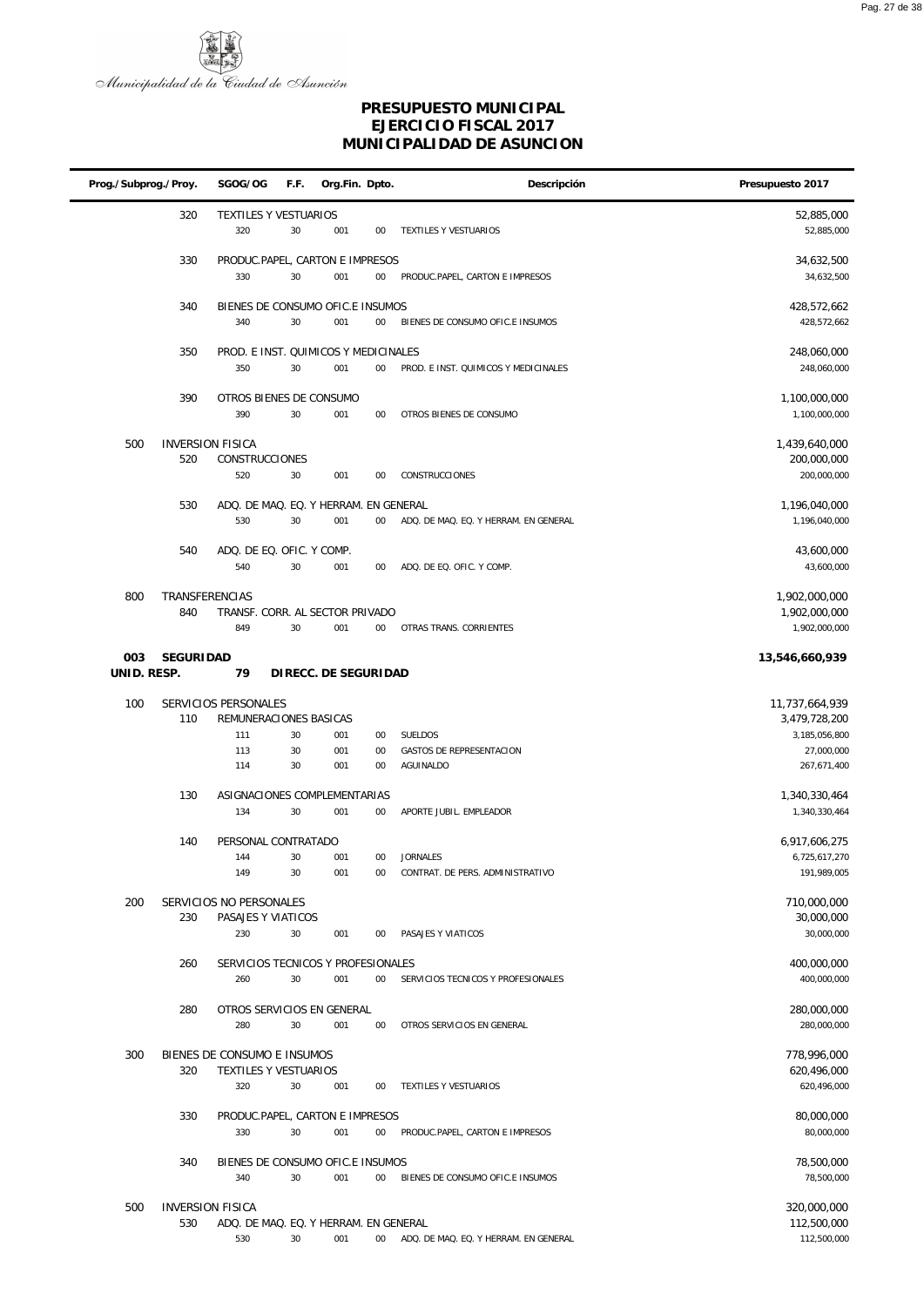

### **PRESUPUESTO MUNICIPAL EJERCICIO FISCAL 2017 MUNICIPALIDAD DE ASUNCION**

| Prog./Subprog./Proy. |                    | SGOG/OG                                               | F.F.     | Org.Fin. Dpto.            |             | Descripción                                      | Presupuesto 2017               |
|----------------------|--------------------|-------------------------------------------------------|----------|---------------------------|-------------|--------------------------------------------------|--------------------------------|
|                      | 540                | ADQ. DE EQ. OFIC. Y COMP.                             |          |                           |             |                                                  | 7,500,000                      |
|                      |                    | 540                                                   | 30       | 001                       | 00          | ADQ. DE EQ. OFIC. Y COMP.                        | 7,500,000                      |
|                      | 550                | ADQ. DE EQ. MILITAR Y DE SEGURIDAD                    |          |                           |             |                                                  | 200,000,000                    |
|                      |                    | 550                                                   | 30       | 001                       | 00          | ADQ. DE EQ. MILITAR Y DE SEGURIDAD               | 200,000,000                    |
| 004                  |                    | POLICIA MUNICIPAL DE TRANSITO                         |          |                           |             |                                                  | 21,765,648,407                 |
| UNID. RESP.          |                    | 83                                                    |          |                           |             | DIRECC. DE POLICIA MUNICIPAL DE TRANSITO         |                                |
| 100                  |                    | SERVICIOS PERSONALES                                  |          |                           |             |                                                  | 19,280,880,042                 |
|                      | 110                | REMUNERACIONES BASICAS                                |          |                           |             |                                                  | 13,617,610,110                 |
|                      |                    | 111                                                   | 30       | 001                       | 00          | SUELDOS                                          | 12,543,101,640                 |
|                      |                    | 113<br>114                                            | 30<br>30 | 001<br>001                | 00<br>00    | <b>GASTOS DE REPRESENTACION</b><br>AGUINALDO     | 27,000,000<br>1,047,508,470    |
|                      |                    |                                                       |          |                           |             |                                                  |                                |
|                      | 120                | REMUNERACIONES TEMPORALES                             |          |                           |             |                                                  | 2,509,863,759                  |
|                      |                    | 123<br>125                                            | 30<br>30 | 001<br>001                | 00<br>00    | REMUNERACION EXTRAORD.<br>REMUNERACION ADICIONAL | 1,392,636,683<br>1,117,227,076 |
|                      |                    |                                                       |          |                           |             |                                                  |                                |
|                      | 130                | ASIGNACIONES COMPLEMENTARIAS<br>133                   | 30       | 001                       | 00          | BONIFICACIONES Y GRATIF.                         | 2,085,386,951<br>711,489,200   |
|                      |                    | 134                                                   | 30       | 001                       | 00          | APORTE JUBIL. EMPLEADOR                          | 1,373,897,751                  |
|                      |                    |                                                       |          |                           |             |                                                  |                                |
|                      | 140                | PERSONAL CONTRATADO<br>144                            | 30       | 001                       | 00          | <b>JORNALES</b>                                  | 1,068,019,222<br>586,541,212   |
|                      |                    | 149                                                   | 30       | 001                       | 00          | CONTRAT. DE PERS. ADMINISTRATIVO                 | 481,478,010                    |
|                      |                    |                                                       |          |                           |             |                                                  |                                |
| 200                  | 230                | SERVICIOS NO PERSONALES<br>PASAJES Y VIATICOS         |          |                           |             |                                                  | 120,000,000<br>50,000,000      |
|                      |                    | 230                                                   | 30       | 001                       | 00          | PASAJES Y VIATICOS                               | 50,000,000                     |
|                      | 240                | GASTOS P/SERV., ASEO, MANT. Y REP.                    |          |                           |             |                                                  | 70,000,000                     |
|                      |                    | 240                                                   | 30       | 001                       | $00\,$      | GASTOS P/SERV., ASEO, MANT. Y REP.               | 70,000,000                     |
|                      |                    |                                                       |          |                           |             |                                                  |                                |
| 300                  | 310                | BIENES DE CONSUMO E INSUMOS<br>PRODUCTOS ALIMENTICIOS |          |                           |             |                                                  | 1,814,768,365<br>500,000,000   |
|                      |                    | 310                                                   | 30       | 001                       | 00          | PRODUCTOS ALIMENTICIOS                           | 500,000,000                    |
|                      | 320                | <b>TEXTILES Y VESTUARIOS</b>                          |          |                           |             |                                                  | 800,000,000                    |
|                      |                    | 320                                                   | 30       | 001                       | 00          | TEXTILES Y VESTUARIOS                            | 800,000,000                    |
|                      |                    |                                                       |          |                           |             |                                                  |                                |
|                      | 330                | PRODUC.PAPEL, CARTON E IMPRESOS<br>330                | 30       | 001                       | 00          | PRODUC.PAPEL, CARTON E IMPRESOS                  | 39,824,000<br>39,824,000       |
|                      |                    |                                                       |          |                           |             |                                                  |                                |
|                      | 340                | BIENES DE CONSUMO OFIC.E INSUMOS<br>340               | 30       |                           |             |                                                  | 57,606,060                     |
|                      |                    |                                                       |          | 001                       | $00\,$      | BIENES DE CONSUMO OFIC.E INSUMOS                 | 57,606,060                     |
|                      | 350                | PROD. E INST. QUIMICOS Y MEDICINALES                  |          |                           |             |                                                  | 300,000,000                    |
|                      |                    | 350                                                   | 30       | 001                       | $00\,$      | PROD. E INST. QUIMICOS Y MEDICINALES             | 300,000,000                    |
|                      | 390                | OTROS BIENES DE CONSUMO                               |          |                           |             |                                                  | 117,338,305                    |
|                      |                    | 390                                                   | 30       | 001                       | 00          | OTROS BIENES DE CONSUMO                          | 117,338,305                    |
| 500                  |                    | <b>INVERSION FISICA</b>                               |          |                           |             |                                                  | 550,000,000                    |
|                      | 530                | ADQ. DE MAQ. EQ. Y HERRAM. EN GENERAL                 |          |                           |             |                                                  | 500,000,000                    |
|                      |                    | 530                                                   | 30       | 001                       | $00\degree$ | ADQ. DE MAQ. EQ. Y HERRAM. EN GENERAL            | 500,000,000                    |
|                      | 540                | ADQ. DE EQ. OFIC. Y COMP.                             |          |                           |             |                                                  | 50,000,000                     |
|                      |                    | 540                                                   | 30       | 001                       | $00\,$      | ADQ. DE EQ. OFIC. Y COMP.                        | 50,000,000                     |
| 005                  | <b>INSTRUCCIÓN</b> |                                                       |          |                           |             |                                                  | 789,807,171                    |
| UNID. RESP.          |                    | 88                                                    |          | DI RECCION DE INSTRUCCIÓN |             |                                                  |                                |
|                      |                    |                                                       |          |                           |             |                                                  |                                |
| 100                  | 110                | SERVICIOS PERSONALES<br>REMUNERACIONES BASICAS        |          |                           |             |                                                  | 447,274,571<br>283,488,920     |
|                      |                    | 111                                                   | 30       | 001                       | 00          | <b>SUELDOS</b>                                   | 234,682,080                    |
|                      |                    | 113                                                   | 30       | 001                       | $00\,$      | <b>GASTOS DE REPRESENTACION</b>                  | 27,000,000                     |

30 001 00 AGUINALDO 21,806,840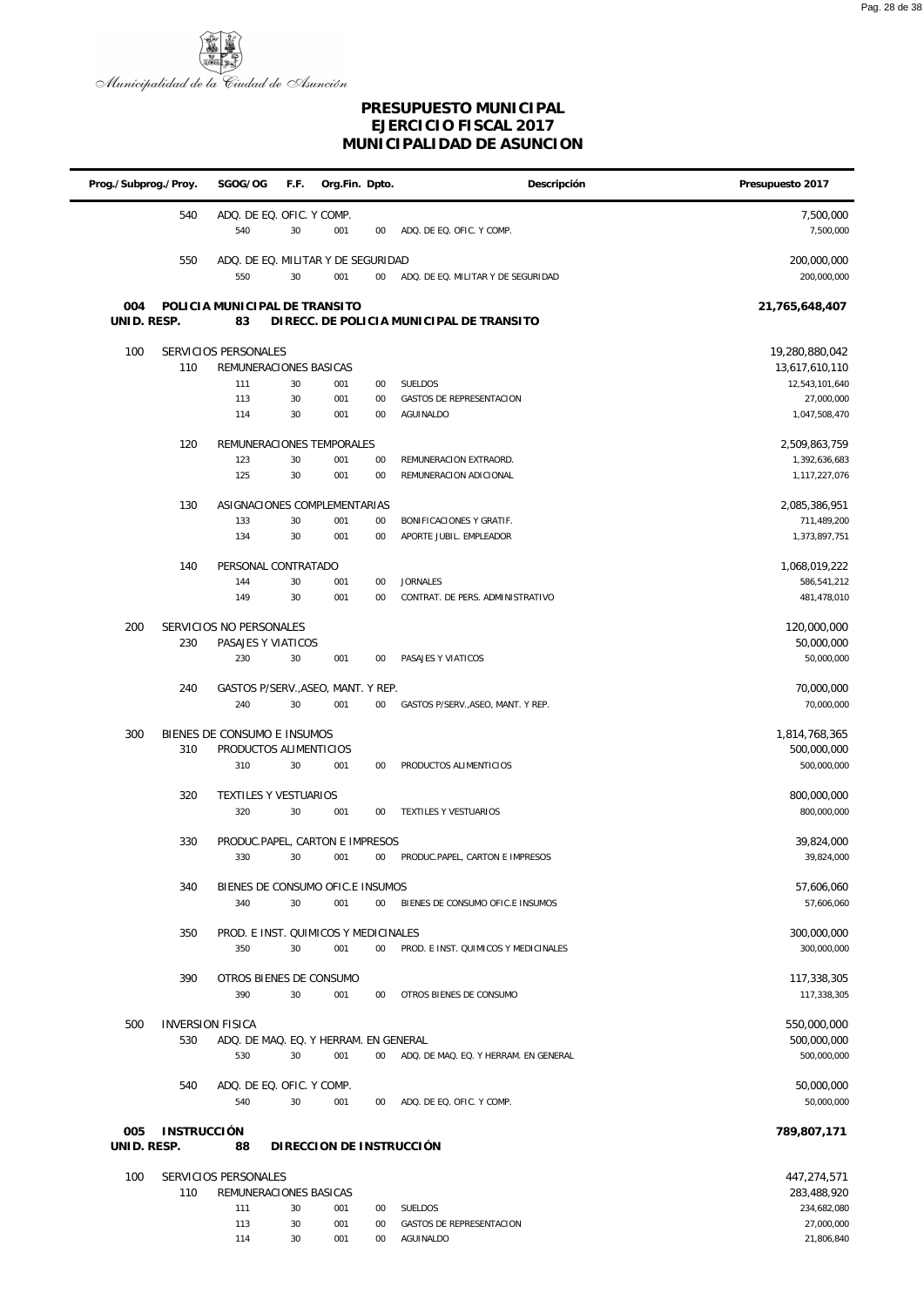

| Prog./Subprog./Proy. |                                | SGOG/OG                                                             | F.F.           | Org.Fin. Dpto.    |                    | Descripción                                         | Presupuesto 2017                                                          |
|----------------------|--------------------------------|---------------------------------------------------------------------|----------------|-------------------|--------------------|-----------------------------------------------------|---------------------------------------------------------------------------|
|                      | 130                            | ASIGNACIONES COMPLEMENTARIAS<br>134                                 | 30             | 001               | $00\,$             | APORTE JUBIL. EMPLEADOR                             | 38,578,257<br>38,578,257                                                  |
|                      | 140                            | PERSONAL CONTRATADO<br>144<br>149                                   | 30<br>30       | 001<br>001        | 00<br>00           | <b>JORNALES</b><br>CONTRAT. DE PERS. ADMINISTRATIVO | 125,207,394<br>99,207,394<br>26,000,000                                   |
| 200                  | 230                            | SERVICIOS NO PERSONALES<br>PASAJES Y VIATICOS<br>230                | 30             | 001               | 00                 | PASAJES Y VIATICOS                                  | 115,500,000<br>5,000,000<br>5,000,000                                     |
|                      | 240                            | GASTOS P/SERV., ASEO, MANT. Y REP.<br>240                           | 30             | 001               | $00\,$             | GASTOS P/SERV., ASEO, MANT. Y REP.                  | 25,000,000<br>25,000,000                                                  |
|                      | 260                            | SERVICIOS TECNICOS Y PROFESIONALES<br>260                           | 30             | 001               | $00\,$             | SERVICIOS TECNICOS Y PROFESIONALES                  | 59,500,000<br>59,500,000                                                  |
|                      | 280                            | OTROS SERVICIOS EN GENERAL<br>280                                   | 30             | 001               | 00                 | OTROS SERVICIOS EN GENERAL                          | 26,000,000<br>26,000,000                                                  |
| 300                  | 320                            | BIENES DE CONSUMO E INSUMOS<br>TEXTILES Y VESTUARIOS<br>320         | 30             | 001               | $00\,$             | TEXTILES Y VESTUARIOS                               | 133,982,600<br>95,880,000<br>95,880,000                                   |
|                      | 330                            | PRODUC.PAPEL, CARTON E IMPRESOS<br>330                              | 30             | 001               | 00                 | PRODUC.PAPEL, CARTON E IMPRESOS                     | 9,492,500<br>9,492,500                                                    |
|                      | 340                            | BIENES DE CONSUMO OFIC.E INSUMOS<br>340                             | 30             | 001               | $00\,$             | BIENES DE CONSUMO OFIC.E INSUMOS                    | 28,610,100<br>28,610,100                                                  |
| 500                  | <b>INVERSION FISICA</b><br>530 | ADQ. DE MAQ. EQ. Y HERRAM. EN GENERAL                               |                |                   |                    |                                                     | 93,050,000<br>44,050,000                                                  |
|                      | 540                            | 530<br>ADQ. DE EQ. OFIC. Y COMP.                                    | 30             | 001               | $00\,$             | ADQ. DE MAQ. EQ. Y HERRAM. EN GENERAL               | 44,050,000<br>49,000,000                                                  |
| 006                  |                                | 540<br>VIGILANCIA MUNICIPAL                                         | 30             | 001               | $00\,$             | ADQ. DE EQ. OFIC. Y COMP.                           | 49,000,000<br>2,342,795,443                                               |
| UNID. RESP.          |                                | 95                                                                  |                |                   |                    | DIRECCION DE LA POLICIA MUNICIPAL                   |                                                                           |
| 100                  | 110                            | SERVICIOS PERSONALES<br>REMUNERACIONES BASICAS<br>111<br>113<br>114 | 30<br>30<br>30 | 001<br>001<br>001 | $00\,$<br>00<br>00 | SUELDOS<br>GASTOS DE REPRESENTACION<br>AGUINALDO    | 1,841,620,443<br>1,008,736,430<br>904,141,320<br>27,000,000<br>77,595,110 |
|                      | 130                            | ASIGNACIONES COMPLEMENTARIAS<br>134                                 | 30             | 001               | $00\,$             | APORTE JUBIL. EMPLEADOR                             | 185, 114, 423<br>185, 114, 423                                            |
|                      | 140                            | PERSONAL CONTRATADO<br>144<br>149                                   | 30<br>30       | 001<br>001        | $00\,$<br>$00\,$   | <b>JORNALES</b><br>CONTRAT. DE PERS. ADMINISTRATIVO | 647,769,590<br>621,769,590<br>26,000,000                                  |
| 200                  | 230                            | SERVICIOS NO PERSONALES<br>PASAJES Y VIATICOS<br>230                | 30             | 001               | 00                 | PASAJES Y VIATICOS                                  | 60,852,000<br>7,452,000<br>7,452,000                                      |
|                      | 240                            | GASTOS P/SERV., ASEO, MANT. Y REP.<br>240                           | 30             | 001               | $00\,$             | GASTOS P/SERV., ASEO, MANT. Y REP.                  | 12,000,000<br>12,000,000                                                  |
|                      | 260                            | SERVICIOS TECNICOS Y PROFESIONALES<br>260                           | 30             | 001               | $00\,$             | SERVICIOS TECNICOS Y PROFESIONALES                  | 26,400,000<br>26,400,000                                                  |
|                      | 280                            | OTROS SERVICIOS EN GENERAL<br>280                                   | 30             | 001               | $00\,$             | OTROS SERVICIOS EN GENERAL                          | 15,000,000<br>15,000,000                                                  |
| 300                  | 320                            | BIENES DE CONSUMO E INSUMOS<br>TEXTILES Y VESTUARIOS<br>320         | 30             | 001               | $00\,$             | TEXTILES Y VESTUARIOS                               | 218,923,000<br>93,640,000<br>93,640,000                                   |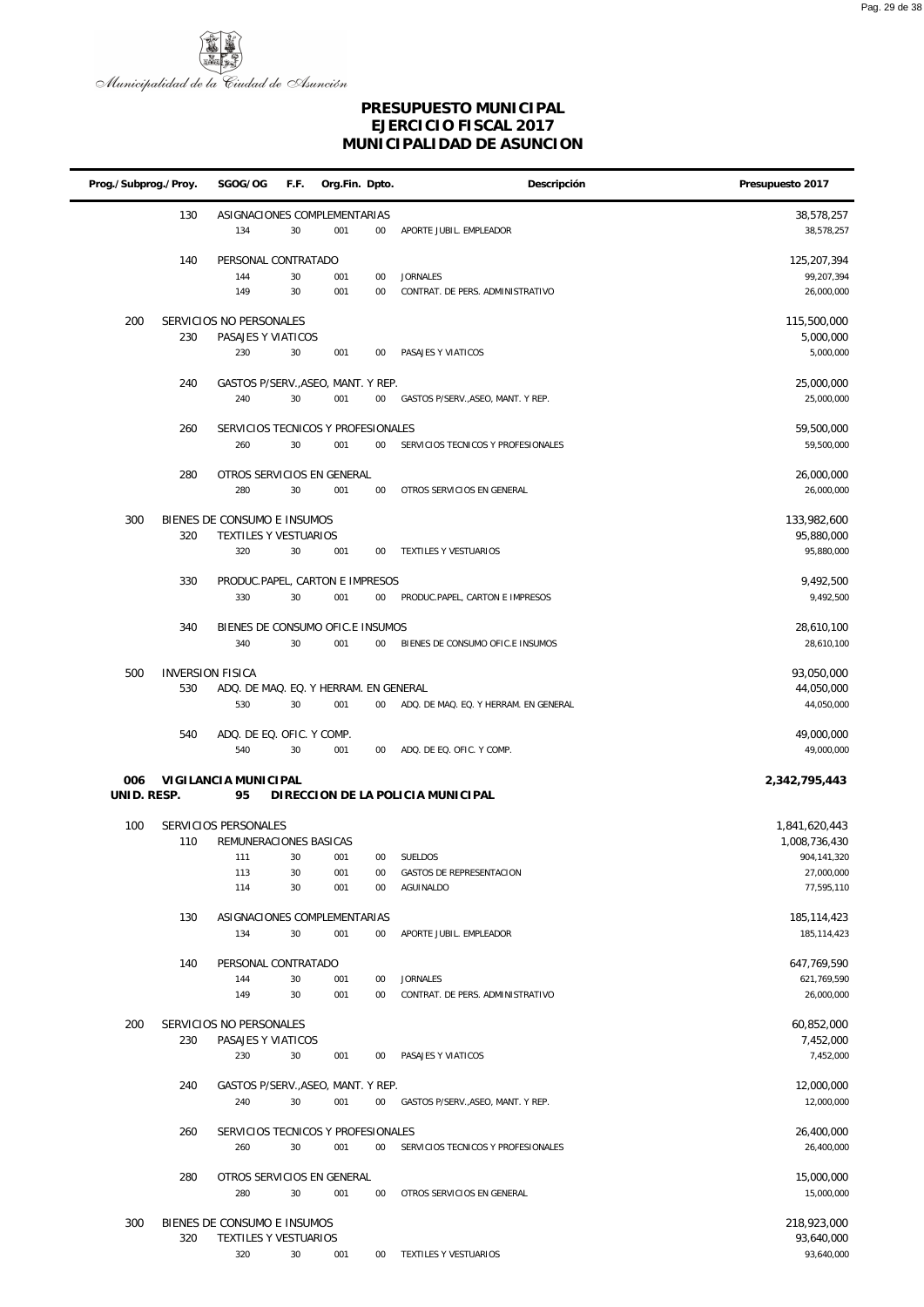

| Prog./Subprog./Proy.                                  |     | SGOG/OG                                    | F.F.     | Org.Fin. Dpto. |          | Descripción                                         | Presupuesto 2017                 |
|-------------------------------------------------------|-----|--------------------------------------------|----------|----------------|----------|-----------------------------------------------------|----------------------------------|
|                                                       |     |                                            |          |                |          |                                                     |                                  |
|                                                       | 330 | PRODUC.PAPEL, CARTON E IMPRESOS<br>330     | 30       | 001            | 00       | PRODUC.PAPEL, CARTON E IMPRESOS                     | 6,561,000<br>6,561,000           |
|                                                       | 340 | BIENES DE CONSUMO OFIC.E INSUMOS           |          |                |          |                                                     | 25,577,000                       |
|                                                       |     | 340                                        | 30       | 001            | $00\,$   | BIENES DE CONSUMO OFIC.E INSUMOS                    | 25,577,000                       |
|                                                       | 350 | PROD. E INST. QUIMICOS Y MEDICINALES       |          |                |          |                                                     | 1,250,000                        |
|                                                       |     | 350                                        | 30       | 001            | 00       | PROD. E INST. QUIMICOS Y MEDICINALES                | 1,250,000                        |
|                                                       | 390 | OTROS BIENES DE CONSUMO                    |          |                |          |                                                     | 91,895,000                       |
|                                                       |     | 390                                        | 30       | 001            | 00       | OTROS BIENES DE CONSUMO                             | 91,895,000                       |
| 500                                                   |     | <b>INVERSION FISICA</b>                    |          |                |          |                                                     | 221,400,000                      |
|                                                       | 530 | ADQ. DE MAQ. EQ. Y HERRAM. EN GENERAL      |          |                |          |                                                     | 150,000,000                      |
|                                                       |     | 530                                        | 30       | 001            | 00       | ADQ. DE MAQ. EQ. Y HERRAM. EN GENERAL               | 150,000,000                      |
|                                                       | 540 | ADQ. DE EQ. OFIC. Y COMP.                  |          |                |          |                                                     | 71,400,000                       |
|                                                       |     | 540                                        | 30       | 001            | 00       | ADQ. DE EQ. OFIC. Y COMP.                           | 71,400,000                       |
| 140 GESTION Y REDUCCION DE RIESGOS DE DESASTRE<br>001 |     | GESTION Y REDUCCION DE RIESGOS DE DESASTRE |          |                |          |                                                     | 16,120,694,531<br>16,120,694,531 |
| UNID. RESP.                                           |     | 80                                         |          |                |          | DIRECC. GRAL. REDUCCION DE RIESGOS DE DESASTRE      |                                  |
| 100                                                   |     | SERVICIOS PERSONALES                       |          |                |          |                                                     |                                  |
|                                                       | 110 | REMUNERACIONES BASICAS                     |          |                |          |                                                     | 3,734,744,531<br>1,122,225,000   |
|                                                       |     | 111                                        | 30       | 001            | 00       | <b>SUELDOS</b>                                      | 1,008,900,000                    |
|                                                       |     | 113<br>114                                 | 30<br>30 | 001<br>001     | 00<br>00 | <b>GASTOS DE REPRESENTACION</b><br><b>AGUINALDO</b> | 27,000,000<br>86,325,000         |
|                                                       |     |                                            |          |                |          |                                                     |                                  |
|                                                       | 130 | ASIGNACIONES COMPLEMENTARIAS<br>134        | 30       | 001            | 00       | APORTE JUBIL. EMPLEADOR                             | 229,025,044<br>229,025,044       |
|                                                       |     |                                            |          |                |          |                                                     |                                  |
|                                                       | 140 | PERSONAL CONTRATADO<br>144                 | 30       | 001            | 00       | <b>JORNALES</b>                                     | 2,383,494,487<br>849,624,032     |
|                                                       |     | 149                                        | 30       | 001            | 00       | CONTRAT. DE PERS. ADMINISTRATIVO                    | 1,533,870,455                    |
| 200                                                   |     | SERVICIOS NO PERSONALES                    |          |                |          |                                                     | 136,080,000                      |
|                                                       | 250 | ALQUILERES Y DERECHOS                      |          |                |          |                                                     | 91,080,000                       |
|                                                       |     | 250                                        | 30       | 001            | 00       | ALQUILERES Y DERECHOS                               | 91,080,000                       |
|                                                       | 260 | SERVICIOS TECNICOS Y PROFESIONALES         |          |                |          |                                                     | 30,000,000                       |
|                                                       |     | 260                                        | 30       | 001            | 00       | SERVICIOS TECNICOS Y PROFESIONALES                  | 30,000,000                       |
|                                                       | 280 | OTROS SERVICIOS EN GENERAL                 |          |                |          |                                                     | 15,000,000                       |
|                                                       |     | 280                                        | 30       | 001            | $00\,$   | OTROS SERVICIOS EN GENERAL                          | 15,000,000                       |
| 300                                                   |     | BIENES DE CONSUMO E INSUMOS                |          |                |          |                                                     | 157,810,000<br>53,310,000        |
|                                                       | 320 | TEXTILES Y VESTUARIOS<br>320               | 30       | 001            | 00       | TEXTILES Y VESTUARIOS                               | 53,310,000                       |
|                                                       | 330 | PRODUC.PAPEL, CARTON E IMPRESOS            |          |                |          |                                                     | 30,000,000                       |
|                                                       |     | 330                                        | 30       | 001            | $00\,$   | PRODUC.PAPEL, CARTON E IMPRESOS                     | 30,000,000                       |
|                                                       | 340 | BIENES DE CONSUMO OFIC.E INSUMOS           |          |                |          |                                                     | 34,500,000                       |
|                                                       |     | 340                                        | 30       | 001            | $00\,$   | BIENES DE CONSUMO OFIC.E INSUMOS                    | 34,500,000                       |
|                                                       | 390 | OTROS BIENES DE CONSUMO                    |          |                |          |                                                     | 40,000,000                       |
|                                                       |     | 390                                        | 30       | 001            | $00\,$   | OTROS BIENES DE CONSUMO                             | 40,000,000                       |
| 500                                                   |     | <b>INVERSION FISICA</b>                    |          |                |          |                                                     | 92,060,000                       |
|                                                       | 530 | ADQ. DE MAQ. EQ. Y HERRAM. EN GENERAL      |          |                |          |                                                     | 50,000,000                       |
|                                                       |     | 530                                        | 30       | 001            | $00\,$   | ADQ. DE MAQ. EQ. Y HERRAM. EN GENERAL               | 50,000,000                       |
|                                                       | 540 | ADQ. DE EQ. OFIC. Y COMP.                  |          |                |          |                                                     | 42,060,000                       |
|                                                       |     | 540                                        | 30       | 001            | 00       | ADQ. DE EQ. OFIC. Y COMP.                           | 42,060,000                       |
| 800                                                   |     | TRANSFERENCIAS                             |          |                |          |                                                     | 12,000,000,000                   |
|                                                       | 830 | OTRAS TRANSF. CORR. AL S. PUB. O PRIV.     |          |                |          |                                                     | 12,000,000,000                   |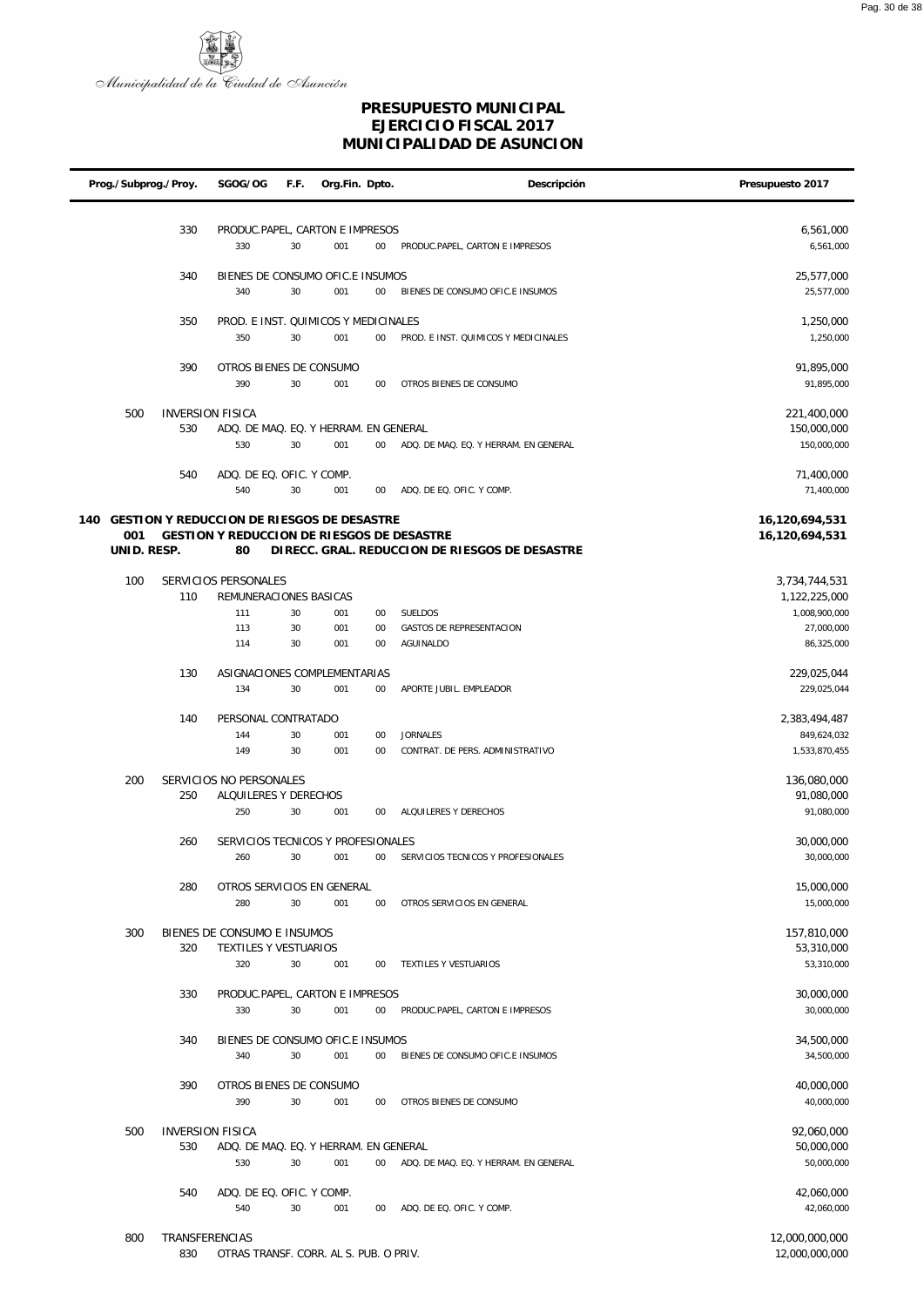

| Prog./Subprog./Proy. |                      | SGOG/OG                                   |               | F.F.       | Org.Fin. Dpto. | Descripción                                         | Presupuesto 2017             |
|----------------------|----------------------|-------------------------------------------|---------------|------------|----------------|-----------------------------------------------------|------------------------------|
|                      |                      | 831                                       | 30            | 001        | 00             | APORTES A ENT.C/FINES SOC. O EMERG.NAC.             | 12,000,000,000               |
| 150                  |                      | ABASTECIMIENTO DE LA CIUDAD               |               |            |                |                                                     | 11,290,644,627               |
| 001                  |                      | ABASTECIMIENTO DE LA CIUDAD               |               |            |                |                                                     | 11,290,644,627               |
| UNID. RESP.          |                      |                                           |               |            |                |                                                     |                              |
| 100                  | SERVICIOS PERSONALES |                                           | 8,586,405,200 |            |                |                                                     |                              |
|                      | 110                  | REMUNERACIONES BASICAS                    |               |            |                |                                                     | 3,172,411,710                |
|                      |                      | 111                                       | 30            | 001        | 00             | SUELDOS                                             | 327,795,140                  |
|                      |                      | 111                                       | 30            | 222        | 00             | SUELDOS                                             | 2,573,584,900                |
|                      |                      | 113<br>114                                | 30<br>30      | 222<br>222 | 00<br>00       | <b>GASTOS DE REPRESENTACION</b><br>AGUINALDO        | 27,000,000<br>244,031,670    |
|                      |                      |                                           |               |            |                |                                                     |                              |
|                      | 130                  | ASIGNACIONES COMPLEMENTARIAS              |               |            |                |                                                     | 1,716,779,888                |
|                      |                      | 131                                       | 30            | 222        | 00             | SUBSIDIO FAMILIAR                                   | 98,499,000                   |
|                      |                      | 133<br>134                                | 30<br>30      | 222<br>222 | 00<br>00       | BONIFICACIONES Y GRATIF.<br>APORTE JUBIL. EMPLEADOR | 924, 187, 068<br>694,093,820 |
|                      |                      |                                           |               |            |                |                                                     |                              |
|                      | 140                  | PERSONAL CONTRATADO                       |               |            |                |                                                     | 3,439,177,682                |
|                      |                      | 144                                       | 30            | 222        | 00             | <b>JORNALES</b>                                     | 3, 153, 868, 489             |
|                      |                      | 149                                       | 30            | 222        | 00             | CONTRAT. DE PERS. ADMINISTRATIVO                    | 285,309,193                  |
|                      | 190                  | OTROS GASTOS DE PERSONAL                  |               |            |                |                                                     | 258,035,920                  |
|                      |                      | 191                                       | 30            | 222        | 00             | SUBSIDIO PARA LA SALUD                              | 158,035,920                  |
|                      |                      | 199                                       | 30            | 222        | 00             | OTROS GASTOS DE PERSONAL                            | 100,000,000                  |
| 200                  |                      | SERVICIOS NO PERSONALES                   |               |            |                |                                                     | 1,336,369,842                |
|                      | 210                  | SERVICIOS BASICOS                         |               |            |                |                                                     | 406,320,000                  |
|                      |                      | 210                                       | $30\,$        | 222        | 00             | SERVICIOS BASICOS                                   | 406,320,000                  |
|                      |                      |                                           |               |            |                |                                                     |                              |
|                      | 240                  | GASTOS P/SERV., ASEO, MANT. Y REP.<br>240 | 30            | 222        | 00             | GASTOS P/SERV., ASEO, MANT. Y REP.                  | 136,791,838<br>136,791,838   |
|                      |                      |                                           |               |            |                |                                                     |                              |
|                      | 250                  | ALQUILERES Y DERECHOS                     |               |            |                |                                                     | 607,758,004                  |
|                      |                      | 250                                       | 30            | 222        | 00             | ALQUILERES Y DERECHOS                               | 607,758,004                  |
|                      | 260                  | SERVICIOS TECNICOS Y PROFESIONALES        |               |            |                |                                                     | 185,500,000                  |
|                      |                      | 260                                       | 30            | 222        | $00\,$         | SERVICIOS TECNICOS Y PROFESIONALES                  | 185,500,000                  |
|                      |                      |                                           |               |            |                |                                                     |                              |
| 300                  |                      | BIENES DE CONSUMO E INSUMOS               |               |            |                |                                                     | 988,139,585                  |
|                      | 310                  | PRODUCTOS ALIMENTICIOS<br>310             | 30            | 222        | 00             | PRODUCTOS ALIMENTICIOS                              | 16,117,500<br>16,117,500     |
|                      |                      |                                           |               |            |                |                                                     |                              |
|                      | 320                  | TEXTILES Y VESTUARIOS                     |               |            |                |                                                     | 285,538,000                  |
|                      |                      | 320                                       | 30            | 222        | 00             | TEXTILES Y VESTUARIOS                               | 285,538,000                  |
|                      | 330                  | PRODUC.PAPEL, CARTON E IMPRESOS           |               |            |                |                                                     | 35,898,500                   |
|                      |                      | 330                                       | 30            | 222        | 00             | PRODUC.PAPEL, CARTON E IMPRESOS                     | 35,898,500                   |
|                      |                      |                                           |               |            |                |                                                     |                              |
|                      | 340                  | BIENES DE CONSUMO OFIC.E INSUMOS          |               |            |                |                                                     | 151,661,985                  |
|                      |                      | 340                                       | 30            | 222        | $00\,$         | BIENES DE CONSUMO OFIC.E INSUMOS                    | 151,661,985                  |
|                      | 350                  | PROD. E INST. QUIMICOS Y MEDICINALES      |               |            |                |                                                     | 38,780,000                   |
|                      |                      | 350                                       | 30            | 222        | 00             | PROD. E INST. QUIMICOS Y MEDICINALES                | 38,780,000                   |
|                      |                      |                                           |               |            |                |                                                     |                              |
|                      | 360                  | COMBUSTIBLES Y LUBRICANTES<br>360         | 30            | 222        | 00             | COMBUSTIBLES Y LUBRICANTES                          | 395,550,000<br>395,550,000   |
|                      |                      |                                           |               |            |                |                                                     |                              |
|                      | 390                  | OTROS BIENES DE CONSUMO                   |               |            |                |                                                     | 64,593,600                   |
|                      |                      | 390                                       | 30            | 222        | 00             | OTROS BIENES DE CONSUMO                             | 64,593,600                   |
| 800                  | TRANSFERENCIAS       |                                           |               |            |                |                                                     | 318,350,000                  |
|                      | 830                  | OTRAS TRANSF. CORR. AL S. PUB. O PRIV.    |               |            |                |                                                     | 7,600,000                    |
|                      |                      | 839                                       | 30            | 222        | 00             | OTRAS TRAN. CORR. AL S. PUB. O PRIV., V.            | 7,600,000                    |
|                      |                      |                                           |               |            |                |                                                     |                              |
|                      | 840                  | TRANSF. CORR. AL SECTOR PRIVADO<br>845    | 30            | 222        | 00             | INDEMNIZACIONES                                     | 305,000,000<br>300,000,000   |
|                      |                      | 849                                       | 30            | 222        | 00             | OTRAS TRANS. CORRIENTES                             | 5,000,000                    |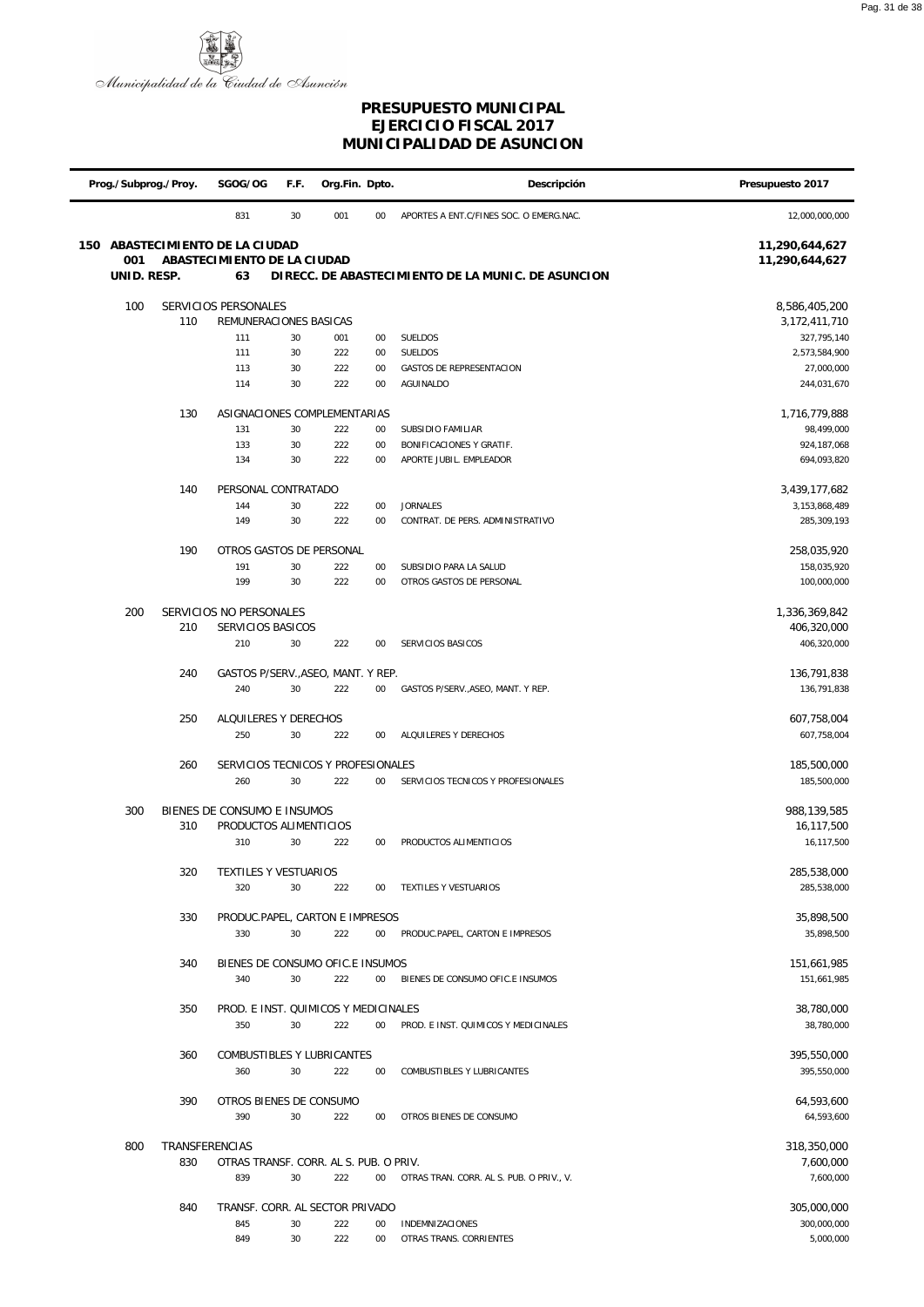

|     | Prog./Subprog./Proy. |                                | SGOG/OG                                 | F.F.     | Org.Fin. Dpto.        |          | Descripción                              | Presupuesto 2017                       |
|-----|----------------------|--------------------------------|-----------------------------------------|----------|-----------------------|----------|------------------------------------------|----------------------------------------|
|     |                      | 850                            | TRANSF. CORR. AL SECTOR EXTERNO<br>851  | 30       | 222                   | $00\,$   | TRANSF. CORR. AL SECTOR EXTERNO          | 5,750,000<br>5,750,000                 |
|     | 900                  | <b>OTROS GASTOS</b><br>910     | PAGO DE IMP., TASAS, GASTOS JUD.<br>910 | 30       | 222                   | $00\,$   | PAGO DE IMP., TASAS, GASTOS JUD.         | 61,380,000<br>61,380,000<br>61,380,000 |
| 160 | 001<br>UNID. RESP.   | MERCADOS MUNICIPALES           | MERCADOS MUNICIPALES<br>81              |          | DIRECC. DEL MERCADO 4 |          |                                          | 7,582,685,952<br>7,582,685,952         |
|     | 100                  |                                | SERVICIOS PERSONALES                    |          |                       |          |                                          | 5,877,746,372                          |
|     |                      | 110                            | REMUNERACIONES BASICAS                  |          |                       |          |                                          | 2,135,749,720                          |
|     |                      |                                | 111<br>113                              | 30<br>30 | 001<br>001            | 00<br>00 | SUELDOS<br>GASTOS DE REPRESENTACION      | 1,944,461,280<br>27,000,000            |
|     |                      |                                | 114                                     | 30       | 001                   | 00       | AGUINALDO                                | 164,288,440                            |
|     |                      | 130                            | ASIGNACIONES COMPLEMENTARIAS            |          |                       |          |                                          | 770,052,248                            |
|     |                      |                                | 134                                     | 30       | 001                   | 00       | APORTE JUBIL. EMPLEADOR                  | 581,470,348                            |
|     |                      |                                | 135                                     | 30       | 001                   | $00\,$   | BONIFIC. POR VENTAS                      | 188,581,900                            |
|     |                      | 140                            | PERSONAL CONTRATADO                     |          |                       |          |                                          | 2,971,944,404                          |
|     |                      |                                | 144                                     | 30       | 001                   | $00\,$   | <b>JORNALES</b>                          | 2,541,068,114                          |
|     |                      |                                | 149                                     | 30       | 001                   | 00       | CONTRAT. DE PERS. ADMINISTRATIVO         | 430,876,290                            |
|     | 200                  |                                | SERVICIOS NO PERSONALES                 |          |                       |          |                                          | 839,219,680                            |
|     |                      | 210                            | SERVICIOS BASICOS<br>210                | 30       | 001                   | $00\,$   | SERVICIOS BASICOS                        | 15,840,000<br>15,840,000               |
|     |                      |                                |                                         |          |                       |          |                                          |                                        |
|     |                      | 230                            | PASAJES Y VIATICOS<br>230               | 30       | 001                   | $00\,$   | PASAJES Y VIATICOS                       | 5,182,800<br>5,182,800                 |
|     |                      | 240                            | GASTOS P/SERV., ASEO, MANT. Y REP.      |          |                       |          |                                          |                                        |
|     |                      |                                | 240                                     | 30       | 001                   | $00\,$   | GASTOS P/SERV., ASEO, MANT. Y REP.       | 66,635,880<br>66,635,880               |
|     |                      | 250                            | ALQUILERES Y DERECHOS                   |          |                       |          |                                          | 427,800,000                            |
|     |                      |                                | 250                                     | 30       | 001                   | $00\,$   | ALQUILERES Y DERECHOS                    | 427,800,000                            |
|     |                      | 260                            | SERVICIOS TECNICOS Y PROFESIONALES      |          |                       |          |                                          | 300,000,000                            |
|     |                      |                                | 260                                     | 30       | 001                   | $00\,$   | SERVICIOS TECNICOS Y PROFESIONALES       | 300,000,000                            |
|     |                      | 280                            | OTROS SERVICIOS EN GENERAL              |          |                       |          |                                          | 23,761,000                             |
|     |                      |                                | 280                                     | 30       | 001                   | $00\,$   | OTROS SERVICIOS EN GENERAL               | 23,761,000                             |
|     | 300                  |                                | BIENES DE CONSUMO E INSUMOS             |          |                       |          |                                          | 432,479,900                            |
|     |                      | 310                            | PRODUCTOS ALIMENTICIOS                  |          |                       |          |                                          | 20,970,000                             |
|     |                      |                                | 310                                     | 30       | 001                   | $00\,$   | PRODUCTOS ALIMENTICIOS                   | 20,970,000                             |
|     |                      | 320                            | TEXTILES Y VESTUARIOS                   |          |                       |          |                                          | 150,367,800                            |
|     |                      |                                | 320                                     | 30       | 001                   | $00\,$   | TEXTILES Y VESTUARIOS                    | 150,367,800                            |
|     |                      | 330                            | PRODUC.PAPEL, CARTON E IMPRESOS<br>330  | 30       | 001                   | $00\,$   | PRODUC.PAPEL, CARTON E IMPRESOS          | 64,960,000<br>64,960,000               |
|     |                      | 340                            | BIENES DE CONSUMO OFIC.E INSUMOS        |          |                       |          |                                          | 105,628,000                            |
|     |                      |                                | 340                                     | 30       | 001                   | $00\,$   | BIENES DE CONSUMO OFIC.E INSUMOS         | 105,628,000                            |
|     |                      | 350                            | PROD. E INST. QUIMICOS Y MEDICINALES    |          |                       |          |                                          | 32,234,500                             |
|     |                      |                                | 350                                     | 30       | 001                   | $00\,$   | PROD. E INST. QUIMICOS Y MEDICINALES     | 32,234,500                             |
|     |                      | 390                            | OTROS BIENES DE CONSUMO                 |          |                       |          |                                          | 58,319,600                             |
|     |                      |                                | 390                                     | 30       | 001                   | $00\,$   | OTROS BIENES DE CONSUMO                  | 58,319,600                             |
|     |                      |                                |                                         |          |                       |          |                                          |                                        |
|     | 500                  | <b>INVERSION FISICA</b><br>520 | CONSTRUCCIONES                          |          |                       |          |                                          | 433,240,000<br>200,000,000             |
|     |                      |                                | 520                                     | 30       | 001                   | 00       | CONSTRUCCIONES                           | 200,000,000                            |
|     |                      | 530                            | ADQ. DE MAQ. EQ. Y HERRAM. EN GENERAL   |          |                       |          |                                          | 22,240,000                             |
|     |                      |                                | 530                                     | 30       | 001                   |          | 00 ADQ. DE MAQ. EQ. Y HERRAM. EN GENERAL | 22,240,000                             |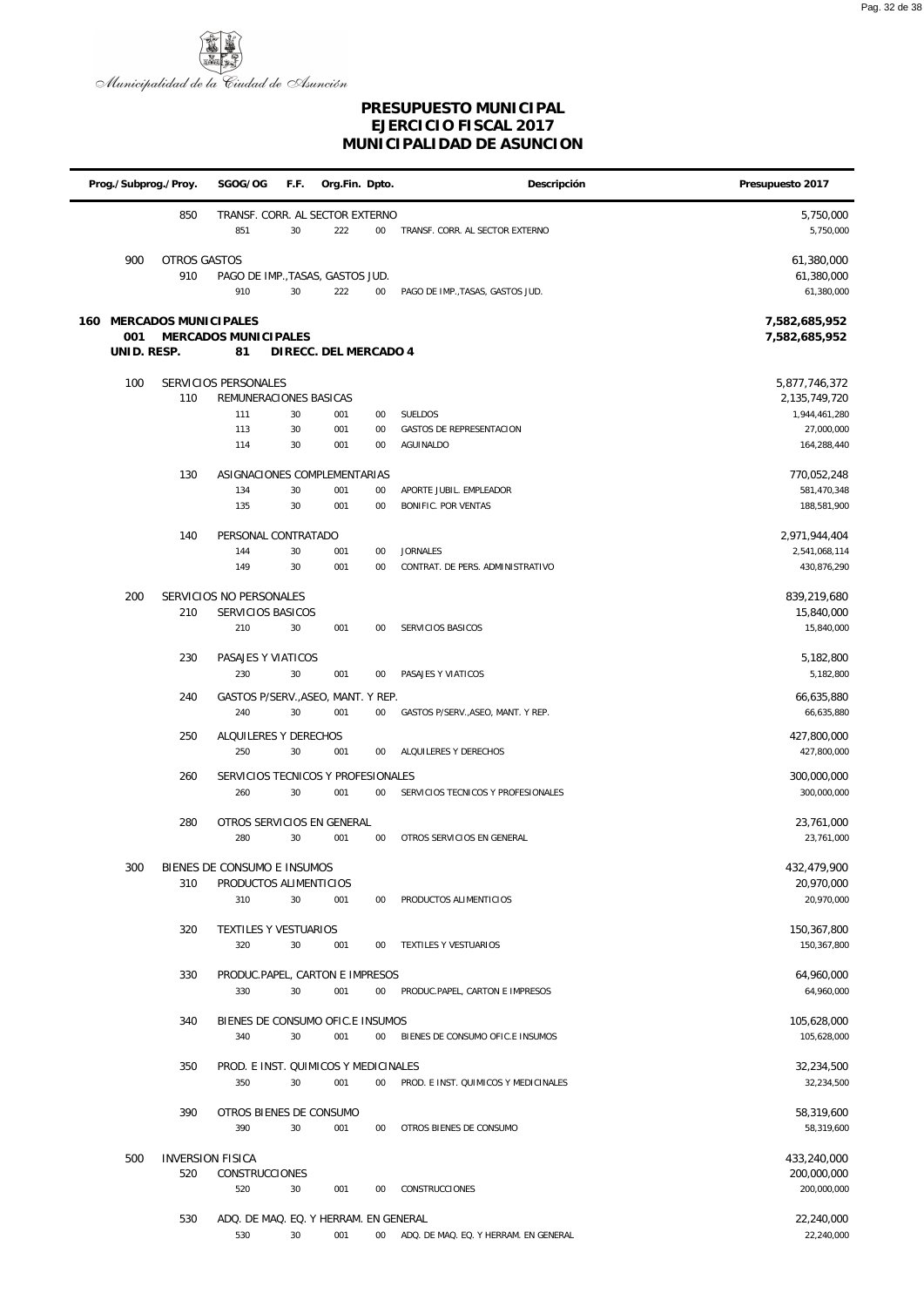

|                    | Prog./Subprog./Proy. | SGOG/OG                                                         | F.F.     | Org.Fin. Dpto.           |          | Descripción                                           | Presupuesto 2017                   |
|--------------------|----------------------|-----------------------------------------------------------------|----------|--------------------------|----------|-------------------------------------------------------|------------------------------------|
|                    | 540                  | ADQ. DE EQ. OFIC. Y COMP.<br>540                                | 30       | 001                      | 00       | ADQ. DE EQ. OFIC. Y COMP.                             | 11,000,000<br>11,000,000           |
|                    | 570                  | ADQ. DE ACTIVOS INTANGIBLES<br>570                              | 30       | 001                      | 00       | ADQ. DE ACTIVOS INTANGIBLES                           | 200,000,000<br>200,000,000         |
| 001<br>UNID. RESP. |                      | 170 SERV. DE CALIDAD EN RECOLECC. Y LIMPIEZA DE LA CIUDAD<br>30 |          | DIRECC. DE SERV. URBANOS |          | SERV. DE CALIDAD EN RECOLECC. Y LIMPIEZA DE LA CIUDAD | 176,817,006,920<br>176,817,006,920 |
| 100                |                      | SERVICIOS PERSONALES                                            |          |                          |          |                                                       | 95,127,006,920                     |
|                    | 110                  | REMUNERACIONES BASICAS                                          |          |                          |          |                                                       | 9,213,169,160                      |
|                    |                      | 111                                                             | 30       | 001                      | 00       | <b>SUELDOS</b>                                        | 8,477,463,840                      |
|                    |                      | 113<br>114                                                      | 30<br>30 | 001                      | 00<br>00 | GASTOS DE REPRESENTACION<br>AGUINALDO                 | 27,000,000<br>708,705,320          |
|                    |                      |                                                                 |          | 001                      |          |                                                       |                                    |
|                    | 130                  | ASIGNACIONES COMPLEMENTARIAS                                    |          |                          |          |                                                       | 12,817,383,310                     |
|                    |                      | 133                                                             | 30       | 001                      | $00\,$   | BONIFICACIONES Y GRATIF.                              | 3,113,639,700                      |
|                    |                      | 134                                                             | 30       | 001                      | 00       | APORTE JUBIL. EMPLEADOR                               | 9,703,743,610                      |
|                    | 140                  | PERSONAL CONTRATADO                                             |          |                          |          |                                                       | 73,096,454,450                     |
|                    |                      | 141                                                             | 30       | 001                      | 00       | CONTRATACIÓN DE PERSONAL TÉCNICO                      | 23,712,715                         |
|                    |                      | 144<br>149                                                      | 30<br>30 | 001<br>001               | 00<br>00 | <b>JORNALES</b><br>CONTRAT. DE PERS. ADMINISTRATIVO   | 72,554,600,150<br>518,141,585      |
|                    |                      |                                                                 |          |                          |          |                                                       |                                    |
| 200                |                      | SERVICIOS NO PERSONALES                                         |          |                          |          |                                                       | 48,300,000,000                     |
|                    | 240                  | GASTOS P/SERV., ASEO, MANT. Y REP.                              |          |                          |          |                                                       | 5,000,000,000                      |
|                    |                      | 240                                                             | 30       | 001                      | $00\,$   | GASTOS P/SERV., ASEO, MANT. Y REP.                    | 5,000,000,000                      |
|                    | 250                  | ALQUILERES Y DERECHOS                                           |          |                          |          |                                                       | 8,000,000,000                      |
|                    |                      | 250                                                             | 30       | 001                      | 00       | ALQUILERES Y DERECHOS                                 | 8,000,000,000                      |
|                    |                      |                                                                 |          |                          |          |                                                       |                                    |
|                    | 260                  | SERVICIOS TECNICOS Y PROFESIONALES<br>260                       | 30       | 001                      | 00       | SERVICIOS TECNICOS Y PROFESIONALES                    | 300,000,000<br>300,000,000         |
|                    |                      |                                                                 |          |                          |          |                                                       |                                    |
|                    | 280                  | OTROS SERVICIOS EN GENERAL                                      |          |                          |          |                                                       | 35,000,000,000                     |
|                    |                      | 280                                                             | 30       | 001                      | $00\,$   | OTROS SERVICIOS EN GENERAL                            | 35,000,000,000                     |
| 300                | 310                  | BIENES DE CONSUMO E INSUMOS<br>PRODUCTOS ALIMENTICIOS           |          |                          |          |                                                       | 16,930,000,000<br>2,000,000,000    |
|                    |                      | 310                                                             | 30       | 001                      | 00       | PRODUCTOS ALIMENTICIOS                                | 2,000,000,000                      |
|                    |                      |                                                                 |          |                          |          |                                                       |                                    |
|                    | 320                  | <b>TEXTILES Y VESTUARIOS</b><br>320                             | 30       | 001                      | 00       | TEXTILES Y VESTUARIOS                                 | 2,500,000,000<br>2,500,000,000     |
|                    |                      |                                                                 |          |                          |          |                                                       |                                    |
|                    | 340                  | BIENES DE CONSUMO OFIC.E INSUMOS                                |          |                          |          |                                                       | 2,000,000,000                      |
|                    |                      | 340                                                             | 30       | 001                      | 00       | BIENES DE CONSUMO OFIC.E INSUMOS                      | 2,000,000,000                      |
|                    | 350                  | PROD. E INST. QUIMICOS Y MEDICINALES                            |          |                          |          |                                                       | 170,000,000                        |
|                    |                      | 350                                                             | 30       | 001                      | 00       | PROD. E INST. QUIMICOS Y MEDICINALES                  | 170,000,000                        |
|                    |                      |                                                                 |          |                          |          |                                                       |                                    |
|                    | 360                  | COMBUSTIBLES Y LUBRICANTES                                      |          |                          |          |                                                       | 8,760,000,000                      |
|                    |                      | 360                                                             | 30       | 001                      | 00       | COMBUSTIBLES Y LUBRICANTES                            | 8,760,000,000                      |
|                    | 390                  | OTROS BIENES DE CONSUMO                                         |          |                          |          |                                                       | 1,500,000,000                      |
|                    |                      | 390                                                             | 30       | 001                      | 00       | OTROS BIENES DE CONSUMO                               | 1,500,000,000                      |
|                    |                      |                                                                 |          |                          |          |                                                       |                                    |
| 500                | 520                  | <b>INVERSION FISICA</b><br><b>CONSTRUCCIONES</b>                |          |                          |          |                                                       | 16,100,000,000<br>500,000,000      |
|                    |                      | 520                                                             | 30       | 001                      | 00       | <b>CONSTRUCCIONES</b>                                 | 500,000,000                        |
|                    |                      |                                                                 |          |                          |          |                                                       |                                    |
|                    | 530                  | ADQ. DE MAQ. EQ. Y HERRAM. EN GENERAL                           |          |                          |          |                                                       | 15,500,000,000                     |
|                    |                      | 530                                                             | 30       | 001                      | 00       | ADQ. DE MAQ. EQ. Y HERRAM. EN GENERAL                 | 15,500,000,000                     |
|                    | 540                  | ADQ. DE EQ. OFIC. Y COMP.                                       |          |                          |          |                                                       | 100,000,000                        |
|                    |                      | 540                                                             | 30       | 001                      | 00       | ADQ. DE EQ. OFIC. Y COMP.                             | 100,000,000                        |
| 800                | TRANSFERENCIAS       |                                                                 |          |                          |          |                                                       | 360,000,000                        |
|                    |                      |                                                                 |          |                          |          |                                                       |                                    |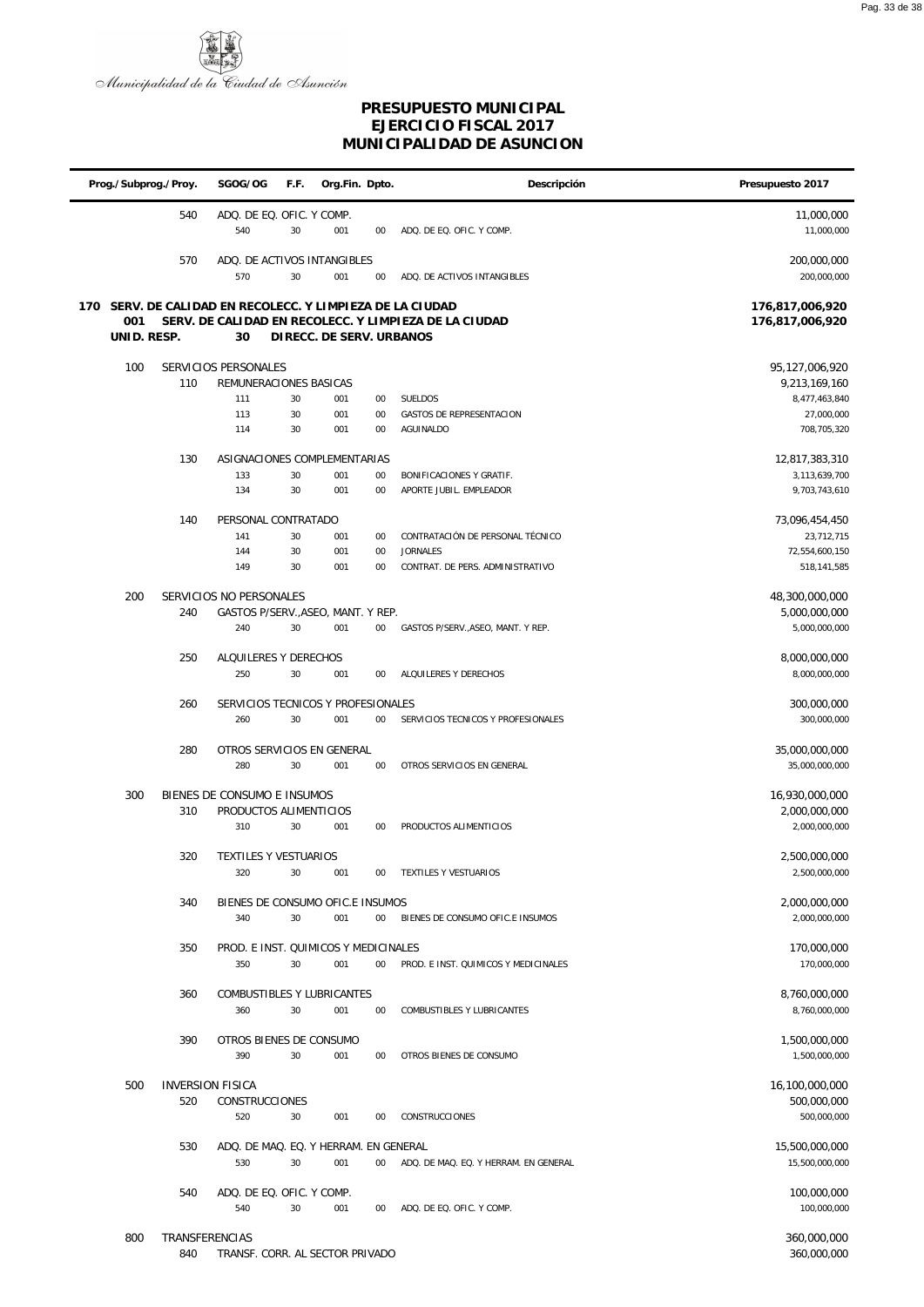

|     | Prog./Subprog./Proy. | SGOG/OG                                        | F.F.     | Org.Fin. Dpto. |          | Descripción                                         | Presupuesto 2017           |
|-----|----------------------|------------------------------------------------|----------|----------------|----------|-----------------------------------------------------|----------------------------|
|     |                      | 842                                            | 30       | 001            | 00       | APORTES ENT.EDUC. E INST. S/FINES DE L.             | 360,000,000                |
| 180 |                      | ADM. DE LA TERMINAL DE OMNIBUS DE ASUNCION     |          |                |          |                                                     | 22,294,214,824             |
|     | 001                  | ADM. DE LA TERMINAL DE OMNIBUS DE ASUNCION     |          |                |          |                                                     | 22,294,214,824             |
|     | UNID. RESP.          | 62                                             |          |                |          | ADM. DE LA TERMINAL DE OMNIBUS DE ASUNCION          |                            |
|     | 100                  | SERVICIOS PERSONALES                           |          |                |          |                                                     | 13,482,836,140             |
|     | 110                  | REMUNERACIONES BASICAS                         |          |                |          |                                                     | 2,766,336,950              |
|     |                      | 111                                            | 30       | 001            | 00       | SUELDOS                                             | 359,514,824                |
|     |                      | 111                                            | 30       | 221            | 00       | SUELDOS                                             | 2,167,026,976              |
|     |                      | 113<br>114                                     | 30<br>30 | 221<br>221     | 00<br>00 | <b>GASTOS DE REPRESENTACION</b><br>AGUINALDO        | 27,000,000<br>212,795,150  |
|     |                      |                                                |          |                |          |                                                     |                            |
|     | 130                  | ASIGNACIONES COMPLEMENTARIAS                   |          |                |          |                                                     | 2,161,350,546              |
|     |                      | 131                                            | 30       | 221            | 00       | SUBSIDIO FAMILIAR                                   | 59,099,400                 |
|     |                      | 133<br>134                                     | 30<br>30 | 221<br>221     | 00<br>00 | BONIFICACIONES Y GRATIF.<br>APORTE JUBIL. EMPLEADOR | 993,508,095                |
|     |                      |                                                |          |                |          |                                                     | 1,108,743,051              |
|     | 140                  | PERSONAL CONTRATADO                            |          |                |          |                                                     | 8,232,859,964              |
|     |                      | 141                                            | 30       | 221            | 00       | CONTRATACIÓN DE PERSONAL TÉCNICO                    | 111,418,554                |
|     |                      | 142                                            | 30       | 221            | 00       | CONTRATACIÓN DE PERSONAL DE SALUD                   | 40,457,157                 |
|     |                      | 144<br>149                                     | 30<br>30 | 221<br>221     | 00<br>00 | <b>JORNALES</b><br>CONTRAT. DE PERS. ADMINISTRATIVO | 3,509,479,471              |
|     |                      |                                                |          |                |          |                                                     | 4,571,504,782              |
|     | 190                  | OTROS GASTOS DE PERSONAL                       |          |                |          |                                                     | 322,288,680                |
|     |                      | 191                                            | 30       | 221            | 00       | SUBSIDIO PARA LA SALUD                              | 112,288,680                |
|     |                      | 199                                            | 30       | 221            | 00       | OTROS GASTOS DE PERSONAL                            | 210,000,000                |
|     | 200                  | SERVICIOS NO PERSONALES                        |          |                |          |                                                     | 6,875,095,701              |
|     | 210                  | SERVICIOS BASICOS                              |          |                |          |                                                     | 1,080,004,000              |
|     |                      | 210                                            | 30       | 221            | 00       | SERVICIOS BASICOS                                   | 1,080,004,000              |
|     | 230                  | PASAJES Y VIATICOS                             |          |                |          |                                                     | 30,000,000                 |
|     |                      | 230                                            | 30       | 221            | 00       | PASAJES Y VIATICOS                                  | 30,000,000                 |
|     |                      |                                                |          |                |          |                                                     |                            |
|     |                      | 240<br>GASTOS P/SERV., ASEO, MANT. Y REP.      |          |                |          |                                                     | 4,345,845,661              |
|     |                      | 240                                            | 30       | 221            | 00       | GASTOS P/SERV., ASEO, MANT. Y REP.                  | 4,345,845,661              |
|     |                      | 260<br>SERVICIOS TECNICOS Y PROFESIONALES      |          |                |          |                                                     | 102,600,000                |
|     |                      | 260                                            | 30       | 221            | 00       | SERVICIOS TECNICOS Y PROFESIONALES                  | 102,600,000                |
|     |                      |                                                |          |                |          |                                                     |                            |
|     | 270                  | SERVICIO SOCIAL<br>270                         | 30       | 221            | 00       | SERVICIO SOCIAL                                     | 10,000,000<br>10,000,000   |
|     |                      |                                                |          |                |          |                                                     |                            |
|     |                      | 280<br>OTROS SERVICIOS EN GENERAL              |          |                |          |                                                     | 1,306,646,040              |
|     |                      | 280                                            | 30       | 221            | $00\,$   | OTROS SERVICIOS EN GENERAL                          | 1,306,646,040              |
|     | 300                  | BIENES DE CONSUMO E INSUMOS                    |          |                |          |                                                     | 788,682,983                |
|     |                      | 310<br>PRODUCTOS ALIMENTICIOS                  |          |                |          |                                                     | 250,000,000                |
|     |                      | 310                                            | 30       | 221            | 00       | PRODUCTOS ALIMENTICIOS                              | 250,000,000                |
|     |                      |                                                |          |                |          |                                                     |                            |
|     |                      | 320<br><b>TEXTILES Y VESTUARIOS</b>            | 30       |                |          |                                                     | 100,000,000                |
|     |                      | 320                                            |          | 221            | 00       | TEXTILES Y VESTUARIOS                               | 100,000,000                |
|     |                      | 330<br>PRODUC.PAPEL, CARTON E IMPRESOS         |          |                |          |                                                     | 75,550,000                 |
|     |                      | 330                                            | 30       | 221            | 00       | PRODUC.PAPEL, CARTON E IMPRESOS                     | 75,550,000                 |
|     |                      |                                                |          |                |          |                                                     |                            |
|     |                      | 340<br>BIENES DE CONSUMO OFIC.E INSUMOS<br>340 | 30       | 221            | 00       | BIENES DE CONSUMO OFIC.E INSUMOS                    | 120,781,750<br>120,781,750 |
|     |                      |                                                |          |                |          |                                                     |                            |
|     |                      | 350<br>PROD. E INST. QUIMICOS Y MEDICINALES    |          |                |          |                                                     | 26,000,000                 |
|     |                      | 350                                            | 30       | 221            | 00       | PROD. E INST. QUIMICOS Y MEDICINALES                | 26,000,000                 |
|     |                      | 360<br>COMBUSTIBLES Y LUBRICANTES              |          |                |          |                                                     | 130,000,000                |
|     |                      | 360                                            | 30       | 221            | 00       | COMBUSTIBLES Y LUBRICANTES                          | 130,000,000                |
|     |                      |                                                |          |                |          |                                                     |                            |
|     |                      | 390<br>OTROS BIENES DE CONSUMO                 |          |                |          |                                                     | 86,351,233                 |
|     |                      | 390                                            | 30       | 221            | $00\,$   | OTROS BIENES DE CONSUMO                             | 86,351,233                 |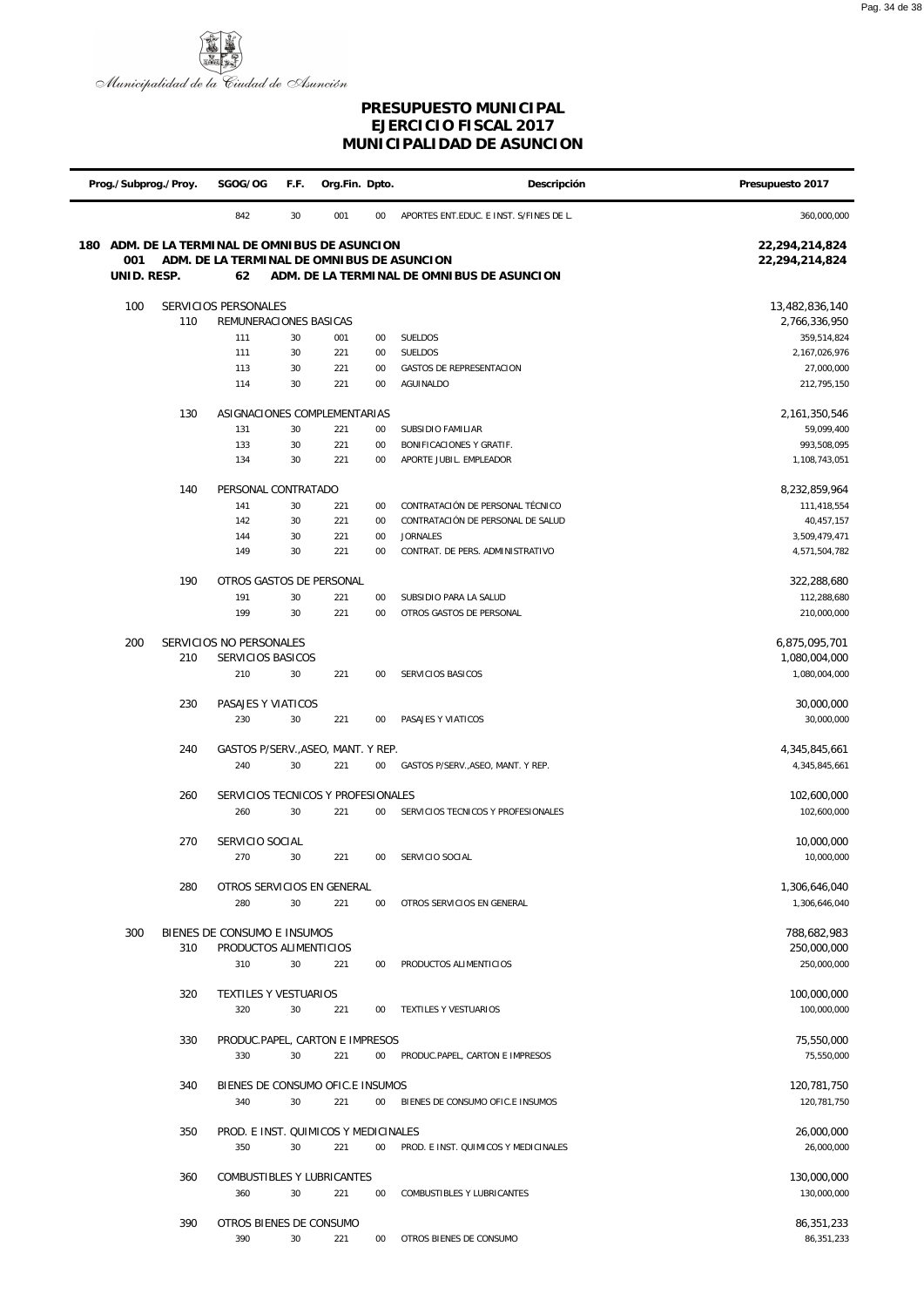

|     |             | Prog./Subprog./Proy.           | SGOG/OG                                                                              | F.F.     | Org.Fin. Dpto.        |              | Descripción                                                       | Presupuesto 2017                       |
|-----|-------------|--------------------------------|--------------------------------------------------------------------------------------|----------|-----------------------|--------------|-------------------------------------------------------------------|----------------------------------------|
|     | 500         | <b>INVERSION FISICA</b><br>530 | ADQ. DE MAQ. EQ. Y HERRAM. EN GENERAL                                                |          |                       |              |                                                                   | 910,000,000<br>410,000,000             |
|     |             |                                | 530                                                                                  | 30       | 221                   | $00\,$       | ADQ. DE MAQ. EQ. Y HERRAM. EN GENERAL                             | 410,000,000                            |
|     |             | 540                            | ADQ. DE EQ. OFIC. Y COMP.<br>540                                                     | 30       | 221                   | 00           | ADQ. DE EQ. OFIC. Y COMP.                                         | 350,000,000<br>350,000,000             |
|     |             | 570                            | ADQ. DE ACTIVOS INTANGIBLES<br>570                                                   | 30       | 221                   | 00           | ADQ. DE ACTIVOS INTANGIBLES                                       | 150,000,000<br>150,000,000             |
|     |             |                                |                                                                                      |          |                       |              |                                                                   |                                        |
|     | 800         | TRANSFERENCIAS<br>830          | OTRAS TRANSF. CORR. AL S. PUB. O PRIV.                                               |          |                       |              |                                                                   | 237,600,000<br>21,600,000              |
|     |             |                                | 839                                                                                  | 30       | 221                   | $00\,$       | OTRAS TRAN. CORR. AL S. PUB. O PRIV., V.                          | 21,600,000                             |
|     |             |                                |                                                                                      |          |                       |              |                                                                   |                                        |
|     |             | 840                            | TRANSF. CORR. AL SECTOR PRIVADO                                                      |          |                       |              |                                                                   | 216,000,000                            |
|     |             |                                | 842<br>845                                                                           | 30<br>30 | 221<br>221            | $00\,$<br>00 | APORTES ENT.EDUC. E INST. S/FINES DE L.<br><b>INDEMNIZACIONES</b> | 16,000,000<br>200,000,000              |
|     |             |                                |                                                                                      |          |                       |              |                                                                   |                                        |
| 190 | 001         |                                | CONSERV. Y MEJORAMI ENTO DE OBRAS VIALES<br>CONSERV. Y MEJORAMI ENTO DE OBRAS VIALES |          |                       |              |                                                                   | 30, 375, 193, 623<br>30, 375, 193, 623 |
|     | UNID. RESP. |                                | 33                                                                                   |          | DIRECCION DE VIALIDAD |              |                                                                   |                                        |
|     | 100         |                                | SERVICIOS PERSONALES                                                                 |          |                       |              |                                                                   | 26,214,905,423                         |
|     |             | 110                            | REMUNERACIONES BASICAS                                                               |          |                       |              |                                                                   | 2,189,980,390                          |
|     |             |                                | 111                                                                                  | 30       | 001                   | 00           | <b>SUELDOS</b>                                                    | 1,994,520,360                          |
|     |             |                                | 113                                                                                  | 30       | 001                   | 00           | <b>GASTOS DE REPRESENTACION</b>                                   | 27,000,000                             |
|     |             |                                | 114                                                                                  | 30       | 001                   | 00           | <b>AGUINALDO</b>                                                  | 168,460,030                            |
|     |             | 130                            | ASIGNACIONES COMPLEMENTARIAS                                                         |          |                       |              |                                                                   | 3,512,972,388                          |
|     |             |                                | 133                                                                                  | 30       | 001                   | 00           | BONIFICACIONES Y GRATIF.                                          | 1,098,830,600                          |
|     |             |                                | 134                                                                                  | 30       | 001                   | 00           | APORTE JUBIL. EMPLEADOR                                           | 2,414,141,788                          |
|     |             | 140                            | PERSONAL CONTRATADO                                                                  |          |                       |              |                                                                   | 20,511,952,645                         |
|     |             |                                | 144                                                                                  | 30       | 001                   | 00           | <b>JORNALES</b>                                                   | 20,393,389,070                         |
|     |             |                                | 149                                                                                  | 30       | 001                   | 00           | CONTRAT. DE PERS. ADMINISTRATIVO                                  | 118,563,575                            |
|     | 200         |                                | SERVICIOS NO PERSONALES                                                              |          |                       |              |                                                                   | 435,998,200                            |
|     |             | 230                            | PASAJES Y VIATICOS                                                                   |          |                       |              |                                                                   | 5,999,400                              |
|     |             |                                | 230                                                                                  | 30       | 001                   | 00           | PASAJES Y VIATICOS                                                | 5,999,400                              |
|     |             | 240                            | GASTOS P/SERV., ASEO, MANT. Y REP.                                                   |          |                       |              |                                                                   | 63,999,400                             |
|     |             |                                | 240                                                                                  | 30       | 001                   | 00           | GASTOS P/SERV., ASEO, MANT. Y REP.                                | 63,999,400                             |
|     |             | 250                            | ALQUILERES Y DERECHOS                                                                |          |                       |              |                                                                   | 360,000,000                            |
|     |             |                                | 250                                                                                  | 30       | 001                   | 00           | ALQUILERES Y DERECHOS                                             | 360,000,000                            |
|     |             | 260                            |                                                                                      |          |                       |              |                                                                   | 5,999,400                              |
|     |             |                                | SERVICIOS TECNICOS Y PROFESIONALES<br>260                                            | 30       | 001                   | $00\,$       | SERVICIOS TECNICOS Y PROFESIONALES                                | 5,999,400                              |
|     |             |                                |                                                                                      |          |                       |              |                                                                   |                                        |
|     | 300         | 310                            | BIENES DE CONSUMO E INSUMOS<br>PRODUCTOS ALIMENTICIOS                                |          |                       |              |                                                                   | 2,909,290,000<br>600,000,000           |
|     |             |                                | 310                                                                                  | 30       | 001                   | 00           | PRODUCTOS ALIMENTICIOS                                            | 600,000,000                            |
|     |             |                                |                                                                                      |          |                       |              |                                                                   |                                        |
|     |             | 320                            | TEXTILES Y VESTUARIOS<br>320                                                         | 30       | 001                   | 00           | TEXTILES Y VESTUARIOS                                             | 500,000,000<br>500,000,000             |
|     |             |                                |                                                                                      |          |                       |              |                                                                   |                                        |
|     |             | 330                            | PRODUC.PAPEL, CARTON E IMPRESOS                                                      |          |                       |              |                                                                   | 9,290,000                              |
|     |             |                                | 330                                                                                  | 30       | 001                   | $00\,$       | PRODUC.PAPEL, CARTON E IMPRESOS                                   | 9,290,000                              |
|     |             | 340                            | BIENES DE CONSUMO OFIC.E INSUMOS                                                     |          |                       |              |                                                                   | 300,000,000                            |
|     |             |                                | 340                                                                                  | 30       | 001                   | 00           | BIENES DE CONSUMO OFIC.E INSUMOS                                  | 300,000,000                            |
|     |             | 350                            | PROD. E INST. QUIMICOS Y MEDICINALES                                                 |          |                       |              |                                                                   | 1,500,000,000                          |
|     |             |                                | 350                                                                                  | 30       | 001                   | 00           | PROD. E INST. QUIMICOS Y MEDICINALES                              | 1,500,000,000                          |
|     | 500         | <b>INVERSION FISICA</b>        |                                                                                      |          |                       |              |                                                                   | 815,000,000                            |
|     |             | 520                            | <b>CONSTRUCCIONES</b>                                                                |          |                       |              |                                                                   | 500,000,000                            |
|     |             |                                | 520                                                                                  | 30       | 001                   | $00\,$       | CONSTRUCCIONES                                                    | 500,000,000                            |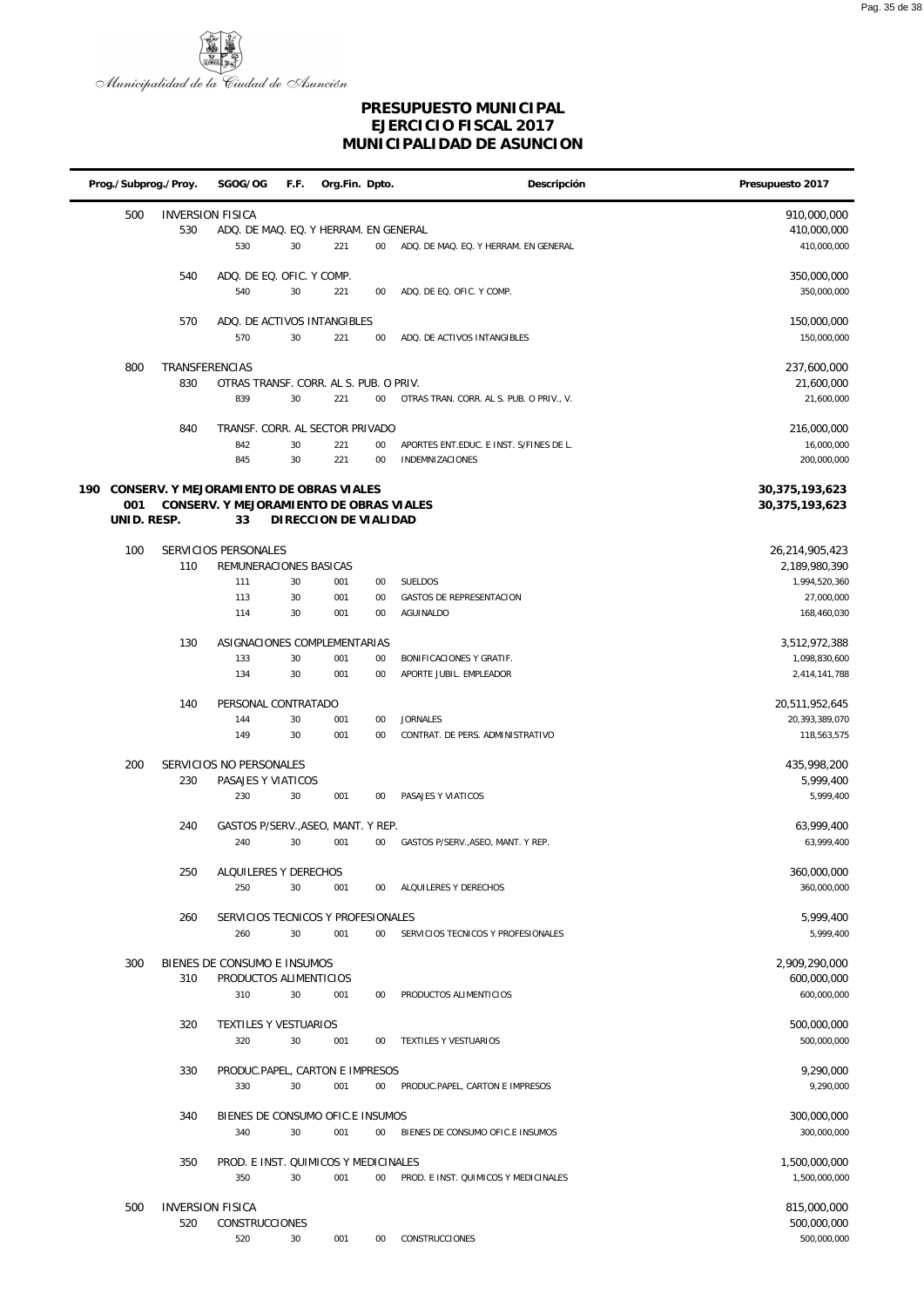

|                    | Prog./Subprog./Proy.  | SGOG/OG                                                                            | F.F.           | Org.Fin. Dpto.         |                | Descripción                                                                        | Presupuesto 2017                                                                         |
|--------------------|-----------------------|------------------------------------------------------------------------------------|----------------|------------------------|----------------|------------------------------------------------------------------------------------|------------------------------------------------------------------------------------------|
|                    | 540                   | ADQ. DE EQ. OFIC. Y COMP.<br>540                                                   | 30             | 001                    | 00             | ADQ. DE EQ. OFIC. Y COMP.                                                          | 15,000,000<br>15,000,000                                                                 |
|                    | 590                   | OTROS GASTOS DE INV. Y REP. MAYORES<br>590                                         | 30             | 001                    | 00             | OTROS GASTOS DE INV. Y REP. MAYORES                                                | 300,000,000<br>300,000,000                                                               |
| 001<br>UNID. RESP. |                       | 195 COMPLEMENTO NUTRICIONAL - FONACIDE<br>COMPLEMENTO NUTRICIONAL - FONACIDE<br>34 |                | INTENDENCIA MUNICIPAL  |                |                                                                                    | 6,490,541,750<br>6,490,541,750                                                           |
| 200                | 230                   | SERVICIOS NO PERSONALES<br>PASAJES Y VIATICOS<br>230                               | 30             | 001                    | 00             | PASAJES Y VIATICOS                                                                 | 19,999,200<br>1,999,200<br>1,999,200                                                     |
|                    | 240                   | GASTOS P/SERV., ASEO, MANT. Y REP.<br>240                                          | 30             | 001                    | 00             | GASTOS P/SERV., ASEO, MANT. Y REP.                                                 | 13,000,000<br>13,000,000                                                                 |
|                    | 260                   | SERVICIOS TECNICOS Y PROFESIONALES<br>260                                          | 30             | 001                    | 00             | SERVICIOS TECNICOS Y PROFESIONALES                                                 | 5,000,000<br>5,000,000                                                                   |
| 300                | 330                   | BIENES DE CONSUMO E INSUMOS<br>PRODUC.PAPEL, CARTON E IMPRESOS<br>330              | 30             | 001                    | 00             | PRODUC.PAPEL, CARTON E IMPRESOS                                                    | 57,040,000<br>19,020,000<br>19,020,000                                                   |
|                    | 340                   | BIENES DE CONSUMO OFIC.E INSUMOS<br>340                                            | 30             | 001                    | 00             | BIENES DE CONSUMO OFIC.E INSUMOS                                                   | 18,020,000<br>18,020,000                                                                 |
|                    | 390                   | OTROS BIENES DE CONSUMO<br>390                                                     | 30             | 001                    | $00\,$         | OTROS BIENES DE CONSUMO                                                            | 20,000,000<br>20,000,000                                                                 |
| 500                | 530                   | <b>INVERSION FISICA</b><br>ADQ. DE MAQ. EQ. Y HERRAM. EN GENERAL<br>530            | 30             | 001                    | 00             | ADQ. DE MAQ. EQ. Y HERRAM. EN GENERAL                                              | 220,000,000<br>200,000,000<br>200,000,000                                                |
|                    | 540                   | ADQ. DE EQ. OFIC. Y COMP.<br>540                                                   | 30             | 001                    | 00             | ADQ. DE EQ. OFIC. Y COMP.                                                          | 20,000,000<br>20,000,000                                                                 |
| 800                | TRANSFERENCIAS<br>840 | TRANSF. CORR. AL SECTOR PRIVADO<br>848                                             | 30             | 003                    | 00             | TRANSF. PARA ALIMENTACION ESCOLAR                                                  | 6,193,502,550<br>6,193,502,550<br>6,193,502,550                                          |
| 001                | 01                    | 200 ADMINISTRACION DE OBRAS MUNICIPALES<br>CONST. REHAB. MEJ. DE OBRAS MUNICIPALES |                |                        |                | 3 PRESUPUESTO DE PROGRAMAS DE INVERSION<br>CONST. REHAB. MEJ. DE OBRAS MUNICIPALES | 307,424,008,569<br>273,524,008,569<br>215,112,352,106<br>123,362,752,106                 |
| UNID. RESP.        |                       | 24                                                                                 |                | DIRECC. GRAL. DE OBRAS |                |                                                                                    |                                                                                          |
| 200                | 240                   | SERVICIOS NO PERSONALES<br>GASTOS P/SERV., ASEO, MANT. Y REP.<br>240               | 30             | 001                    | 00             | GASTOS P/SERV., ASEO, MANT. Y REP.                                                 | 4,000,000,000<br>3,000,000,000<br>3,000,000,000                                          |
|                    | 260                   | SERVICIOS TECNICOS Y PROFESIONALES<br>260                                          | 30             | 001                    | 00             | SERVICIOS TECNICOS Y PROFESIONALES                                                 | 1,000,000,000<br>1,000,000,000                                                           |
| 500                | 520                   | <b>INVERSION FISICA</b><br><b>CONSTRUCCIONES</b><br>520<br>520<br>520              | 20<br>30<br>30 | 013<br>001<br>011      | 00<br>00<br>00 | CONSTRUCCIONES<br>CONSTRUCCIONES<br><b>CONSTRUCCIONES</b>                          | 119,362,752,106<br>119,362,752,106<br>85,000,000,000<br>10,758,760,606<br>23,603,991,500 |
| UNID. RESP.        | 02                    | CONSERV. Y MEJ. DE OBRAS VIALES<br>33                                              |                | DI RECCION DE VIALIDAD |                |                                                                                    | 35,749,600,000                                                                           |
| 200                | 240                   | SERVICIOS NO PERSONALES<br>GASTOS P/SERV., ASEO, MANT. Y REP.                      |                |                        |                |                                                                                    | 1,549,600,000<br>1,549,600,000                                                           |
|                    |                       | 240                                                                                | 30             | 001                    | $00\,$         | GASTOS P/SERV., ASEO, MANT. Y REP.                                                 | 1,549,600,000                                                                            |
| 300                | 360                   | BIENES DE CONSUMO E INSUMOS<br>COMBUSTIBLES Y LUBRICANTES                          |                |                        |                |                                                                                    | 30,200,000,000<br>4,200,000,000                                                          |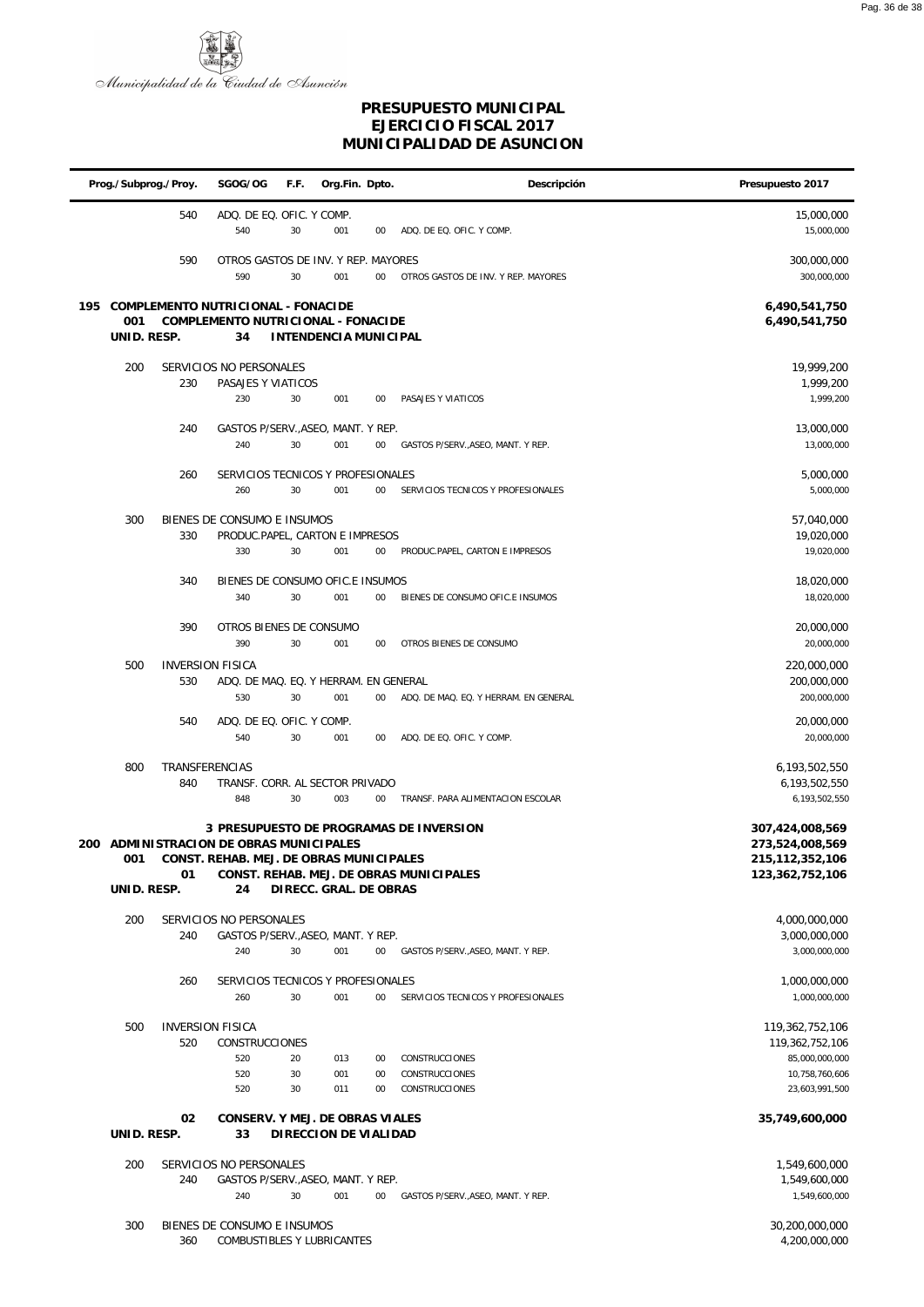

| Descripción<br>Prog./Subprog./Proy.<br>SGOG/OG<br>F.F.<br>Org.Fin. Dpto.                                                                                                                | Presupuesto 2017                                |
|-----------------------------------------------------------------------------------------------------------------------------------------------------------------------------------------|-------------------------------------------------|
| 360<br>30<br>001<br>00<br><b>COMBUSTIBLES Y LUBRICANTES</b>                                                                                                                             | 4,200,000,000                                   |
| 390<br>OTROS BIENES DE CONSUMO<br>390<br>30<br>001<br>$00\,$<br>OTROS BIENES DE CONSUMO                                                                                                 | 26,000,000,000<br>26,000,000,000                |
| 500<br><b>INVERSION FISICA</b><br>530<br>ADQ. DE MAQ. EQ. Y HERRAM. EN GENERAL<br>530<br>30<br>001<br>ADQ. DE MAQ. EQ. Y HERRAM. EN GENERAL<br>$00\,$                                   | 4,000,000,000<br>4,000,000,000<br>4,000,000,000 |
| 03<br>CONST. DE DESAGUE PLUVIAL DE ASUNCION<br>UNID. RESP.<br>DIRECC. GRAL. DE OBRAS<br>24                                                                                              | 56,000,000,000                                  |
| 500<br><b>INVERSION FISICA</b><br>520<br>CONSTRUCCIONES                                                                                                                                 | 56,000,000,000<br>56,000,000,000                |
| 520<br>30<br>001<br>00<br>CONSTRUCCIONES                                                                                                                                                | 56,000,000,000                                  |
| CONST. REHAB. MEJ. DE AREAS VERDES Y ESPACIOES PÚBLICOS<br>002<br>01<br>CONST. REHAB. MEJ. DE AREAS VERDES Y ESPACIOES PÚBLICOS<br>UNID. RESP.<br>35<br>DIRECC. GRAL. DESARROLLO URBANO | 22,000,000,000<br>22,000,000,000                |
|                                                                                                                                                                                         |                                                 |
| 500<br><b>INVERSION FISICA</b><br>520<br>CONSTRUCCIONES                                                                                                                                 | 22,000,000,000<br>22,000,000,000                |
| 520<br>20<br>013<br>CONSTRUCCIONES<br>00                                                                                                                                                | 15,000,000,000                                  |
| 520<br>30<br>001<br>CONSTRUCCIONES<br>00<br>30<br>011<br>520<br>$00\,$<br>CONSTRUCCIONES                                                                                                | 1,255,000,000<br>5,745,000,000                  |
|                                                                                                                                                                                         |                                                 |
| REVITALIZACION DE LA INFRAESTRUCTURA DE LA DAMA<br>003                                                                                                                                  | 5,130,150,513                                   |
| 01<br>REVITALIZACION DE LA INFRAESTRUCTURA DE LA DAMA<br>UNID. RESP.<br>63<br>DIRECC. ABASTECIMIENTO DE LA MUNIC. DE ASUNCION                                                           | 5,130,150,513                                   |
| 500<br><b>INVERSION FISICA</b>                                                                                                                                                          | 5,130,150,513                                   |
| 520<br><b>CONSTRUCCIONES</b>                                                                                                                                                            | 5,130,150,513                                   |
| 520<br>30<br>222<br>$00\,$<br>CONSTRUCCIONES                                                                                                                                            | 1,704,150,513                                   |
| 222<br>530<br>30<br>00<br>ADQ. DE MAQ. EQ. Y HERRAM. EN GENERAL<br>570<br>222<br>30<br>$00\,$<br>ADQ. DE ACTIVOS INTANGIBLES                                                            | 3,126,000,000<br>300,000,000                    |
| FONDO DE PROYECTOS ESPECIALES<br>004<br>01<br>FONDO DE PROYECTOS ESPECIALES                                                                                                             | 16,830,000,000<br>16,830,000,000                |
| UNID. RESP.<br>DIRECC. PROMOCION DE LA PARTICIPACION CIUDADANA<br>22                                                                                                                    |                                                 |
| 100<br>SERVICIOS PERSONALES<br>140<br>PERSONAL CONTRATADO                                                                                                                               | 841,500,000<br>841,500,000                      |
| 145<br>30<br>001<br>HONORARIOS PROFESIONALES<br>$00\,$                                                                                                                                  | 841,500,000                                     |
| 800<br>TRANSFERENCIAS                                                                                                                                                                   | 15,988,500,000                                  |
| 840<br>TRANSF. CORR. AL SECTOR PRIVADO                                                                                                                                                  | 4,207,500,000                                   |
| 30<br>001<br>842<br>$00\,$<br>APORTES ENT.EDUC. E INST. S/FINES DE L.                                                                                                                   | 4,207,500,000                                   |
| 870<br>TRANSF. DE CAPITAL AL SECTOR PRIV.<br>874<br>30<br>001<br>$00\,$<br>APORTES Y SUB. A ENT. EDUC. E INST. PRIV. S/ FINES DE LUCRO                                                  | 11,781,000,000<br>11,781,000,000                |
| <b>FONACIDE</b><br>005                                                                                                                                                                  | 14,451,505,950                                  |
| 01<br><b>FONACIDE</b><br>UNID. RESP.<br>34<br><b>INTENDENCIA MUNICIPAL</b>                                                                                                              | 14,451,505,950                                  |
|                                                                                                                                                                                         |                                                 |
| 500<br><b>INVERSION FISICA</b><br>520<br>CONSTRUCCIONES                                                                                                                                 | 14,451,505,950<br>13,760,805,950                |
| 30<br>003<br>520<br>$00\,$<br>CONSTRUCCIONES                                                                                                                                            | 13,760,805,950                                  |
| 530<br>ADQ. DE MAQ. EQ. Y HERRAM. EN GENERAL                                                                                                                                            | 690,700,000                                     |
| 530<br>30<br>003<br>$00\,$<br>ADQ. DE MAQ. EQ. Y HERRAM. EN GENERAL                                                                                                                     | 690,700,000                                     |
|                                                                                                                                                                                         |                                                 |
| 300 MODERNIZACION INTEGRAL DE LA GESTION MUNICIPAL<br>001<br>MODERNIZACION INTEGRAL DE LA GESTION MUNICIPAL                                                                             | 33,900,000,000<br>33,900,000,000                |
| MODERNIZACION INTEGRAL DE LA GESTION MUNICIPAL<br>01<br>UNID. RESP.<br>53<br>DIRECC. GRAL. DE GABINETE                                                                                  | 33,900,000,000                                  |
| SERVICIOS NO PERSONALES<br>200<br>260<br>SERVICIOS TECNICOS Y PROFESIONALES                                                                                                             | 29,900,000,000<br>29,900,000,000                |